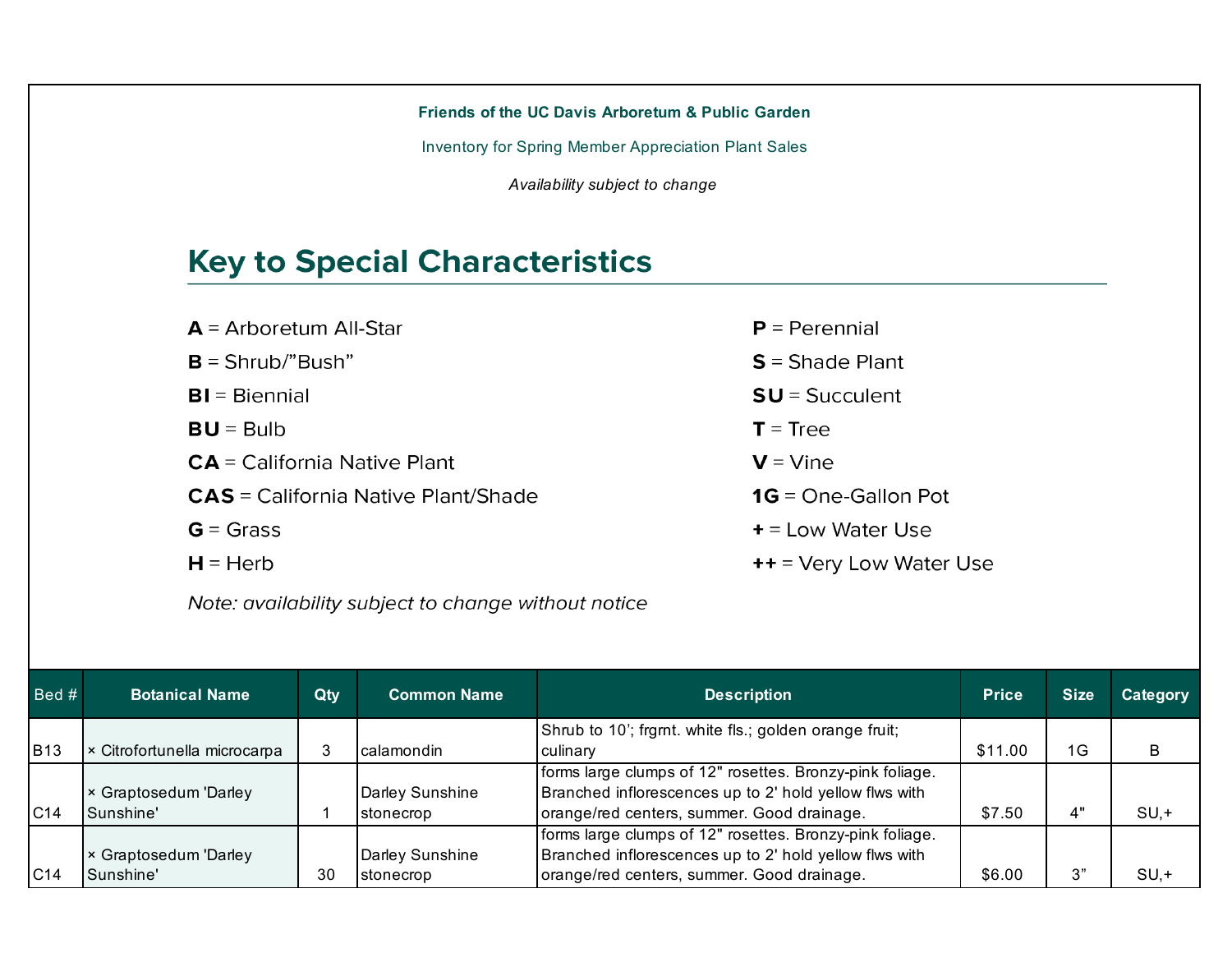|                 |                                                                            |                |                                       | 6"x2'; succulent, reddish-bronze foliage. Yellow flws                                                                                          |         |    |         |
|-----------------|----------------------------------------------------------------------------|----------------|---------------------------------------|------------------------------------------------------------------------------------------------------------------------------------------------|---------|----|---------|
|                 | × Graptosedum 'Vera                                                        |                | Vera Higgins hybrid                   | emerge from pink buds, spring. Hardy to 25°F. Good                                                                                             |         |    |         |
| C14             | Higgins'                                                                   | 21             | stonecrop                             | drainage.                                                                                                                                      | \$6.00  | 3" | $SU, +$ |
| C14             | × Graptoveria 'Debbie'                                                     | 59             | Debbie hybrid<br>echeveria            | Evrgrn succulent; rosettes to 8" and grad clumping. PInk-<br>hued Ivs. Sun/pt shd. Best color in bright light. Low wtr,<br>good drainage.      | \$6.00  | 3" | $SU, +$ |
|                 | × Hanesara 'Jumping Jacks'                                                 |                |                                       | Succulent, evrgrn rosettes to 1.5'x2'. Long thin pale slvr-                                                                                    |         |    |         |
|                 | PP31628 (Mad About                                                         |                |                                       | grn lvs w/tiny brgndy spots. Low wtr, sun/pt shd. Good                                                                                         |         |    |         |
| C13             | Mangave® Collection)                                                       | 24             | Jumping Jacks hansara                 | drainage.                                                                                                                                      | \$9.00  | 4" | $SU, +$ |
|                 | × Heucherella 'Pink                                                        |                | <b>Pink Revolution</b>                | Evrgrn peren to 16"x20". Lobed foliage. Wands of pink                                                                                          |         |    |         |
| C <sub>2</sub>  | <b>Revolution' PPAF</b>                                                    | 11             | heucherella                           | flws, spring. Mod-low wtr. Deer resist. Pt shd/shd.                                                                                            | \$7.50  | 3" | S       |
|                 | × Heucherella 'Solar Eclipse'                                              |                | Solar Eclipse foamy                   | Up to 16". Drk purple lvs w ring of chartreuse grn. White                                                                                      |         |    |         |
| C <sub>2</sub>  | PP23647                                                                    | 63             | bells                                 | flws late spring. Pt sun to light shade.                                                                                                       | \$12.00 | 1G | S       |
| C <sub>2</sub>  | × Heucherella 'Tapestry'<br>PP21150                                        | $\overline{2}$ | Tapestry foamy bells                  | 7" x 16". Blue-green foliage turns darker as the weather<br>cools in fall; dark veins. Foamy pink flowers, spring.<br>Shade. Deer resistant.   | \$9.00  | 4" | S       |
|                 | × Mangave 'Aztec King'                                                     |                |                                       |                                                                                                                                                |         |    |         |
| C13             | PP32151 (Mad About<br>Mangave® Collection)                                 |                | Aztec King mangave                    | Succulent, evrgrn rosettes to 2'x3.5'. Silver-grn lvs<br>w/burgndy flecks. Low wtr, sun/pt shd. Good drainage.                                 | \$7.50  | 3" | $SU, +$ |
| C <sub>13</sub> | × Mangave 'Black Magic'<br>PPAF (Mad About<br>Mangave® Collection)         | 32             | Black Magic mangave                   | Rosettes of near-black downward arching lvs, toothed<br>edges. Evrgrn succulent to 10"x24". Sun/pt shd. Low wtr,<br>good drainage.             | \$7.50  | 3" | $SU, +$ |
| C13             | × Mangave 'Blazing<br>Saddles' PP31274 (Mad<br>About Mangave® Collection)  | 51             | <b>Blazing Saddles</b><br>mangave     | Succulent rosettes of heavily spotted Ivs appear almost<br>solid red, toothed grn margins. To 8"x14". Drought tol,<br>deer resist. Sun/pt shd. | \$7.50  | 3" | $SU, +$ |
| C13             | × Mangave 'Center of<br>Attention' PPAF (Mad About<br>Mangave® Collection) | 50             | <b>Center of Attention</b><br>mangave | Rosette-forming succulent up to 12"x32". Purple-grn lvs<br>w/center burgundy stripe. Sun/pt shd, low wtr. Good<br>drainage.                    | \$7.50  | 3" | $SU, +$ |
| C13             | × Mangave 'Frosted<br>Elegance' PP32289 (Mad<br>About Mangave® Collection) | 39             | <b>Frosted Elegance</b><br>mangave    | Rosette-forming succulent, to 8"x14". Pale silver-blue lvs<br>w/central mint stripe. Sun/It shade, low wtr. Good<br>drainage. Deer resist.     | \$7.50  | 3" | $SU, +$ |
|                 | × Mangave 'Man of Steel'                                                   |                |                                       | Up to 8" x 13". Long, slender silvery grn Ivs w thin lined                                                                                     |         |    |         |
|                 | PP29196 (Mad About                                                         |                |                                       | orange margin in full sun. Thin terminal spine on each                                                                                         |         |    |         |
| C <sub>13</sub> | Mangave® Collection)                                                       | 5              | Man of Steel mangave                  | leaf. Drought tol.                                                                                                                             | \$9.00  | 4" | $SU, +$ |
|                 | × Mangave 'Moonglow'                                                       |                |                                       | to 10"x20"; glowing, silvery-blue lvs. w/wide purple spots.                                                                                    |         |    |         |
|                 | PP29194 (Mad About                                                         |                |                                       | Sun-pt. shade. Good for borders, containers. Drought                                                                                           |         |    |         |
| C <sub>13</sub> | Mangave® Collection)                                                       | 5              | Moonglow mangave                      | tolerant.                                                                                                                                      | \$9.00  | 4" | $SU, +$ |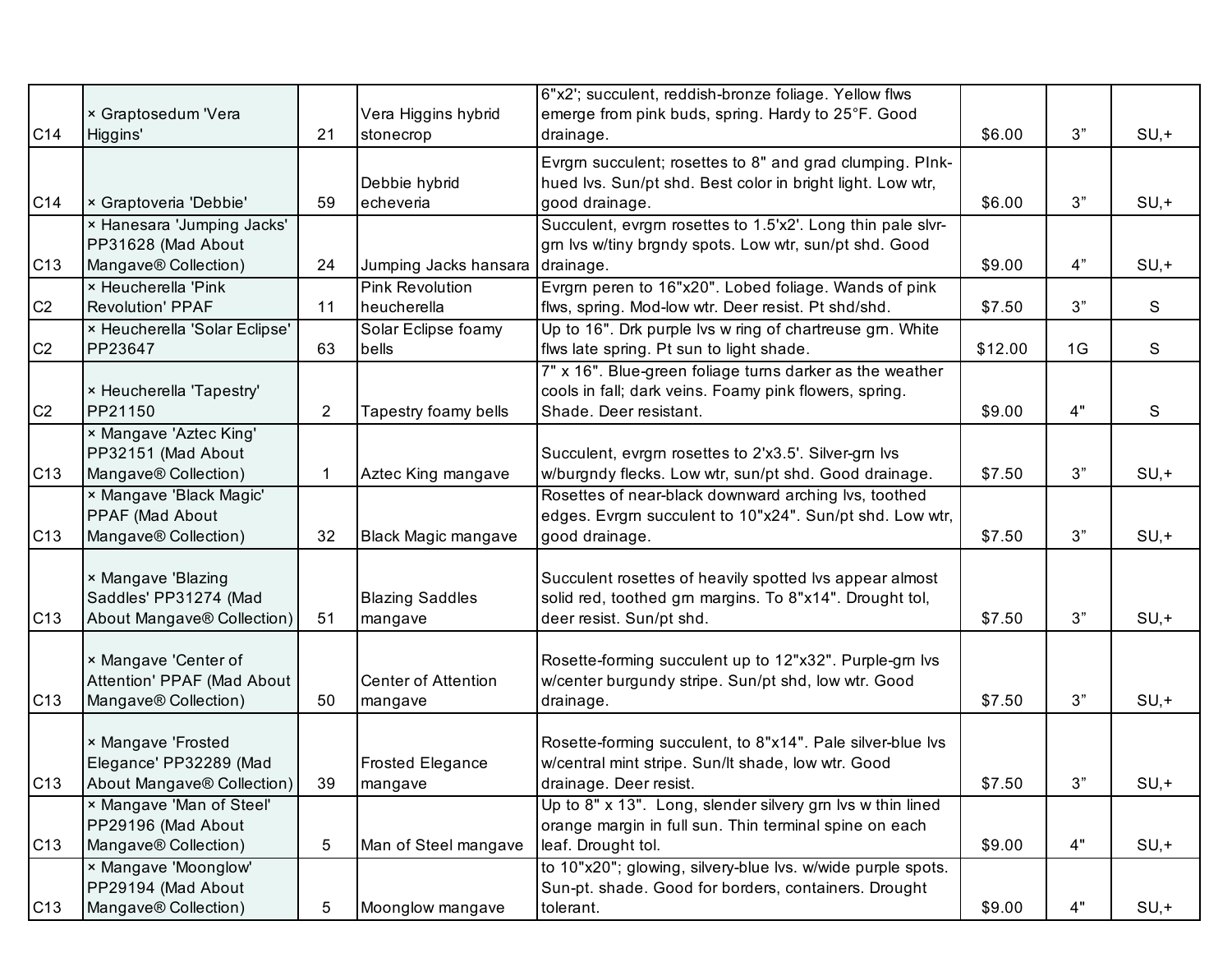|                 | × Mangave 'Painted Desert'        |    |                            | Upright succulent rosettes to 12"x20". Olive-grn pointed    |         |    |         |
|-----------------|-----------------------------------|----|----------------------------|-------------------------------------------------------------|---------|----|---------|
|                 | PP31630 (Mad About                |    | <b>Painted Desert</b>      | Ivs w/ It grn middle stripe, and burgundy spots and wash.   |         |    |         |
| C13             | Mangave® Collection)              | 51 | mangave                    | Sun/pt shd. Drought tol, deer resist.                       | \$7.50  | 3" | $SU, +$ |
|                 | × Mangave 'Racing Stripes'        |    |                            | Succulent rosettes to 18"x28". Deep grn lvs w/lt grn        |         |    |         |
|                 | PP31251 (Mad About                |    | <b>Racing Stripes</b>      | center stripe, toothed margins. Sun/pt shd. Drought tol,    |         |    |         |
| C <sub>13</sub> | Mangave® Collection)              | 55 | mangave                    | deer resist.                                                | \$7.50  | 3" | $SU, +$ |
|                 | × Mangave 'Snow Leopard'          |    |                            | Succulent, evrgm rosettes to 1.5'x2'. Dp gm lvs w/cream     |         |    |         |
|                 | PP31137 (Mad About                |    | Snow Leopard               | margins, flecked w/pink. Low wtr, sun/pt shd. Good          |         |    |         |
| C14             | Mangave® Collection)              | 8  | mangave                    | drainage.                                                   | \$12.00 | 1G | $SU, +$ |
|                 | × Mangave 'Snow Leopard'          |    |                            | Succulent, evrgm rosettes to 1.5'x2'. Dp gm lvs w/cream     |         |    |         |
|                 | PP31137 (Mad About                |    | Snow Leopard               | margins, flecked w/pink. Low wtr, sun/pt shd. Good          |         |    |         |
| C13             | Mangave® Collection)              | 31 | mangave                    | drainage.                                                   | \$9.00  | 4" | $SU, +$ |
|                 | × Mangave 'Snow Leopard'          |    |                            | Succulent, evrgm rosettes to 1.5'x2'. Dp gm lvs w/cream     |         |    |         |
|                 | PP31137 (Mad About                |    | Snow Leopard               | margins, flecked w/pink. Low wtr, sun/pt shd. Good          |         |    |         |
| C <sub>13</sub> | Mangave® Collection)              | 54 | mangave                    | drainage.                                                   | \$7.50  | 3" | $SU, +$ |
|                 | × Mangave 'Sponge Paint'          |    |                            | Cmpct rosettes of grey-blue lvs w/burgundy flecks, thick    |         |    |         |
|                 | PP32370 (Mad About                |    |                            | marginal teeth & terminal spine. To 6"x14". Well-drained    |         |    |         |
| C <sub>13</sub> | Mangave® Collection)              | 37 | Sponge Paint mangave       | soil. Drought tol, deer resist. Sun/pt shd.                 | \$7.50  | 3" | $SU, +$ |
|                 |                                   |    |                            | Evrgm succulents w/3" rosettes, slowly clumping. Blue-grn   |         |    |         |
|                 |                                   |    |                            | Ivs tipped with pink-brgndy. Sun/brt shd. Low wtr, good     |         |    |         |
| C11             | × Sedeveria 'Blue Elf'            | 55 | <b>Blue Elf sedeveria</b>  | drainage. Frost tender                                      | \$7.50  | 3" | $SU, +$ |
|                 |                                   |    |                            | 3"x15"; steely blue, tufted rosettes. Clusters of dk. Pink  |         |    |         |
|                 | × Sedoro 'Blue Elf' PP27113       |    | <b>Blue Elf hybrid</b>     | Sedum-like flws, smmr-fall. Sun to It.shade. Drought tol.,  |         |    |         |
| C12             | (Sunsparkler <sup>®</sup> Series) | 50 | stonecrop                  | deer resistant.                                             | \$7.50  | 3" | $SU, +$ |
|                 | <b>Abutilon 'NUABPAS'</b>         |    |                            | Dwarf shrub, evrgrn, to 24". Open bell-shpd, watermelon     |         |    |         |
|                 | PP28142 Patio Lantern™            |    | Patio Lantern™             | pnk flws, sprng-fall. Reg wtr. Sun/pt shd. Attracts         |         |    |         |
| C4              | Passion                           | 25 | Passion abutilon           | hmmngbrds.                                                  | \$11.00 | 1G | S       |
|                 | Abutilon 'NUABRED'                |    |                            |                                                             |         |    |         |
|                 | PP25443 Lucky Lantern™            |    | Lucky Lantern™ Red         | Cmpct shrub, evrgrn, to 24". Open bell-shpd, bright red     |         |    |         |
| C4              | Red                               | 12 | flowering maple            | flws, sprng-fall. Reg wtr. Sun/pt shd. Attracts hmmngbrds.  | \$11.00 | 1G | S       |
|                 |                                   |    |                            | Evrgm to 6'-8'; upright vertical habit. Turban-shaped flws  |         |    |         |
|                 |                                   |    | <b>Tiger Eye flowering</b> | of golden yellow with red-veins create an intricate pattern |         |    |         |
| C4              | Abutilon 'Tiger Eye'              | 5  | maple                      | most of the year. Hummingbird magnet.                       | \$11.00 | 1G | S       |
|                 |                                   |    |                            | Evrgm shrub to 1'; clear yllw open bell flws sprng-frost.   |         |    |         |
|                 | Abutilon Lucky Lantern™           |    | Yellow Lucky Lantern™      | Mod wtr, attracts hmmngbrds. Good container plant; brt      |         |    |         |
| C4              | Yellow                            | 58 | flowering maple            | shd.                                                        | \$11.00 | 1G | S       |
|                 |                                   |    |                            | Evrgm, slightly weeping tree to 15'x15'. Honey-scented      |         |    |         |
|                 |                                   |    |                            | flws, It wntr/sprng. Sun. Drought and deer tol. Good        |         |    |         |
| T <sub>5</sub>  | Acacia pravissima                 | 11 | Ovens wattle               | drainage. Hardy to 20°F.                                    | \$22.00 | 2G | $T, +$  |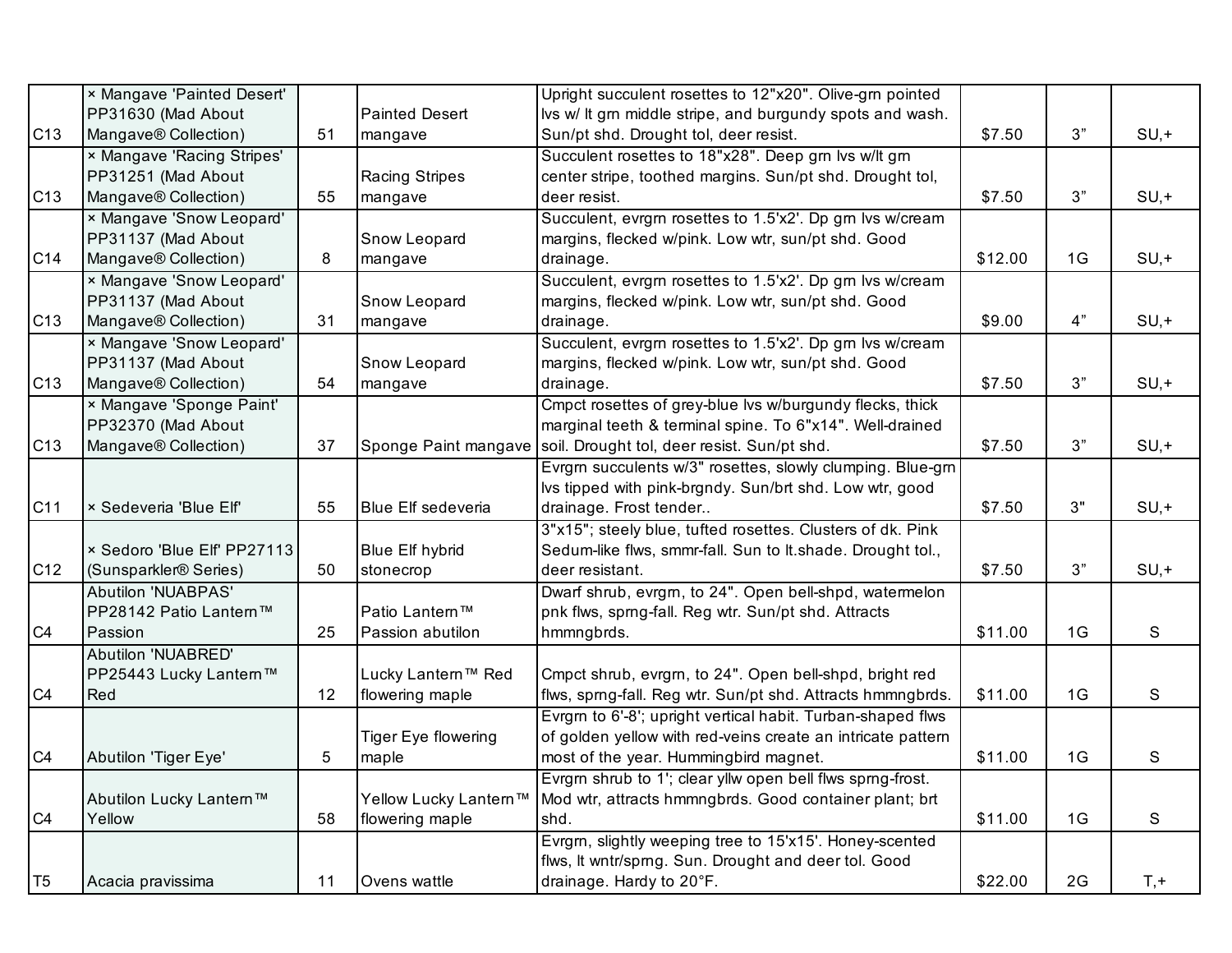|                |                                            |              |                            | Tree, evrgrn, to 40'x15'. Linear blue-grn lvs. Upright,                                                          |         |    |            |
|----------------|--------------------------------------------|--------------|----------------------------|------------------------------------------------------------------------------------------------------------------|---------|----|------------|
| <b>B13</b>     | Acacia salicina                            | 17           | willow acacia              | weeping form. Pale yllw flws, wntr-sprng. Low water. Sun.<br>Attracts bees, bttrfls.                             | \$12.00 | 1G | $T, +$     |
|                |                                            |              |                            | Evergrn, slow-growing tree to 20 feet; can shaped in way;                                                        |         |    |            |
|                |                                            |              |                            | gray-green leaves with silvery underside; unusual red and                                                        |         |    |            |
|                | Acca sellowiana (Feijoa                    |              |                            | white fls; for reliable fruiting plant 2 or more plant and                                                       |         |    |            |
| <b>B12</b>     | sellowiana)                                | 71           | pineapple guava            | water regularly                                                                                                  | \$14.00 | 1G | $T,A,+$    |
| C <sub>6</sub> | Achillea 'Coronation Gold'                 | 25           | Coronation Gold yarrow     | 3' by 2'; June-Sept, tight clusters, tiny florets of gold                                                        | \$11.00 | 1G | $P, +$     |
|                |                                            |              |                            | Decid. peren to 22"x15". Flat clusters of brt violet-pnk                                                         |         |    |            |
|                | Achillea 'Layla' PPAF (Song                |              | Song Siren™ Layla          | flws, It sprng-fall. Attracts bttrfls. Low wtr, hot sites. Deer                                                  |         |    |            |
| A14            | Siren <sup>™</sup> Collection)             |              | yarrow                     | tol.                                                                                                             | \$7.50  | 3" | $CA, +$    |
| C <sub>6</sub> | Achillea 'Moonshine'                       | 59           | Moonshine yarrow           | to 15"; fls. lemon yel., lvs. pale grey-green                                                                    | \$11.00 | 1G | $P_{1}$ +  |
|                | Achillea 'Sassy Summer                     |              |                            |                                                                                                                  |         |    |            |
|                | Sunset' PP31412 (Sassy                     |              | <b>Sassy Summer Sunset</b> | Peren. to 3'. Deep orange flws, smmr, fade to yllw. Strong                                                       |         |    |            |
| A14            | Summer Collection)<br>Achillea millefolium | $\mathbf{1}$ | varrow                     | stems, upright form. Sun, low wtr. Deer resist.<br>Dwarf to 12", buttery yellow fls on stalks, spring. Good cut  | \$7.50  | 3" | $CA, +$    |
|                | 'ABCZ0002' PPAF Little                     |              | Little Moonshine dwarf     | fls. Deer resistant, attracts butterflies, bee friendly.                                                         |         |    |            |
| C <sub>6</sub> | Moonshine                                  | 29           | yarrow                     | Deciduous, sun, low water.                                                                                       | \$11.00 | 1G | $P, +$     |
|                | Achillea millefolium 'Apricot              |              |                            |                                                                                                                  |         |    |            |
|                | Delight' PP18738 (Tuffi                    |              |                            | to 24"; pale apricot to deep rose flrs. in summer; gray-                                                         |         |    |            |
| A14            | Frutti™ Series)                            | 78           | Apricot Delight achillea   | green foliage; compact plant; full sun; low water.                                                               | \$7.50  | 3" | $CA, +$    |
|                | Achillea millefolium 'Island               |              |                            | 2' evergn peren with rose pink fls from spring-fall that                                                         |         |    |            |
| A14            | Pink'                                      | 1            | Island Pink yarrow         | attracts bees and butterflies, full sun, reg water                                                               | \$7.50  | 3" | $CA, A, +$ |
|                | Achillea millefolium 'Island               |              |                            | 2' evergn peren with rose pink fls from spring-fall that                                                         |         |    |            |
| A15            | Pink'                                      | 73           | Island Pink yarrow         | attracts bees and butterflies, full sun, reg water                                                               | \$14.00 | 1G | $CA, A, +$ |
|                | Achillea millefolium 'Paprika'             |              |                            | to 2 x2.5'. Red flws w/yllw eye on 8-10" stems; full sun;<br>dry-med water; tolerates poor soil w/good drainage; |         |    |            |
| A14            | (Galaxy Series)                            | 3            | Paprika yarrow             | attracts bttrfls                                                                                                 | \$7.50  | 3" | $CA, +$    |
|                | Achillea millefolium                       |              |                            | Evrgrn peren to 2'. Ferny green foliage. Umbels of rich                                                          |         |    |            |
|                | 'Pomegranate' PP20763                      |              | Tutti Frutti™              | red flws on tall stems smmr-fall. Attracts bttrfls. Sun/pt                                                       |         |    |            |
| A14            | (Tutti Frutti™ Series)                     | 45           | Pomegranate yarrow         | shd, low wtr.                                                                                                    | \$7.50  | 3" | $CA, +$    |
|                |                                            |              |                            | 1-3', deciduous w/small grn lvs, yellow fls sprng-smmr.                                                          |         |    |            |
| A15            | Acmispon glaber                            | 72           | deerweed                   | Very drought tol, attracts butterflies/bees/hmmngbrds.                                                           | \$14.00 | 1G | $CA, +$    |
|                |                                            |              |                            | Decid. vine to 20'x10'. Grape-sized, smooth-skinned kiwi                                                         |         |    |            |
| <b>B13</b>     | Actinidia arguta 'Issai'                   | 16           | Issai hardy kiwi           | fruits, It smmr, fall. Self-fertile. Mod wtr. Attracts bttrfls.<br>Sun/lt shd.                                   | \$12.00 | 1G | $\vee$     |
|                |                                            |              |                            | Evrgn shrub to 10'x8'; soft, silvery grn foliage. Small                                                          |         |    |            |
| A13            | Adenanthos sericeus                        |              | coast woollybush           | tubular maroon flws It fall-wntr. Low wtr, well-drained soil.                                                    | \$26.00 | 2G | $B, +$     |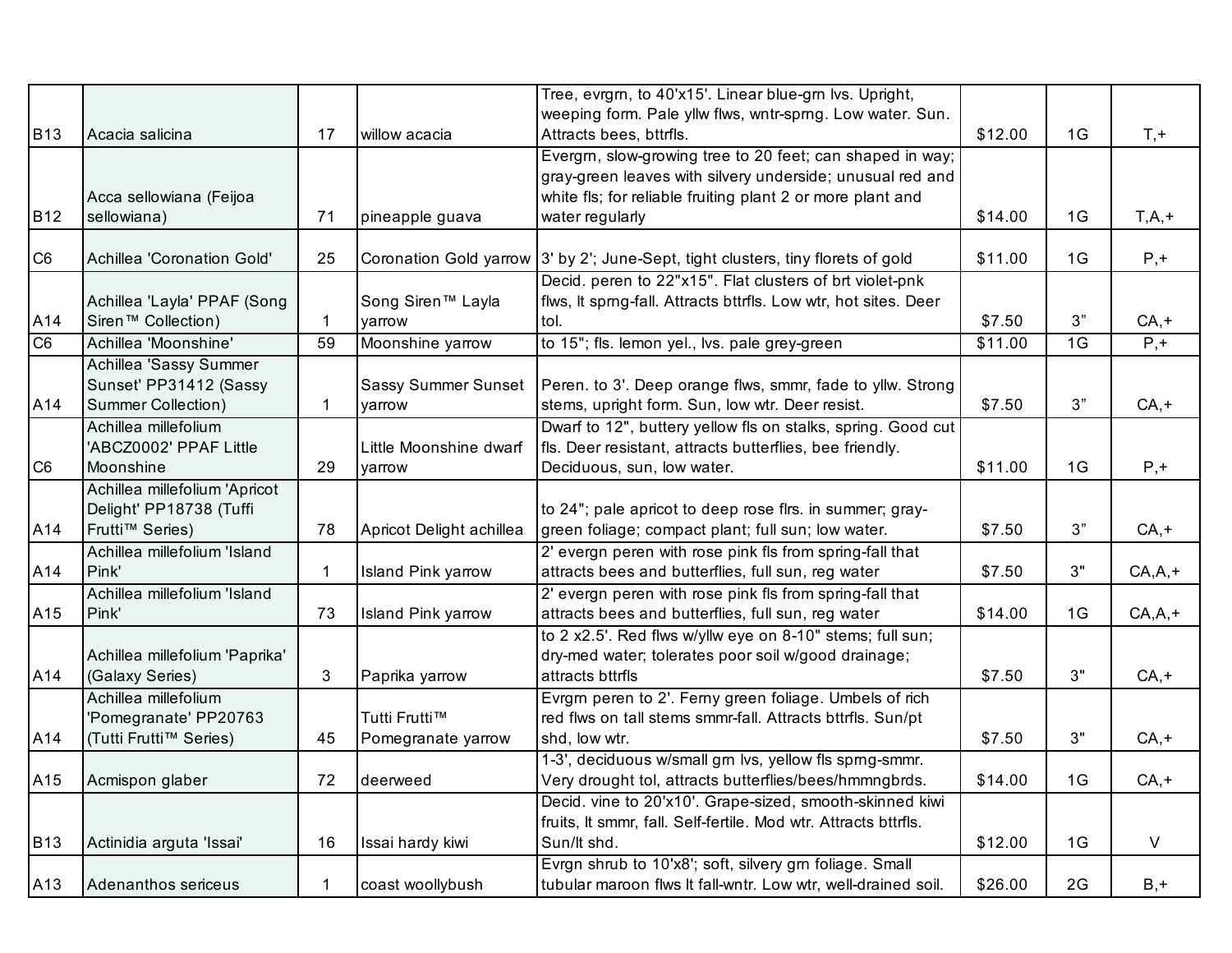| <b>B2</b>        | Adiantum aleuticum          |    | five-finger fern          | airy, fan-shaped fronds to 2'. Prefers moist, humus-rich<br>soil, but will tolerate mild drought. | \$14.00 | 1G | $CAS, +$         |
|------------------|-----------------------------|----|---------------------------|---------------------------------------------------------------------------------------------------|---------|----|------------------|
|                  |                             |    |                           | Frost tender, evrgn succulent. Rosettes; grn lvs edged in                                         |         |    |                  |
|                  |                             |    |                           | thick cream w/thin red edge. Sun/pt shd. Low wtr. Grt                                             |         |    |                  |
| C14              | Aeonium 'Sunburst'          | 55 | Sunburst aeonium          | container plant.                                                                                  | \$6.00  | 3" | $SU, +$          |
|                  | Aeonium arboreum            |    |                           |                                                                                                   |         |    |                  |
| C14              | 'Zwartkop'                  | 15 | black rose aeonium        | to 36", black leaved succulent; good drainage                                                     | \$6.00  | 3" | $SU, +$          |
|                  | Aeonium arboreum            |    |                           |                                                                                                   |         |    |                  |
| 6B               | 'Zwartkop'                  | 35 | black rose aeonium        | to 36", black leaved succulent; good drainage                                                     | \$6.00  | 3" | $SU, +$          |
| $\overline{C16}$ | Aesculus californica        | 31 | California buckeye        | wide spreading decid. tree, silver trunk, white fls.                                              | \$22.00 | 2G | $CA,++$          |
| $\overline{C6}$  | Aethionema grandiflorum     | 3  | Persian stonecress        | to 6-12" tall; evrgrn. mat, pink fls.; sun, low water                                             | \$6.00  | 3" | $\overline{P,+}$ |
|                  |                             |    |                           | to 3'; raspberry-pink flws summer-fall, atop fragrant                                             |         |    |                  |
|                  |                             |    |                           | foliage. Needs good drainage, sun. Attracts                                                       |         |    |                  |
| C <sub>10</sub>  | Agastache 'Tutti-Frutti'    | 13 | Tutti Frutti giant hyssop | hummingbirds, bttrfls, bees.                                                                      | \$11.00 | 1G | $P, +$           |
|                  | Agastache mexicana          |    | Forever Summer Melon      | to 36"x24"; salmon pink flowers in smmr & fall; sun; low-                                         |         |    |                  |
| C <sub>10</sub>  | 'Forever Summer Melon'      | 48 | agastache                 | mod wtr; good drainage, attracts bttrfls, hmmngbrds.                                              | \$11.00 | 1G | $P, +$           |
|                  |                             |    |                           | Evergm to 2.5' x 2.5', bright grn lvs with red edges, full                                        |         |    |                  |
| C <sub>13</sub>  | Agave 'Green Glow'          | 9  | Green Glow agave          | sun, low water, great for containers                                                              | \$7.50  | 3" | $SU,++$          |
|                  | Agave americana             |    | white-striped century     | large evergm. clumps to 10' topped w/ giant flwr. stalk                                           |         |    |                  |
| C <sub>14</sub>  | 'Mediopicta Alba'           | 19 | plant                     | after many, many years                                                                            | \$11.00 | 1G | $SU,++$          |
|                  | Agave americana subsp.      |    |                           |                                                                                                   |         |    |                  |
|                  | protoamericana 'Lemon       |    | Lemon Lime century        | to 4' tall and as wide. Blue-green leaves with a thick                                            |         |    |                  |
| C <sub>13</sub>  | Lime'                       | 4  | plant                     | chartreuse stripe down the center are slightly wavy.                                              | \$12.00 | 1G | $SU,++$          |
|                  |                             |    |                           | 2'x4'; slow-growing. Spineless, pale green leaves arch                                            |         |    |                  |
| C <sub>13</sub>  | Agave bracteosa             | 19 | squid agave               | back as they elongate. Full sun, light shade.                                                     | \$12.00 | 1G | $SU,++$          |
|                  |                             |    |                           | Evrgm succulent to 3'x4'; modern, urn-shaped form. Grn                                            |         |    |                  |
| C13              | Agave desmetiana            | 96 | dwarf smooth agave        | lvs gracefully curve. Low wtr, sun-pt shd.                                                        | \$7.50  | 3" | $SU,++$          |
|                  | Agave desmetiana            |    | variegated dwarf          | Evrgm succulent to 3'x4'; modern, um-shaped form. Grn                                             |         |    |                  |
| C <sub>13</sub>  | 'Variegata'                 | 25 | smooth agave              | Ivs edged w/creamy yllw. Low wtr, sun-pt shd.                                                     | \$12.00 | 1G | $SU,++$          |
|                  |                             |    |                           | Evrgm succulent rosettes to 1'x2'. Thick bayonet-shpd lvs                                         |         |    |                  |
|                  |                             |    |                           | edged with white hairs. Low wtr, sun/pt shd. needs sharp                                          |         |    |                  |
| C <sub>13</sub>  | Agave schidigera            | 48 | agave                     | drainage.                                                                                         | \$6.00  | 3" | $SU, +$          |
|                  |                             |    |                           | 12"x18"; forms rosette of upright lance-like Ivs vry thickly                                      |         |    |                  |
|                  | Agave schidigera 'Royal     |    |                           | edged in cream, and lined w/curly white threads. Sun. Aft                                         |         |    |                  |
| C <sub>13</sub>  | Flush' PP31138              | 60 | Royal Flush agave         | shade.                                                                                            | \$7.50  | 3" | $SU,++$          |
|                  |                             |    |                           | Evrgrn succulent to 15"x18"; forms rosette of upright                                             |         |    |                  |
|                  | Agave schidigera 'Shira ito |    |                           | Queen of White Thread- lance-like Ivs edged in cream, & lined w/curly white                       |         |    |                  |
| C <sub>13</sub>  | no Ohi'                     | 34 | leaf agave                | threads. Sun.                                                                                     | \$7.50  | 3" | $SU,++$          |
|                  | Agave univittata            |    | Quadricolor century       | 1' x 2'. Dark green lvs edged in creamy yellow, and a pale                                        |         |    |                  |
| C13              | 'Quadricolor'               | 9  | plant                     | green midstripe. Prefers afternoon shade.                                                         | \$9.00  | 4" | $SU,++$          |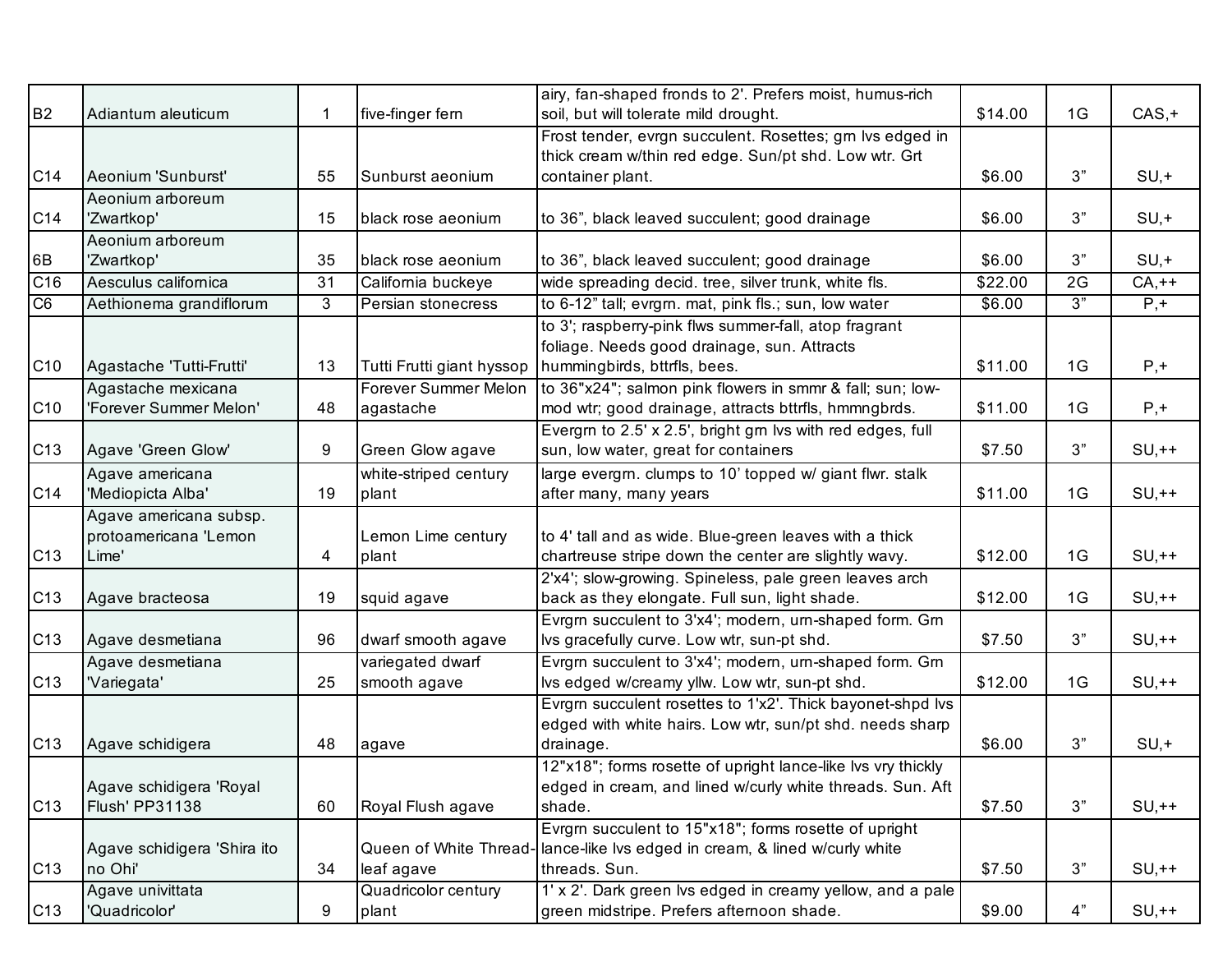|                 | Agave univittata               |    | Quadricolor century         | 1' x 2'. Dark green lvs edged in creamy yellow, and a pale  |         |    |         |
|-----------------|--------------------------------|----|-----------------------------|-------------------------------------------------------------|---------|----|---------|
| C13             | 'Quadricolor'                  | 14 | plant                       | green midstripe. Prefers afternoon shade.                   | \$14.00 | 1G | $SU,++$ |
|                 |                                |    |                             | 6" x 3'. Dark black scalloped foliage; blue-purple flower   |         |    |         |
|                 | Ajuga reptans 'Binblasca'      |    | <b>Black Scallop carpet</b> | spikes early spring-early summer. Tough grndcvr which       |         |    |         |
| B <sub>8</sub>  | PP15815 Black Scallop          | 19 | bugle                       | can be mowed.                                               | \$6.00  | 3" | $S, +$  |
|                 |                                |    |                             |                                                             |         |    |         |
| B <sub>8</sub>  | Ajuga reptans 'Catlin's Giant' | 33 | Catlin's Giant bugle        | spreading peren.; dk. lvs. blue-prpl. fls.                  | \$6.00  | 3" | $S, +$  |
|                 |                                |    |                             | Evrgm gmdcvr to 6"x12". Gm lvs w/thick white bands and      |         |    |         |
|                 | Ajuga reptans 'Princess        |    |                             | It grn center. VIt-blu flws, sprng. Morning sun/shd, mod-   |         |    |         |
| B <sub>8</sub>  | Leia'                          | 44 | Princess Leia ajuga         | low wtr.                                                    | \$6.00  | 3" | $S, +$  |
|                 |                                |    |                             | Evrgm grndcvr, to 5" tall, up to 3' wide. Scalloped gry-grn |         |    |         |
|                 |                                |    |                             | Ivs w/cream edge. Spikes of violet flws, sprng. Low wtr,    |         |    |         |
| B <sub>8</sub>  | Ajuga reptans 'Silver Queen'   | 3  | Silver Queen ajuga          | sun-brt shd.                                                | \$7.50  | 4" | $S, +$  |
|                 |                                |    |                             | 6"x18"; dk. green lvs overlays w/chocolate brown in cool    |         |    |         |
|                 | Ajuga reptans 'Valfredda'      |    | Chocolate Chip              | weather. Short purple flw spikes, spring. Spreads slowly.   |         |    |         |
| B <sub>8</sub>  | Chocolate Chip                 | 45 | bugleweed                   | Part shade.                                                 | \$6.00  | 3" | $S, +$  |
|                 |                                |    |                             | evrgrn, tightly mounded to 8"x10". Royal vlt-blue flrw      |         |    |         |
|                 | Ajuga tenorii 'Piotrek01'      |    |                             | sprng, smmr rebloom. Lvs variegated w/cream, pink.          |         |    |         |
| B <sub>8</sub>  | <b>PPAF Princess Nadia</b>     | 75 | Princess Nadia ajuga        | Morning sun, shade; mod-low wtr.                            | \$6.00  | 3" | $S, +$  |
|                 | Alcea ficifolia 'Aunt Brownie  |    | <b>Aunt Brownie Fig</b>     | Open hollyhock flws are wht w/pink center shading &         |         |    |         |
| C <sub>6</sub>  | Fig'                           | 18 | hollyhock                   | frilled edges; smmr. Fig-like lvs. Low wtr, sun.            | \$10.00 | 1G | $P, +$  |
|                 | Allium 'Lavender Bubbles'      |    | Lavender Bubbles            | decid bulb; to 14"x22". Deep rosy-purple flw spheres, It    |         |    |         |
| B <sub>6</sub>  | PP31126                        | 48 | allium                      | smmr-fall. Sun/pt shd. Low wtr. Attracts bees, bttrfls.     | \$18.00 | 2G | $BU, +$ |
|                 |                                |    |                             | evergm peren 24"-30", pink edge on lvs, orange fls in mid-  |         |    |         |
| C13             | Aloe 'Caitlin'                 | 5  | Caitlin hybrid aloe         | spring, light shade/morning sun, hardy to 20°F              | \$20.00 | 2G | $SU, +$ |
|                 |                                |    |                             | evergrn peren 24"-30", pink edge on lvs, orange fls in mid- |         |    |         |
| C13             | Aloe 'Caitlin'                 | 12 | Caitlin hybrid aloe         | spring, light shade/morning sun, hardy to 20°F              | \$12.00 | 1G | $SU, +$ |
|                 |                                |    |                             | Evrgm succulent rosette to 6', spreading to 8'. Blue-gm     |         |    |         |
|                 |                                |    |                             | Ivs flushed red at tips. Red and cream flower spikes, wntr. |         |    |         |
| C14             | Aloe 'David Verity'            | 5  | David Verity's aloe         | Good drainage, drought/deer tol.                            | \$40.00 | 5G | $SU,++$ |
|                 |                                |    |                             | dense, spreading clumps to 8" tall. 1' stalks of orange     |         |    |         |
| C13             | Aloe 'Johnson's Hybrid'        | 10 | Johnson's Hybrid aloe       | flws throught the year. Sun to It. shade. Hardy to 20°F.    | \$10.00 | 1G | $SU, +$ |
|                 |                                |    |                             | dense, spreading clumps to 8" tall. 1' stalks of orange     |         |    |         |
| C13             | Aloe 'Johnson's Hybrid'        | 15 | Johnson's Hybrid aloe       | flws throught the year. Sun to lt. shade. Hardy to 20°F.    | \$7.50  | 4" | $SU, +$ |
|                 |                                |    |                             | Evrgm succulent; rosettes to 1'. Offsets to 2'. Blue-gm lvs |         |    |         |
|                 |                                |    |                             | w/white teeth, red color in sun. Sun/pt shd. Low wtr, gd    |         |    |         |
| C <sub>13</sub> | Aloe brevifolia                | 2  | short-leaved aloe           | drainage. Deer resist.                                      | \$12.00 | 1G | $SU, +$ |
|                 |                                |    |                             | Evrgrn rosettes of pale grn w/handsome pinstripes. Coral    |         |    |         |
|                 | Aloe deltoideodonta subsp.     |    |                             | orng flwrs open wht w/grn tips, smmr. Bright shd. Low wtr,  |         |    |         |
| C <sub>13</sub> | candicans                      | 5  | aloe                        | good drainage. Attracts hmmngbrds.                          | \$9.00  | 4" | $SU, +$ |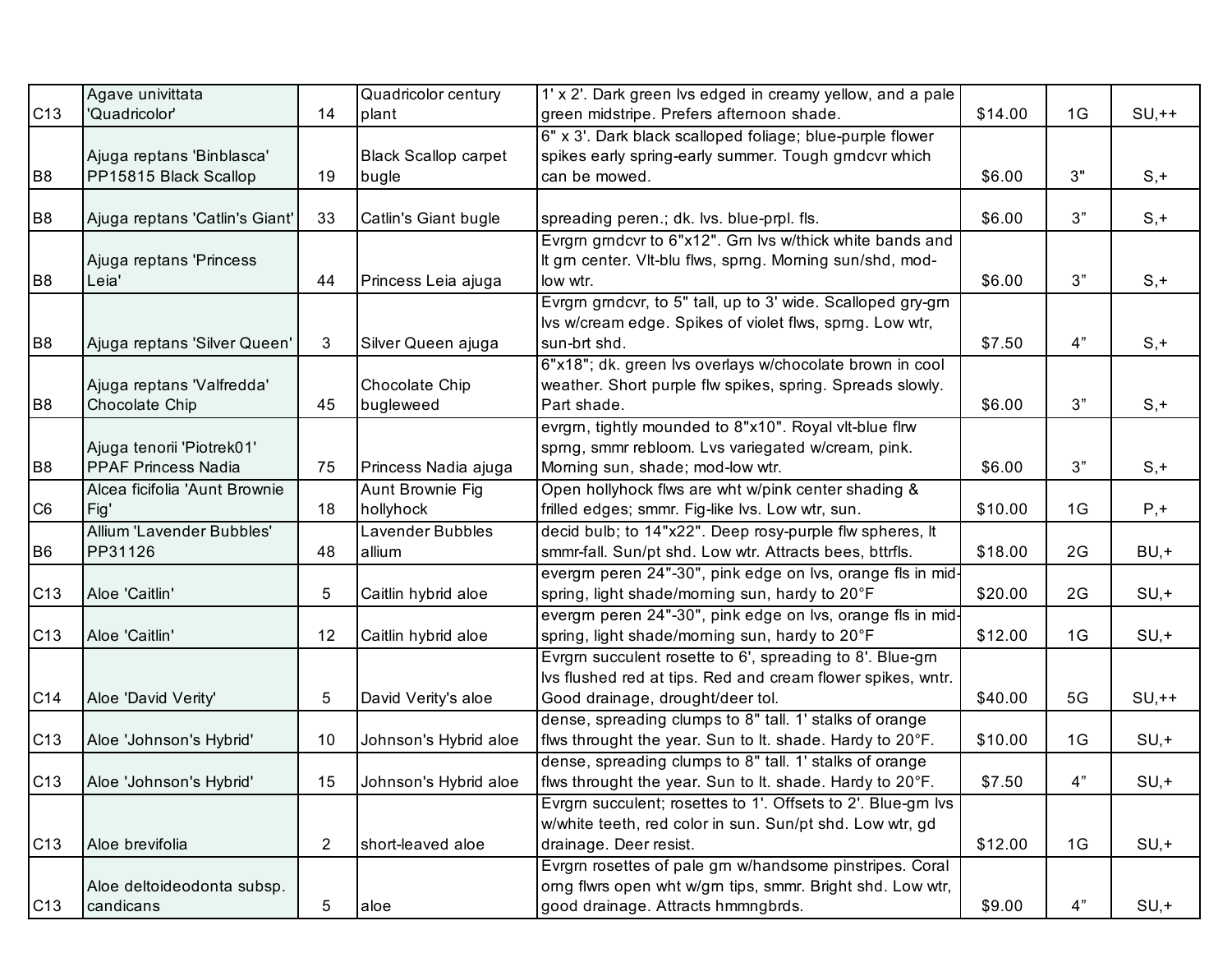|                 |                                   |              |                          | 3' x 2', stemless. Inflorescences are flat-topped; flws are                                                      |         |    |           |
|-----------------|-----------------------------------|--------------|--------------------------|------------------------------------------------------------------------------------------------------------------|---------|----|-----------|
| C14             | Aloe maculata                     | 10           | soap aloe                | reddish orange. Forms pups freely.                                                                               | \$18.00 | 2G | $SU, +$   |
|                 |                                   |              |                          | evrgrn clumping succulent to 2.5'x6'. Waxy orange flws,                                                          |         |    |           |
|                 |                                   |              |                          | wntr. Purple-toned foliage, cool weather. Sun/aft shd.                                                           |         |    |           |
| C14             | Aloe rubroviolacea                | 14           | Arabian aloe             | Low wtr, good drainage.                                                                                          | \$20.00 | 2G | $SU, +$   |
|                 | Aloe striatula (Aloiampelos       |              |                          | evergm succulent to 4', bright yellow fls in winter, fun sun                                                     |         |    |           |
| C <sub>14</sub> | striatula)                        | $\mathbf{1}$ | hardy aloe               | to pt shade, low water, good drainage, hardy to 15°                                                              | \$18.00 | 2G | $SU, +$   |
|                 |                                   |              |                          |                                                                                                                  |         |    |           |
|                 | Alstroemeria 'Zoe' PP30680        |              | Little Miss Zoe Peruvian | Decid. peren to 1.5'; clumping. Creamy wht lvs edged<br>w/green stripes. Red trumpet flws w/yllw throats attract |         |    |           |
| C <sub>3</sub>  | Little Miss Zoe                   | 64           | lily                     | hmmngbrds. Low wtr, sun/pt shd.                                                                                  | \$28.00 | 2G | $S, +$    |
|                 |                                   |              |                          | Evrgm shrub to 8'. Large violet-blue flws year round.                                                            |         |    |           |
|                 |                                   |              | Santa Cruz blue          | Tolerant of all soils, but needs good drainage. Drought                                                          |         |    |           |
| T <sub>3</sub>  | Alyogyne huegelii 'Santa<br>Cruz' | 1            | hibiscus                 | tol. Sun.                                                                                                        | \$30.00 | 3G | $B,++$    |
|                 |                                   |              |                          | Decid shrub to 10'x8'; panicles of frgrnt prpl pea flws,                                                         |         |    |           |
| <b>B13</b>      | Amorpha roemeriana                | 9            | Roemer's false indigo    | spring. Attracts bttrfls. Sun/pt shd. Low wtr.                                                                   | \$11.00 | 1G | $B, +$    |
|                 | Amsonia tabernaemontana           |              |                          | decid. upright peren to 2.5'x3.5'. Stems emerge near                                                             |         |    |           |
| C1              | 'Storm Cloud'                     | 25           | Storm Cloud bluestar     | black. Pale blue flws, sprng. Fall color. Sun/pt. shd.                                                           | \$26.00 | 3G | S         |
|                 |                                   |              |                          | Evrgm shrub (mild climates) to 4'x3'. Clear pink flws sprng-                                                     |         |    |           |
|                 | Anisodontea capensis              |              | Elegans Princess cape    | frost. Sun, good drainage, mod-low wtr. Attracts bttrfls.                                                        |         |    |           |
| A13             | 'Elegans Princess                 | 17           | mallow                   | Good for containers.                                                                                             | \$11.00 | 1G | $B, +$    |
|                 |                                   |              |                          | Evrgm shrub (mild climates) to 4'x3'. Clear pink flws sprng-                                                     |         |    |           |
|                 | Anisodontea capensis              |              | Elegans Princess cape    | frost. Sun, good drainage, mod-low wtr. Attracts bttrfls.                                                        |         |    |           |
| A13             | 'Elegans Princess                 | 5            | mallow                   | Good for containers.                                                                                             | \$26.00 | 3G | $B, +$    |
|                 | Antirrhinum braun-blanquetii      |              | Lemon Sherbet            | 1.5- x 1.5'; bushy perennial. Pale yellow and white                                                              |         |    |           |
| C <sub>6</sub>  | 'Lemon Sherbet'                   | 5            | snapdragon               | snapdragon flowers spring-early fall. Sun. Deer resist.                                                          | \$10.00 | 1G | P         |
|                 |                                   |              |                          | peren., decid. 3'x2', red-orange fls sprng. Attracts                                                             |         |    |           |
| <b>B2</b>       | Aquilegia eximia                  | 75           | serpentine columbine     | hmmngbrds. Sun-shd.                                                                                              | \$7.50  | 3" | $CAS,A,+$ |
|                 |                                   |              | western crimson          | Spurred orng-red flws, spring & smmr attract pollinators.                                                        |         |    |           |
| B <sub>2</sub>  | Aquilegia formosa                 | 31           | columbine                | Delicate foliage. Mod-low wtr. Pt shd/shd.                                                                       | \$7.50  | 3" | $CAS, +$  |
|                 |                                   |              |                          | 6"x12"; magenta flws, early sprng; sun-pt shd; reg wtr.                                                          |         |    |           |
|                 | Arabis blepharophylla 'Rose       |              | Rose Delight coast rock  | good in pots. Attracts bees.                                                                                     |         |    |           |
| A15             | Delight'                          | 14           | cress                    |                                                                                                                  | \$7.50  | 3" | CA        |
|                 |                                   |              |                          | evrgm. tree to 30'; red-tinted grn. lvs., rosy-pink fls., red                                                    |         |    |           |
| <b>B13</b>      | Arbutus 'Marina'                  | 3            | Marina madrone           | frts; sun, avg. wtr., drainage                                                                                   | \$30.00 | 3G | $T,A,+$   |
|                 | Arctostaphylos bakeri 'Louis      |              | Louis Edmunds            |                                                                                                                  |         |    |           |
| <b>B16</b>      | Edmunds'                          | 57           | manzanita                | evergrn. CA shrub to 5' by 5'; pink fls. in spring                                                               | \$14.00 | 1G | $CA, +$   |
|                 | Arctostaphylos densiflora         |              | <b>Emerald Carpet</b>    | Dense, evergrn groundcover 1' x 4', wht fls in late winter,                                                      |         |    |           |
| <b>B16</b>      | 'Emerald Carpet'                  | 18           | manzanita                | full sun, low water, good drainage                                                                               | \$14.00 | 1G | $CA, +$   |
|                 |                                   |              |                          |                                                                                                                  |         |    |           |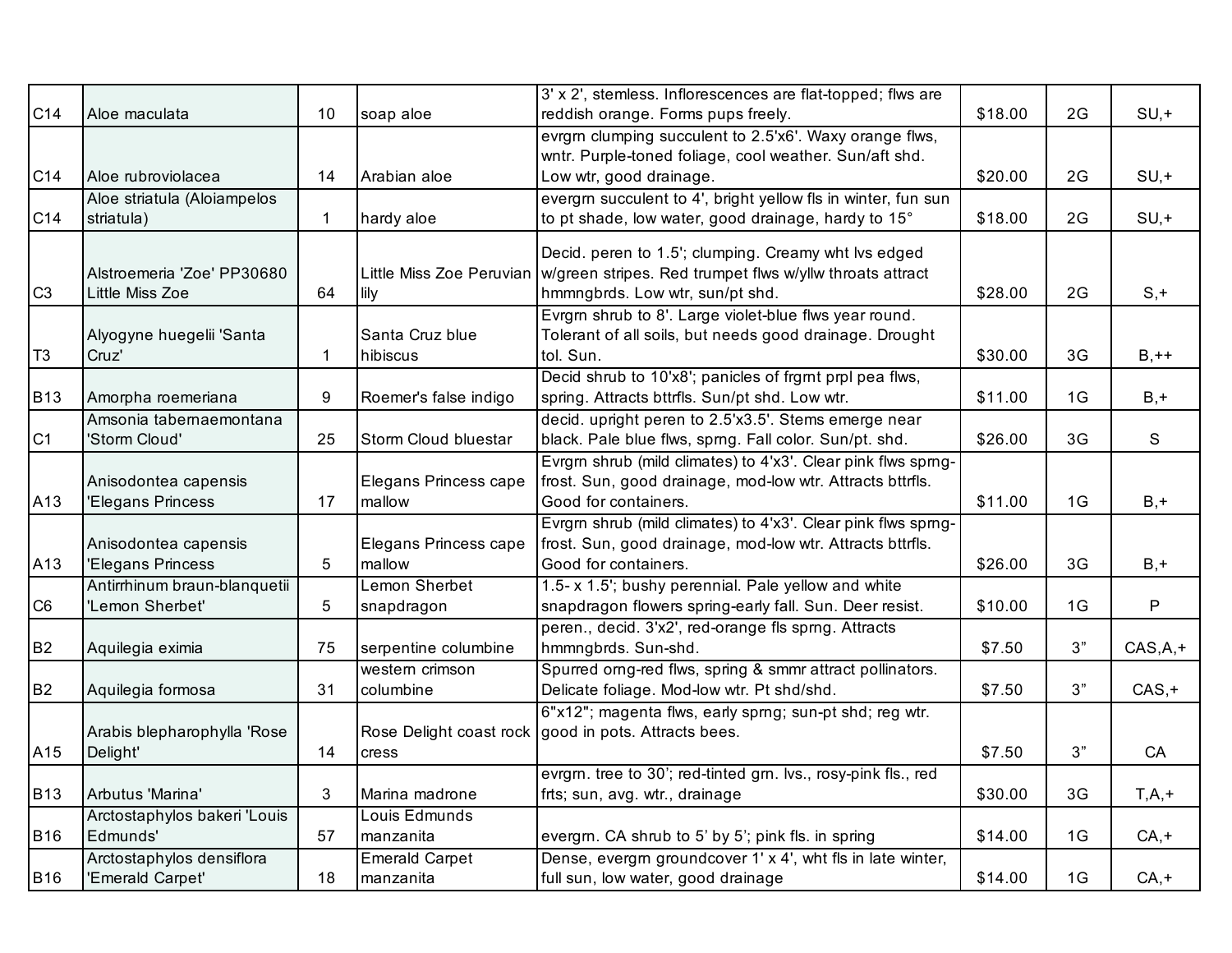| <b>B16</b>     | Arctostaphylos densiflora<br>'Howard McMinn'  | 46             | Vine Hill manzanita      | shrub to 6' by 6'; pink/white fls., full sun/pt.shade                                                          | \$14.00 | 1G | $CA, A, +$ |
|----------------|-----------------------------------------------|----------------|--------------------------|----------------------------------------------------------------------------------------------------------------|---------|----|------------|
|                |                                               |                |                          |                                                                                                                |         |    |            |
|                |                                               |                |                          | to 1'x6'; grndcvr shrub w/gry-grn evrgrn foliage. Infrequent                                                   |         |    |            |
|                | Arctostaphylos edmundsii                      |                |                          | pale pnk fls wntr/sprng; best pt shd; heat/drought tol; tol                                                    |         |    |            |
| <b>B16</b>     | 'Carmel Sur'                                  | 36             | Carmel Sur manzanita     | of all soils including clay, as long as no standing wtr.                                                       | \$14.00 | 1G | $CA, +$    |
|                | Arctostaphylos manzanita                      |                |                          | An evergreen multi-branched, treelike shrub with glossy,                                                       |         |    |            |
| <b>B16</b>     | 'Dr. Hurd'                                    | 14             | Dr. Hurd manzanita       | light green foliage and grows up to 15'.                                                                       | \$14.00 | 1G | $CA, +$    |
|                | Arctostaphylos pajaroensis                    |                | Paradise Pajaro          |                                                                                                                |         |    |            |
| <b>B16</b>     | 'Paradise'                                    | 58             | manzanita                | shrub 6' by 12'; pink fls.; perfect drainage                                                                   | \$14.00 | 1G | $CA, +$    |
|                |                                               |                |                          | decid. vine; fls. maroon & grn.; host of pipevine                                                              |         |    |            |
| <b>B2</b>      | Aristolochia californica                      | 7              | California pipevine      | swallowtail                                                                                                    | \$14.00 | 1G | $CAS,A,+$  |
|                |                                               |                |                          | to 6"x12" evergrn. cmpct mound of white striped lvs.                                                           |         |    |            |
|                | Armeria maritima 'Nifty                       |                |                          | topped w/pink poms in sprng on 18" stems. Sun, low wtr,                                                        |         |    |            |
| B <sub>6</sub> | Thrifty'                                      | 4              | Nifty Thrifty sea thrift | good drainage.                                                                                                 | \$10.00 | 1G | $P, +$     |
|                |                                               |                |                          | evergray shrub to 4'; aromatic foliage. Prefers little to no                                                   |         |    |            |
| A15            | Artemisia californica                         | 55             | Calfornia sagebrush      | water once established. Clay tolerant, deer tolerant.                                                          | \$12.00 | 1G | $CA,++$    |
|                | Artemisia mauiensis<br>'TNARTMS' PPAF Makana™ |                | Makana™ Silver Maui      |                                                                                                                |         |    |            |
| C7             | Silver                                        | $\overline{2}$ | artemisia                | Perennial to 2'x3'. Billowy, fine-lvd silver foliage makes a<br>beautiful accent. Good drainage. Low wtr. Sun. | \$12.00 | 1G | $P, +$     |
|                |                                               |                |                          | evergrn peren 12" x 18", non-showy firs attract beneficial                                                     |         |    |            |
|                | Artemisia schmidtiana 'Silver                 |                | Silver Mound angel's     | insects, full sun, low water, dividing regularly will keep                                                     |         |    |            |
| C7             | Mound'                                        | 43             | hair                     | plants neat looking                                                                                            | \$6.00  | 3" | $P, +$     |
| A16            | Asclepias fascicularis                        | 48             | narrow-leaf milkweed     | peren. to 2'; fls. green-white, frgrnt.                                                                        | \$14.00 | 1G | $CA, +$    |
|                |                                               |                |                          | evrgrn; slow-forming, dense clumps to 3'. Lvs w/creamy                                                         |         |    |            |
| C <sub>1</sub> | Aspidistra elatior 'Variegata'                | 44             | striped cast iron plant  | vertical stripes. Part to full shade. Drought tolerant.                                                        | \$14.00 | 1G | $S, +$     |
|                |                                               |                |                          | Gldn daisies through summer attract pollinators. Shrub,                                                        |         |    |            |
|                |                                               |                |                          | semi-decid., to 3'. Good drainage. Low wtr. Tolerates high                                                     |         |    |            |
| C15            | Bahiopsis deltoidea                           | 3              | goldeneye                | heat.                                                                                                          | \$14.00 | 1G | $CA,++$    |
|                |                                               |                |                          | evergreen shrub to 6', yellow fls early spring, fall foliage                                                   |         |    |            |
| B <sub>2</sub> | Berberis aquifolium                           | 48             | Oregon grape             | color, partial to full shade                                                                                   | \$14.00 | 1G | $CAS,A,+$  |
|                |                                               |                |                          | to 4'; cmpt, slow-growing, evrgrn w/spiny lvs, yellow                                                          |         |    |            |
| B <sub>2</sub> | Berberis fremontii                            | 37             | Fremont barberry         | fls&berries sun/pt shade; good drainage; drought tol.                                                          | \$14.00 | 1G | $CAS, +$   |
|                |                                               |                |                          | Evrgrn shrub to 10'x12'; slow growing. Spiny blue-grn lvs.                                                     |         |    |            |
|                |                                               |                |                          | Yllw flws, sprng; clear red berries smmr attract birds.                                                        |         |    |            |
| B <sub>2</sub> | Berberis nevinii                              | $\overline{2}$ | Nevin's barberry         | Sun/pt shd. Low wtr.                                                                                           | \$14.00 | 1G | $CAS,++$   |
|                |                                               |                |                          |                                                                                                                |         |    |            |
|                | Berberis thunbergii 'Arlene'                  |                | Sunjoy Sequins™          | decid. shrub to 3'; new foliage is mix of white, pink&grn.                                                     |         |    |            |
| <b>B11</b>     | PP31117 Sunjoy Sequins™                       | 36             | Japanese barberry        | Matures to emerald. Sun/lt shd. Low-mod wtr.                                                                   | \$12.00 | 1G | $B, +$     |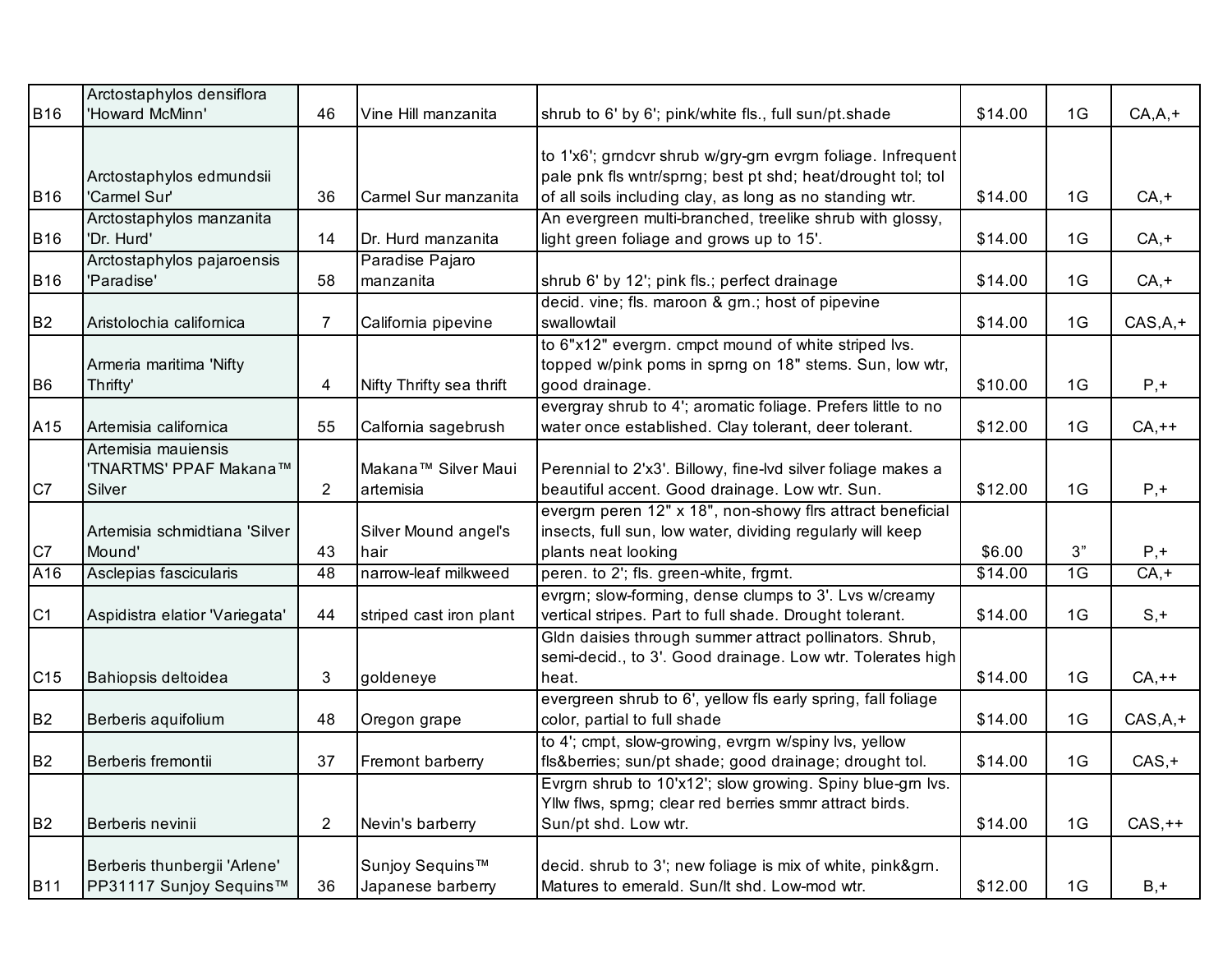|                | Berberis thunbergii 'Golden  |            | Golden Rocket        | Decid shrub to 4'x3'; strong upright growth. Bright           |         |    |             |
|----------------|------------------------------|------------|----------------------|---------------------------------------------------------------|---------|----|-------------|
| <b>B11</b>     | Rocket' PP18626              | 40         | Japanese barberry    | chartreuse foliage. Sun/pt shd. Mod-low wtr. Deer resist.     | \$18.00 | 2G | $B, +$      |
|                | Berberis thunbergii 'Maria'  |            |                      |                                                               |         |    |             |
|                | PP18082 Sunjoy® Gold         |            | Sunjoy® Gold Pillar  | Decid shrub to 4'x3'; strong vertical growth. Gold foliage,   |         |    |             |
| <b>B11</b>     | Pillar                       | 22         | Japanese barberry    | orng/red in fall. Mod-low wtr, sun/pt shd. Deer resist.       | \$18.00 | 2G | $B, +$      |
|                | Berberis thunbergii 'NCBT2'  |            | Sunjoy® Neo Japanese | Decid shrub, to 2.5'. Orange foliage sprng-fall. Mod-low      |         |    |             |
| <b>B11</b>     | PPAF Sunjoy® Neo             | 18         | barberry             | wtr, sun/pt shd. Deer resist.                                 | \$18.00 | 2G | $B, +$      |
|                |                              |            |                      | Decid shrub to 5'x4'. New foliage coral-orng, matures to      |         |    |             |
|                | Berberis thunbergii 'Orange  |            | Orange Rocket        | green, turns bright red in fall. Mod-low wtr. Sun/pt shd.     |         |    |             |
| <b>B11</b>     | Rocket' PP18411              | 24         | Japanese barberry    | Deer resist.                                                  | \$18.00 | 2G | $B, +$      |
|                |                              |            |                      | Changing marbled foliage from maroon/pnk to bronze/pnk        |         |    |             |
|                | Berberis thunbergii 'Rose    |            | Rose Glow Japanese   | to red in Fall. Decid chrub up to 5'x4'. Yllw flws, smmr.     |         |    |             |
| <b>B11</b>     | Glow'                        | 28         | barberry             | Low-mod wtr. Sun/pt shd. Fruit attracts birds.                | \$18.00 | 2G | $B, +$      |
|                |                              |            |                      | Evrgm peren to 1'. Pale pnk-wht flws, spmg, above             |         |    |             |
| C <sub>1</sub> | Bergenia emeiensis           | 12         | Chinese bergenia     | glossy grn foliage. Low-mod wtr. Pt shd/shd.                  | \$12.00 | 1G | $S, +$      |
|                |                              |            |                      |                                                               |         |    |             |
|                |                              |            |                      | evgrn peren to 1.5'x2'. Pink to purplish-red flws, April-May. |         |    |             |
| C <sub>1</sub> | Bergenia purpurascens        | 23         | purple bergenia      | Beet-red foliage in fall&wntr. Pt-full shd; reg-low wtr.      | \$12.00 | 1G | $S, +$      |
|                |                              |            |                      | Light yllw daisies w/brown eye, sprng-fall, smell like        |         |    |             |
|                |                              |            |                      | scratch-n-sniff chocolate. Semi-dormant peren, 16"x24".       |         |    |             |
| C7             | Berlandiera lyrata           | $\sqrt{5}$ | chocolate daisy      | Low wtr, sun.                                                 | \$7.50  | 3" | $P, +$      |
|                |                              |            |                      |                                                               |         |    |             |
|                |                              |            |                      | yucca-like evergn peren. to 5' w/ golden-variegated lvs,      |         |    |             |
|                | Beschorneria yuccoides       |            |                      | red/green two-toned fls on pink stalks in summer that         |         |    |             |
|                | 'BESYS' PP 22162             |            | Flamingo Glow        | attract hummingbirds, sun-pt. shade, low water, hardy to      |         |    |             |
| C <sub>6</sub> | Flamingo Glow                | 12         | variegated amole     | $10-15$ °F                                                    | \$28.00 | 2G | $S, +$      |
|                |                              |            |                      |                                                               |         |    |             |
|                |                              |            |                      |                                                               |         |    |             |
|                |                              |            |                      | yucca-like evergn peren. to 5' w/ golden-variegated lvs,      |         |    |             |
|                | Beschorneria yuccoides       |            |                      | red/green two-toned fls on pink stalks in summer that         |         |    |             |
|                | 'BESYS' PP 22162             |            | Flamingo Glow        | attract hummingbirds, sun-pt. shade, low water, hardy to      |         |    |             |
| C <sub>6</sub> | Flamingo Glow                | 14         | variegated amole     | 10-15°F                                                       | \$14.00 | 1G | $S, +$      |
|                |                              |            |                      |                                                               |         |    |             |
|                |                              |            |                      | Evrgm vine to 20'. Glossy grn foliage. Lightly frgmt          |         |    |             |
|                | Bignonia callistegioides     |            |                      | lavender trumpet flws, spring; sporadic rebloom thru fall.    |         |    |             |
| <b>B13</b>     | (Clytostoma callistegioides) | 17         | violet trumpet vine  | Sun/pt shd; low wtr. Prefers pt shd in hot climates.          | \$11.00 | 1G | $V, +$      |
|                |                              |            |                      | Pale yllw orchid flws w/frilled lip thru smmr. Winter dormant |         |    |             |
|                |                              |            | hardy Chinese ground | peren, to 2'x2'. Mod wtr, well-drained soil. Morning sun/brt  |         |    |             |
| C <sub>1</sub> | Bletilla ochracea            | 5          | orchid               | shd.                                                          | \$9.00  | 4" | $\mathsf S$ |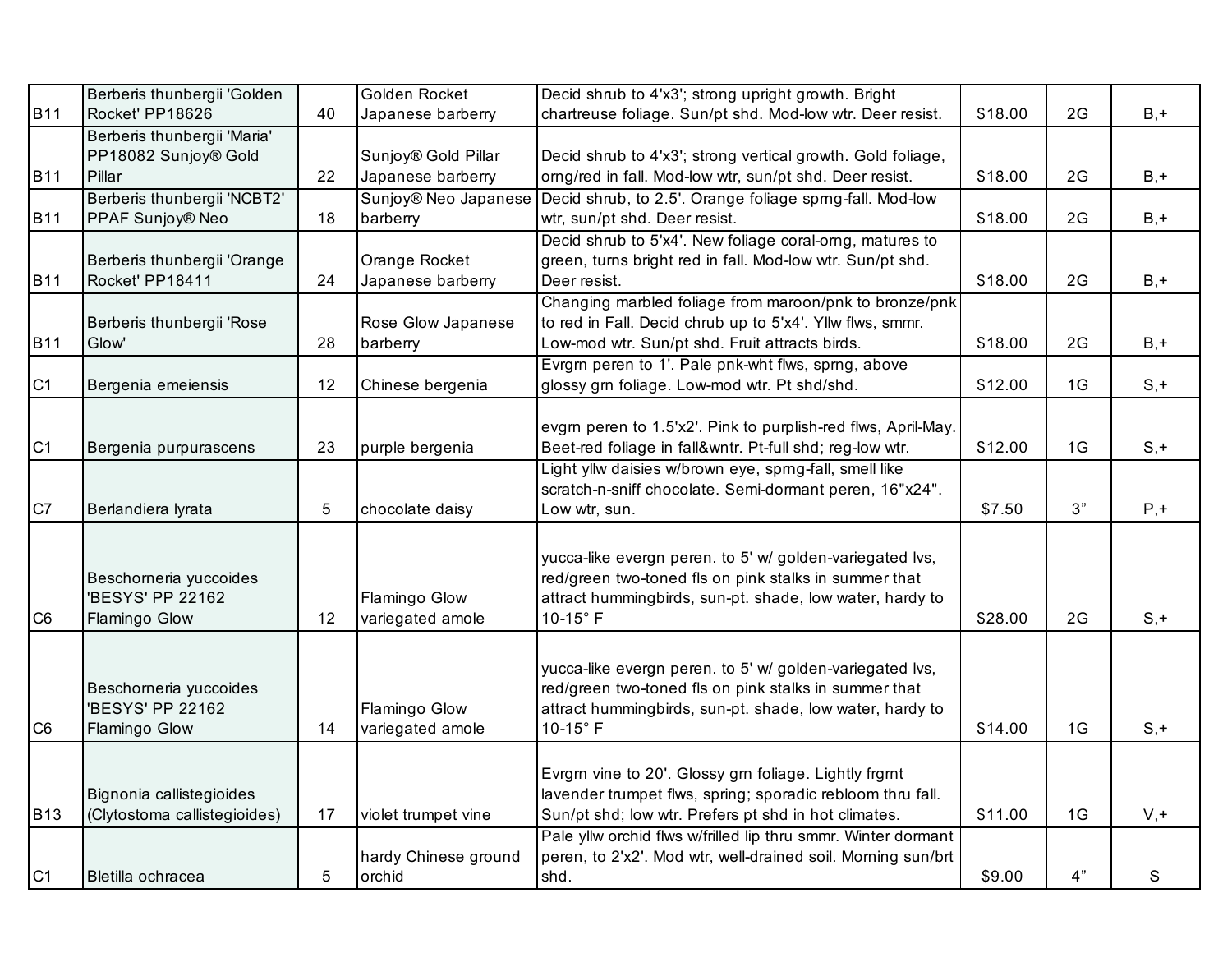|                 |                               |                |                             | to 2'; pink-purple flws in spring. Yellow fall color. Mod wtr, |         |    |            |
|-----------------|-------------------------------|----------------|-----------------------------|----------------------------------------------------------------|---------|----|------------|
| C1              | Bletilla striata              | 15             | Chinese ground orchid       | morning sun/brt shade.                                         | \$7.50  | 3" | S, A       |
|                 |                               |                | white-flowered Chinese      | to 2'; white flws in spring mature with a slight pink blush.   |         |    |            |
| C <sub>1</sub>  | Bletilla striata 'Alba'       | 66             | ground orchid               | Yellow fall color                                              | \$9.00  | 4" | S, A       |
|                 |                               |                |                             | An abundance of small flws surrounded by showy, royal-         |         |    |            |
|                 | Bougainvillea 'Purple         |                | <b>Purple Majesty</b>       | purple bracts through smmr. Vine, to 15 feet w/support.        |         |    |            |
| A13             | Majesty'                      | 2              | bougainvillea               | Sun, low wtr. Frost tender. Great patio plant.                 | \$11.00 | 1G | $V, +$     |
| C15             | Bouteloua gracilis            | 125            | blue grama grass            | CA native grass to 9"; tufted; seed heads like eyebrows        | \$7.50  | 3" | $CA, A, +$ |
|                 | Bouteloua gracilis 'Blonde    |                | <b>Blonde Ambition blue</b> | 2' x 2'. Profusion of chartreuse flws in summer age to         |         |    |            |
| C <sub>15</sub> | Ambition' PP22048             | 70             | grama grass                 | blond seed heads that are held on the plant thru fall.         | \$12.00 | 1G | $CA, A, +$ |
|                 | Buddleja 'Blue Chip, Jr.'     |                |                             | compact at 1.5'x2'; violet blue flws continuously mid-         |         |    |            |
|                 | PP26581 (Lo & Behold®         |                | Blue Chip, Jr. dwarf        | summer to mid-fall. Attracts butterflies, hummingbirds.        |         |    |            |
| <b>B11</b>      | Series)                       | 6              | butterfly bush              | Resists deer. Good container or border plant.                  | \$18.00 | 2G | $B, +$     |
|                 | Buddleja 'Pink Micro Chip'    |                |                             |                                                                |         |    |            |
|                 | PP26547 (Lo and Behold®       |                | Pink Micro Chip dwarf       | Decid. shrub to 2'. Pink flwr panicles bloom smmr-fall,        |         |    |            |
| <b>B11</b>      | Series)                       | 1              | butterfly bush              | attract bttrfls. Sun, low wtr.                                 | \$18.00 | 2G | $B, +$     |
|                 | Buddleja 'Purple Haze'        |                |                             |                                                                |         |    |            |
|                 | PP24514 (Lo and Behold®       |                | Purple Haze butterfly       | to 3'; sterile lavender-blue flws smmr-fall. Attracts          |         |    |            |
| <b>B11</b>      | Series)                       | 17             | bush                        | butterflies. Sun; drought tolerant.                            | \$30.00 | 3G | $B, +$     |
|                 | Buddleja 'SMNBDD' Ruby        |                |                             |                                                                |         |    |            |
|                 | Chip PP32399 (Lo &            |                | Ruby Chip® dwarf            | Decid. shrub to 2.5'. Long spikes of bright magenta flws.      |         |    |            |
| <b>B11</b>      | Behold <sup>®</sup> Series)   | 26             | butterfly bush              | smmr-fall. Low wtr, sun. Attracts butterflies, hmmngbrds.      | \$18.00 | 2G | $B, +$     |
|                 |                               |                |                             | evrgrn. succulent peren. to 10", spreads to 3'; yel. fl.       |         |    |            |
| C11             | <b>Bulbine frutescens</b>     | 9              | Cape balsam                 | spikes; low water                                              | \$10.00 | 1G | $SU, A, +$ |
|                 |                               |                |                             | evergrn. succulent peren. to 10", spreads to 2'; orange. fl.   |         |    |            |
| C11             | Bulbine frutescens 'Hallmark' | 83             | Hallmark Cape balsam        | spikes all summer; low water                                   | \$7.50  | 4" | $SU, A, +$ |
| A12             | Bupleurum fruticosum          | 32             | shrubby hare's ear          | evrgrn. shrub to 3' by 4'; golden yel. fls.; be                | \$12.00 | 1G | $B, +$     |
|                 |                               |                |                             |                                                                |         |    |            |
|                 |                               |                | Mexican bird of             | Evrgrn tree to 25'x18'. Showy yllw flws smmr-fall; frgrnt,     |         |    |            |
| C <sub>10</sub> | Caesalpinia mexicana          | 50             | paradise                    | attract bees. Bipinnately cmpnd grn lvs. Sun, vry low wtr.     | \$12.00 | 1G | $T, ++$    |
|                 |                               |                |                             | Grass, evrgm, bunching up to 2'; slightly arching              |         |    |            |
| B <sub>2</sub>  | Calamagrostis 'Little Nootka' | 50             | Little Nootka reed grass    | inflorescences sprng-smmr. Mod/low wtr. Deer resist.           | \$7.50  | 3" | $CAS, +$   |
|                 | Calamagrostis × acutiflora    |                | Karl Foerster feather       |                                                                |         |    |            |
| <b>B5</b>       | 'Karl Foerster'               | $\overline{2}$ | reed grass                  | 5' by 3'; clump-forming, strictly upright                      | \$7.50  | 4" | $G, A, +$  |
|                 |                               |                |                             | 8" x 2'; bunch grass; purple tinge in winter, tan flrs. Part   |         |    |            |
| <b>B2</b>       | Calamagrostis foliosa         | 50             | leafy reed grass            | shade. Full sun with regular water.                            | \$7.50  | 3" | $CAS, +$   |
|                 |                               |                | Shining Pink rock           | to 1' x 1.5'. Vibrant pink flowers rise above foliage to 2-3'; |         |    |            |
| C11             | Calandrinia 'Shining Pink'    | 27             | purslane                    | spring to fall. Sun. Drought tolerant.                         | \$10.00 | 1G | $SU, +$    |
| C16             | Calliandra californica        | 20             | red fairyduster             | shrub to 6'; gray-grn. lvs, puffy, bright red fl. heads        | \$14.00 | 1G | $CA,++$    |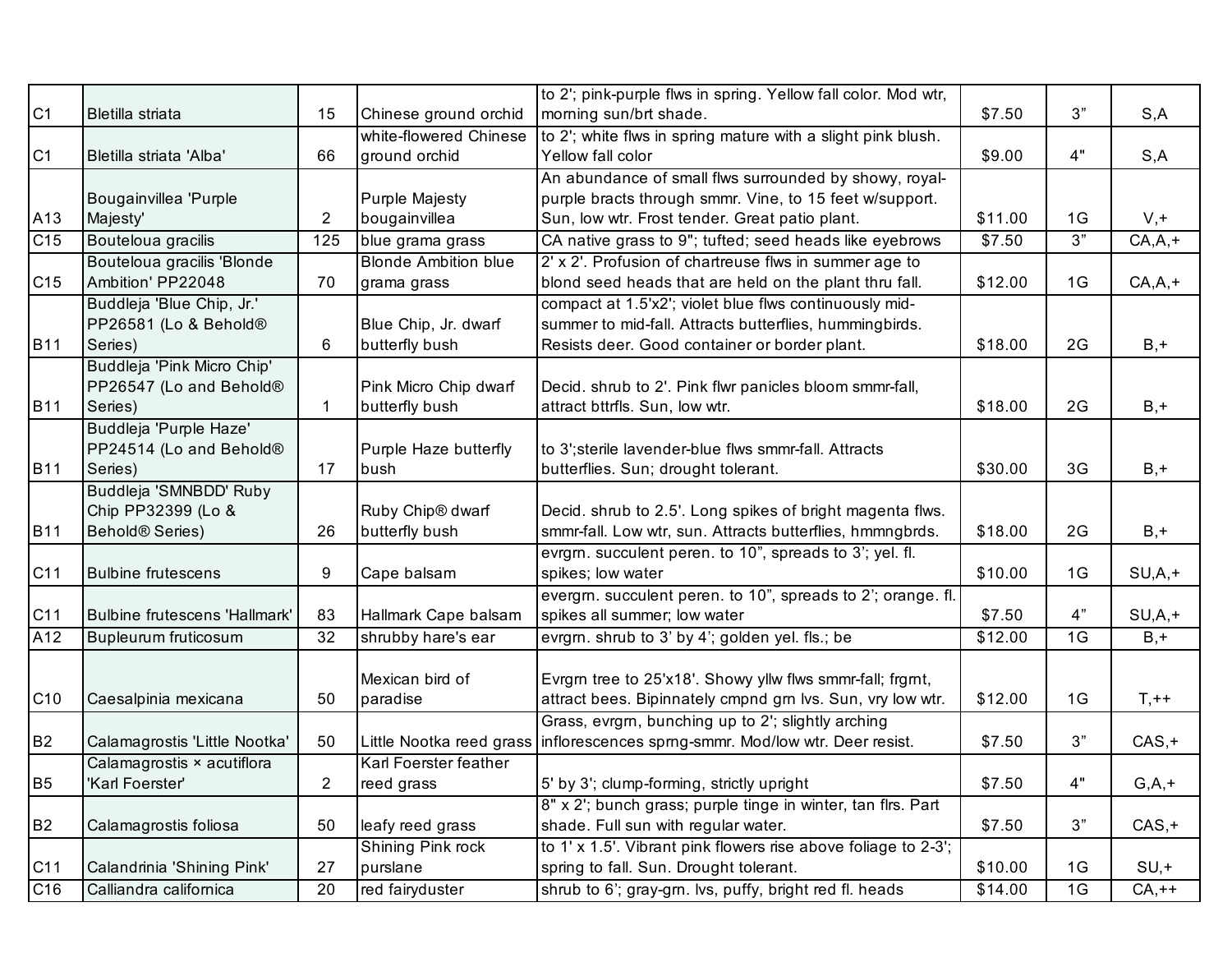|                |                               |              | Cane's Hybrid                                   | evrgm to 10'x15'; pastel pink flws late sprng-early smmr.     |         |                |              |
|----------------|-------------------------------|--------------|-------------------------------------------------|---------------------------------------------------------------|---------|----------------|--------------|
| <b>B12</b>     | Callistemon 'Cane's Hybrid'   | $\mathbf{1}$ | bottlebrush                                     | Sun. Drought tol. Great as hedge or screen.                   | \$28.00 | 3G             | $B, +$       |
|                |                               |              | Cane's Hybrid                                   | evrgm to 10'x15'; pastel pink flws late sprng-early smmr.     |         |                |              |
| <b>B12</b>     | Callistemon 'Cane's Hybrid'   | 14           | bottlebrush                                     | Sun. Drought tol. Great as hedge or screen.                   | \$12.00 | 1G             | $B, +$       |
|                |                               |              | violet flowered                                 | Evergm shrub to 8'; rosy-purple flws from early winter-       |         |                |              |
| <b>B12</b>     | Callistemon 'Violaceus'       | 3            | bottlebrush                                     | spring; full sun, low wtr; attracts hmmngbrds.                | \$14.00 | 1G             | $B, A, +$    |
|                |                               |              |                                                 | Narrow, upright form to 10'x4'. Can be kept trimmed to        |         |                |              |
|                | Callistemon viminalis 'CV01'  |              |                                                 | 5'x2'. Prolific red bottlebrush flws spring-fall attract      |         |                |              |
| T <sub>6</sub> | PP24444 Slim™                 | 10           | Slim <sup>™</sup> bottlebrush                   | hummingbirds. Sun.                                            | \$30.00 | 3 <sub>G</sub> | $B, +$       |
|                |                               |              |                                                 | Narrow, upright form to 10'x4'. Can be kept trimmed to        |         |                |              |
|                | Callistemon viminalis 'CV01'  |              |                                                 | 5'x2'. Prolific red bottlebrush flws spring-fall attract      |         |                |              |
| <b>B12</b>     | PP24444 Slim™                 | 22           | Slim <sup>™</sup> bottlebrush                   | hummingbirds. Sun.                                            | \$11.00 | 1G             | $B, +$       |
|                | Callistemon viminalis 'LC01'  |              |                                                 | 6' x 5'; vigorous growth. Large, bright red flowers spring    |         |                |              |
| T <sub>5</sub> | PP25011 Macarthur™            | 3            |                                                 | Macarthur™ bottlebrush and fall; heavy bloomer.               | \$30.00 | 3G             | $B, +$       |
|                | Callistemon viminalis 'LC01'  |              |                                                 | 6' x 5'; vigorous growth. Large, bright red flowers spring    |         |                |              |
| <b>B12</b>     | PP25011 Macarthur™            | 27           | Macarthur™ bottlebrush and fall; heavy bloomer. |                                                               | \$18.00 | 2G             | $B, +$       |
|                | Callistemon viminalis 'Little |              | Little John dwarf                               |                                                               |         |                |              |
| <b>B12</b>     | John'                         | 5            | bottlebrush                                     | evergrn shrub 3' by 3'; fls. red, low water, full sun         | \$28.00 | 3G             | $B, +$       |
|                | Callistemon viminalis 'Little |              | Little John dwarf                               |                                                               |         |                |              |
| <b>B12</b>     | John'                         | 41           | bottlebrush                                     | evergrn shrub 3' by 3'; fls. red, low water, full sun         | \$11.00 | 1G             | $B, +$       |
|                | Calycanthus 'Venus'           |              |                                                 | decid shrub to 6'x7'. Fragrant, magnolia-like white flws It   |         |                |              |
| <b>B5</b>      | PP15925                       | 13           | Venus spice bush                                | spring-smmr. Mod wtr. Sun to shade. Deer resist.              | \$28.00 | 3G             | $\mathsf{s}$ |
|                |                               |              |                                                 |                                                               |         |                |              |
| B <sub>3</sub> | Calycanthus occidentalis      | 39           | Western spice bush                              | frgmt. shrub; 6-12' by 6'; decid., part shade                 | \$14.00 | 1G             | $CAS,A,+$    |
|                |                               |              |                                                 | Crepe-paper-like clear yllw flws, sprng-fall. Finely textured |         |                |              |
|                | Calylophus berlandieri        |              |                                                 | foliage. Evrgrn peren to 8"x2'. Low wtr, sun. Well-drained    |         |                |              |
| C7             | subsp. pinifolius             | 24           | Berlandier's sundrops                           | soil. Attracts bees.                                          | \$6.00  | 3"             | $P, +$       |
|                |                               |              |                                                 | Evrgm shrub to 6'; clusters of magenta trumpets, late         |         |                |              |
|                |                               |              |                                                 | winter, spring. Sun/pt shd. Low-reg wtr. Attracts             |         |                |              |
| A12            | Cantua buxifolia              | 20           | flower of the Incas                             | hmmngbrds.                                                    | \$14.00 | 1G             | B            |
|                |                               |              |                                                 | previously identified as C. tumulicola-Medi. grass;           |         |                |              |
| C <sub>1</sub> | Carex divulsa                 | 25           | Berkeley sedge                                  | clumping, evrgrn., 18" to 24"                                 | \$7.50  | 3"             | $S, +$       |
|                |                               |              |                                                 | Evrgm sedge (grass) to 10", spreading. Sun/pt shd, reg        |         |                |              |
| <b>B2</b>      | Carex praegracilis            | 20           | clustered field sedge                           | wtr. Turf replacement.                                        | \$7.50  | 3"             | CA           |
|                |                               |              |                                                 | Evrgrn sedge to 6", spreading slowly. Sun/pt shd, reg wtr.    |         |                |              |
| <b>B2</b>      | Carex praegracilis 'Chisai'   | 100          | Chisai black creeper                            | Turf replacement.                                             | \$7.50  | $3"$           | CAS          |
|                | Caryopteris clandonensis      |              |                                                 | Shrub, decid., up to 3'. Deep blue flws It smmr-fall, attract |         |                |              |
| A11            | PP11958 'First Choice'        | 28           | <b>First Choice bluebeard</b>                   | pollinators. Low wtr, sun, deer resist.                       | \$11.00 | 1G             | $B, +$       |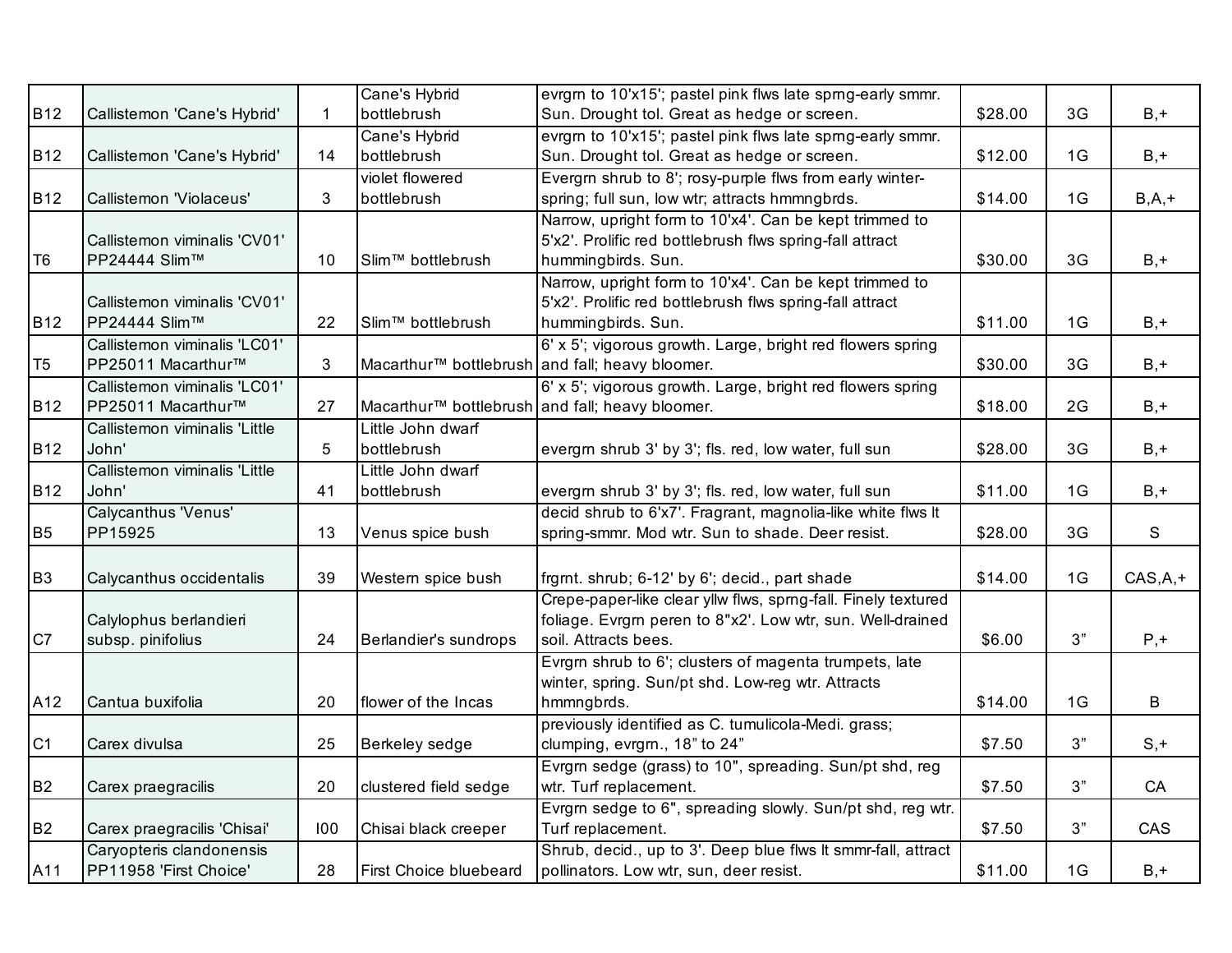|                 |                              |     |                              | Evrgrn shrub to 10'x7'. Fragrant yellow flws, smmr-fall.       |         |                |            |
|-----------------|------------------------------|-----|------------------------------|----------------------------------------------------------------|---------|----------------|------------|
|                 |                              |     |                              | Mod-low wtr. Good screen, attracts pollinators.                |         |                |            |
| B <sub>5</sub>  | Cascabela thevetia           | 8   | yellow oleander              | Poisonous. Sun/pt shd.                                         | \$10.00 | 1G             | B          |
|                 |                              |     |                              | evrgrn up to 6'; silvery foliage. Yellow flws Dec.-April. Sun, |         |                |            |
| A12             | Cassia phyllodinea           | 5   | silver leaf cassia           | good drainage. Drought tolerant.                               | \$10.00 | 1G             | $B, +$     |
|                 |                              |     | <b>Blue Jeans California</b> | evrgm shrub to 6';blue-prpl fls, sprng; no smmr wtr.           |         |                |            |
| <b>B15</b>      | Ceanothus 'Blue Jeans'       | 50  | lilac                        | Attracts pollinators, deer tol.                                | \$14.00 | 1G             | $CA, +$    |
|                 |                              |     |                              | 12" to 8'; spreading, evrgrn grndcvr. Small glossy lvs.        |         |                |            |
|                 |                              |     | Centennial California        | Small clusters of intense, drk blue flws in spring. Can        |         |                |            |
| <b>B15</b>      | Ceanothus 'Centennial'       | 45  | lilac                        | tolerate shade. Needs good drainage.                           | \$14.00 | 1G             | $CA, +$    |
|                 |                              |     |                              | shrub to 5' by 5'; deep blue fls., rich green foliage, full    |         |                |            |
| <b>B15</b>      | Ceanothus 'Concha'           | 49  | Concha California lilac      | sun                                                            | \$14.00 | 1G             | $CA, A, +$ |
|                 |                              |     | Joyce Coulter California     | shrub to 3-5' tall by 12' wide; rich blue fls; naturalizes on  |         |                |            |
| <b>B15</b>      | Ceanothus 'Joyce Coulter'    | 49  | lilac                        | summer water                                                   | \$14.00 | 1G             | $CA, +$    |
|                 | Ceanothus arboreus           |     | Owlswood Blue                |                                                                |         |                |            |
| <b>B15</b>      | 'Owlswood Blue'              | 4   | California lilac             | shrub to 12'; dk. blue fls.                                    | \$22.00 | 2G             | $CA, +$    |
|                 | Ceanothus griseus 'Diamond   |     | Diamond Heights              |                                                                |         |                |            |
| <b>B15</b>      | Heights'                     | 9   | Carmel creeper               | Evergm. shrub to 2' by 5' w/ brightly variegated lvs.          | \$14.00 | 1G             | $CA, +$    |
|                 | Ceanothus griseus 'Yankee    |     | Yankee Point Carmel          | to 3' by 10'; dk. grn. lvs., med. blue fls.; one of best       |         |                |            |
| <b>B15</b>      | Point'                       | 3   | creeper                      | groundcover variety                                            | \$22.00 | 2G             | $CA, +$    |
|                 |                              |     | Snowball Monterey            | Evrgrn shrub to 4'x6'. White flws, sprng. Sun/aft shd. Low     |         |                |            |
| <b>B15</b>      | Ceanothus rigidus 'Snowball' | 50  | ceanothus                    | wtr, deer/clay tol. Attracts pollinators.                      | \$14.00 | 1G             | $CA, +$    |
|                 | Ceanothus thyrsiflorus       |     |                              |                                                                |         |                |            |
| <b>B15</b>      | 'Skylark'                    | 50  | Skylark California lilac     | shrub 6' by 12'; blue fls.                                     | \$14.00 | 1G             | $CA, +$    |
|                 |                              |     |                              |                                                                |         |                |            |
|                 |                              |     |                              | decid shrub 12' x 8', fragrant white fls in spherical clusters |         |                |            |
| C <sub>15</sub> | Cephalanthus occidentalis    | 21  | California button willow     | attract bees and butterflies, reg wtr, sun-pt shade            | \$12.00 | 1G             | CA         |
|                 | Cephalanthus occidentalis    |     |                              | Decid shrub to 4'. Glossy grn lvs emerge red in sprng,         |         |                |            |
|                 | 'SMCOSS' PP26543 Sugar       |     | Sugar Shack® button          | brgndy fall color. Frgmt white globe flws, sprng, red smmr     |         |                |            |
| B <sub>3</sub>  | <b>Shack® Button Willow</b>  | 20  | willow                       | fruit. Sun/pt shd. Mod wtr.                                    | \$20.00 | 2G             | CA         |
|                 |                              |     |                              | Peren grndcvr, creeping to 6" x 24"; wht. fls, sprng.          |         |                |            |
| B <sub>8</sub>  | Cerastium tomentosum         | 50  | snow-in-summer               | Sun/pt shd. Low wtr.                                           | \$6.00  | 3"             | $P, +$     |
|                 | Ceratostigma                 |     |                              | grnd. cover to 10'; peacock blue fls., spreading; maroon       |         |                |            |
| B <sub>8</sub>  | plumbaginoides               | 200 | dwarf plumbago               | fall color                                                     | \$6.00  | 3"             | $P,A,+$    |
| C <sub>16</sub> | Cercis occidentalis          | 16  | Western redbud               | large decid. shrub; pink-purple fls.                           | \$14.00 | 1G             | $CA, A, +$ |
| T1              | Cercis occidentalis          | 3   | Western redbud               | large decid. shrub; pink-purple fls.                           | \$30.00 | 3 <sub>G</sub> | $CA, A, +$ |
|                 |                              |     |                              | Semi-evrgm shrub to 5' where it freezes, 9'x7' where it        |         |                |            |
|                 | Cestrum aurantiacum          |     |                              | doesn't. Night-frgmt yllw flws It spmg-fall, attract           |         |                |            |
| B <sub>5</sub>  | 'Yellow'                     | 46  | yellow cestrum               | pollinators. Mod-low wtr, sun. Deer resist.                    | \$10.00 | 1G             | $B, +$     |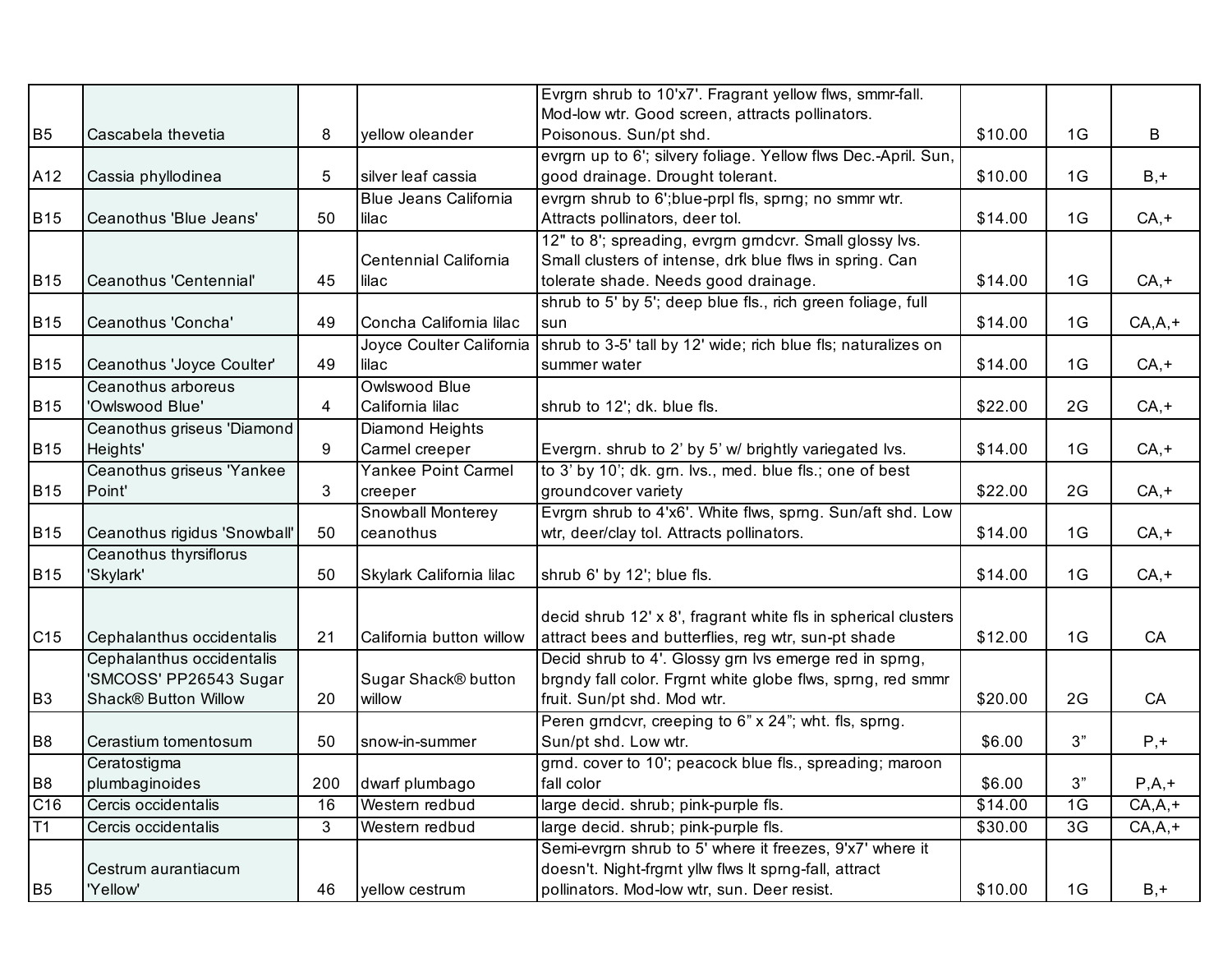|                 | Chaenomeles speciosa         |                |                               |                                                                |         |     |          |
|-----------------|------------------------------|----------------|-------------------------------|----------------------------------------------------------------|---------|-----|----------|
|                 | 'Orange Storm' PP20950       |                | Double Take Orange™           | Dbl orange flws, early sprng. Thornless & fruitless. Decid     |         |     |          |
| A12             | Double Take Orange™          | 5              | flowering quince              | shrub to 5'. Mod-low wtr. Deer resist. Sun/pt shd.             | \$11.00 | 1G  | $B, +$   |
|                 |                              |                |                               | evrgrn shrub to 4'x5'; cupped, creamy white flws It wntr-      |         |     |          |
| A12             | Chamelaucium 'Blondie'       | $\overline{2}$ | <b>Blondie waxflower</b>      | sprng. Sun/pt sun, well-draned soil. Low wtr.                  | \$20.00 | 2G  | $B, +$   |
|                 |                              |                |                               | evrgm shrub to 4'x4'. Round shape. White flws mature to        |         |     |          |
|                 | Chamelaucium uncinatum       |                | Southern Stars                | lav-pink, winter-spring. Sun, well-drained soil. Drought tol.  |         |     |          |
| A12             | 'Southern Stars'             | $\overline{2}$ | waxflower                     | when established. Hardy to 25°F                                | \$12.00 | 2G  | $B, +$   |
|                 |                              |                |                               | fast growing decid small tree to 20'; large fragrant tubular   |         |     |          |
|                 |                              |                |                               | pink-purple fls all summer that attracts hummingbirds; full    |         |     |          |
| C <sub>16</sub> | Chilopsis linearis           | 17             | desert willow                 | sun, reg water                                                 | \$14.00 | 1G  | $CA, +$  |
|                 |                              |                |                               | Decid. tree to 20'x15'. Clouds of white flws, sprng. Drk       |         |     |          |
|                 |                              |                |                               | blue drupes, smmr-fall. Exfoliating bark. Best in sun,         |         |     |          |
| T <sub>4</sub>  | Chionanthus retusus          | 9              | Chinese fringe tree           | tolerates pt shd. Low wtr.                                     | \$75.00 | 15G | $T,A,+$  |
|                 |                              |                |                               | evrgm shrub to 4'; white fls. w/citrus fragrance, sprng.       |         |     |          |
|                 | Choisya arizonica            |                | <b>Bluestone Mexican</b>      | Sporadic rebloom; full sun-pt. shd; occ. wtr-smmr dry;         |         |     |          |
| C4              | 'Bluestone'                  | 75             | orange                        | good drainage.                                                 | \$10.00 | 1G  | $S, +$   |
|                 |                              |                |                               |                                                                |         |     |          |
| A13             | Cistus ladanifer 'Blanche'   | 13             | Blanche rockrose              | mounding to 4', grn. lvs., bright rose fls.                    | \$12.00 | 1G  | $B, +$   |
|                 |                              |                |                               |                                                                |         |     |          |
|                 |                              |                |                               | to 15-20'; evrgrn w/lg leathery lvs, frgrnt star-like wht flws |         |     |          |
| <b>B13</b>      | Clematis armandii            | 52             | evergreen clematis            | in wntr/sprng; sun/shade; med wtr                              | \$14.00 | 1G  | $\vee$   |
|                 |                              |                |                               | decid. vine to 20' w/ clouds of white fls. in early spring;    |         |     |          |
| C15             | Clematis lasiantha           | 5              | chaparral clematis            | seed heads attractive. Low wtr, sun/pt shd.                    | \$14.00 | 1G  | $CA, +$  |
|                 |                              |                |                               | frgmt. creeping herb, evrgm, to 8"x2'; pt. shade, good         |         |     |          |
| B <sub>1</sub>  | Clinopodium douglasii        | 98             | yerba buena                   | drainage. Low-mod wtr.                                         | \$7.50  | 3"  | $CAS, +$ |
|                 |                              |                |                               | Evrgm shrub to 5'x4'. Glossy gm foliage streaked w/brt         |         |     |          |
|                 |                              |                | Evening Glow mirror           | yllw; orng & red tones in fall/wntr. Sun/pt shd. Mod-low       |         |     |          |
| A11             | Coprosma 'Evening Glow'      | 70             | plant                         | wtr.                                                           | \$11.00 | 1G  | $B, +$   |
|                 | Coreopsis 'Daybreak'         |                |                               | to 12"; bicolor gold-orange & red flws early smmr-fall; full   |         |     |          |
|                 | PP27138 (Li'l Bang™          |                | Daybreak compact              | sun; low to avg wtr; attracts butterflies and bees; deer       |         |     |          |
| B <sub>6</sub>  | Series)                      | 100            | tickseed                      | resist.                                                        | \$7.50  | 3"  | $P, +$   |
|                 | Coreopsis 'Orange Elf' (Li'l |                | Orange Elf compact            | Evrgrn peren to 10"x14"; orange daisies w/yellow edges         |         |     |          |
| B <sub>6</sub>  | <b>Bang Series)</b>          | 40             | tickseed                      | and center, smmr-fall. Sun/low wtr.                            | \$7.50  | 3"  | $P, +$   |
|                 | Coreopsis 'Red Elf'          |                |                               |                                                                |         |     |          |
|                 | PP27918 (Li'l Bang™          |                |                               | 12" x 20"; large magenta-red flws summer-early fall. Cold      |         |     |          |
| B <sub>6</sub>  | Series)                      | 50             | <b>Red Elf dwarf tickseed</b> | hardy, deer and disease resistant, drought tolerant. Sun.      | \$7.50  | 3"  | $P, +$   |
|                 | Coreopsis 'Starlight'        |                |                               | to 12"x18"; white flws w/red centers smmr-fall; no             |         |     |          |
|                 | PP28005 (Li'l Bang™          |                |                               | deadheading needed; sun; low-med wtr; attracts                 |         |     |          |
| B <sub>6</sub>  | Series)                      | 96             | Starlight tickseed            | bees&bttrfls.                                                  | \$7.50  | 3"  | $P, +$   |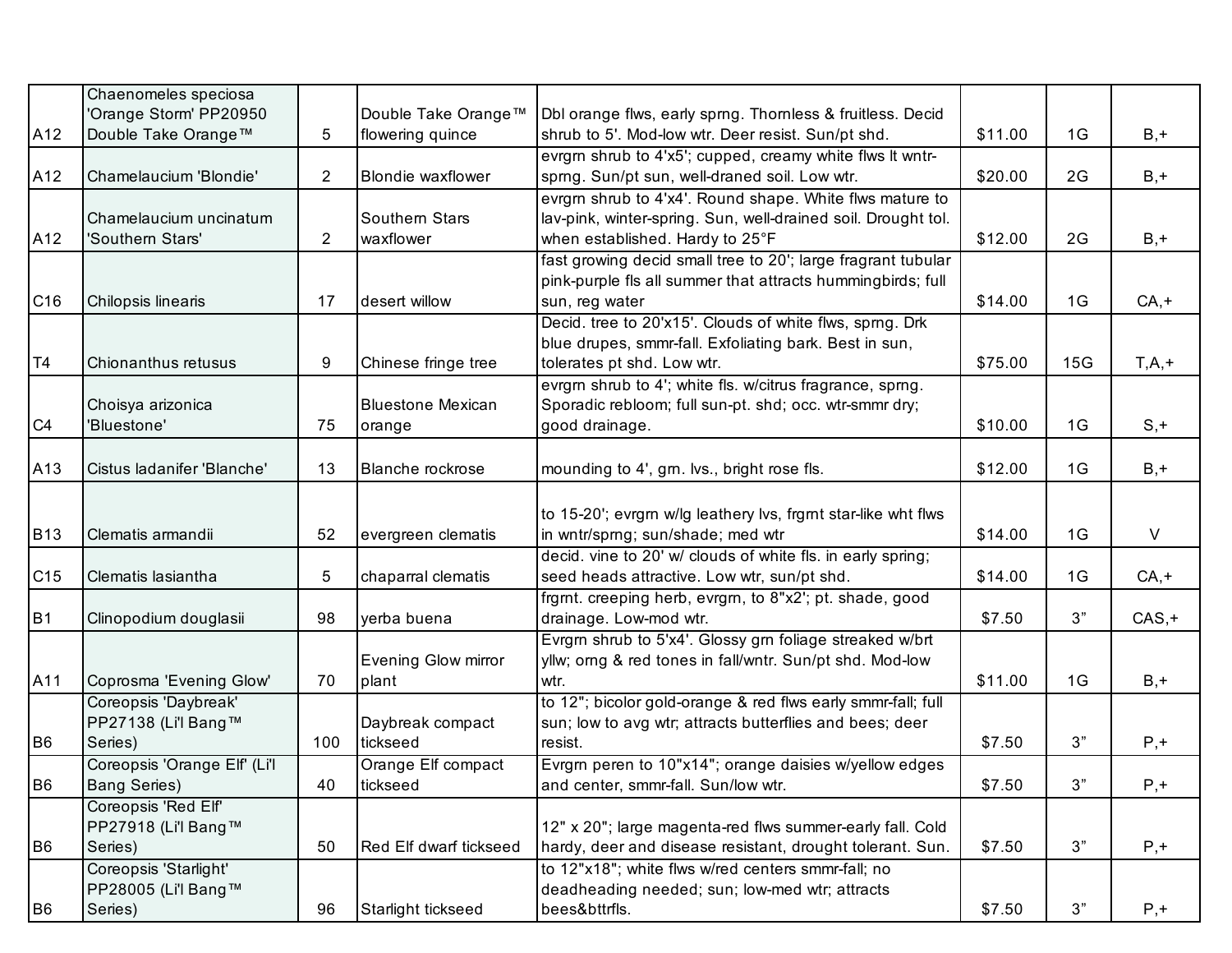|                | Coreopsis 'Starstruck'       |                       |                            |                                                               |                    |     |           |
|----------------|------------------------------|-----------------------|----------------------------|---------------------------------------------------------------|--------------------|-----|-----------|
|                | PP28006 (Li'l Bang™          |                       |                            | To 12"x18"; deep pink flws w/pale pink tips bloom smmr-       |                    |     |           |
| B <sub>6</sub> | Series)                      | 53                    | Starstruck tickseed        | fall. Floriferous; attracts bttrfls. Sun. Drought/deer tol.   | \$7.50             | 3"  | $P, +$    |
| B <sub>6</sub> | Coreopsis auriculata 'Nana'  | 64                    | dwarf tickseed             | 4" tall x 3' wide                                             | $\overline{$}7.50$ | 3"  | $P, +$    |
|                |                              |                       |                            | evrgm to 4'; tubular fls. cream with deep pink, winter-       |                    |     |           |
|                |                              |                       |                            | spring. Part/bright shade. Attracts hummingbirds. Deer        |                    |     |           |
| B <sub>5</sub> | Correa 'Sister Dawn'         | 41                    | Sister Dawn correa         | resistant.                                                    | \$12.00            | 1G  | $S, +$    |
|                |                              |                       | Pink Eyre Australian       | 3'x3', evrgrn. Rosy pink tubular flws winter-early spring.    |                    |     |           |
| B <sub>5</sub> | Correa pulchella 'Pink Eyre' | 25                    | fuschia                    | Sun or light shade. Also nice in a container.                 | \$12.00            | 1G  | $S, +$    |
|                |                              |                       |                            | to 6'; new foliage is rich purple, deepening to almost        |                    |     |           |
|                | Cotinus coggygria 'NCCO1'    |                       | Winecraft Black®           | black. Orange fall color. Wispy red flws, smmr. Sun.          |                    |     |           |
| <b>B13</b>     | PP30216 Winecraft Black®     | 1                     | smokebush                  | Drought tol.                                                  | \$18.00            | 2G  | $T, +$    |
|                |                              |                       |                            | 10' x 7'; lvs start out purple, age to blue-grn and settle to |                    |     |           |
|                | Cotinus coggygria 'Old       |                       | Old Fashioned              | a blue-grey. Pink-orange tones in Fall. Grn fls age to pick   |                    |     |           |
| <b>B13</b>     | Fashioned' PP19035           | 21                    | smokebush                  | fruits in summer that cover the plant like smoke.             | \$18.00            | 2G  | $T, +$    |
|                |                              |                       |                            | Decid shrub up to 7'. Prolific cloud-like white to pink       |                    |     |           |
|                | Cotinus coggygria 'Young     |                       | Young Lady                 | blooms, It sprng/smmr. Sun, low wtr, good drainage. Deer      |                    |     |           |
| <b>B13</b>     | Lady'                        | 82                    | smokebush                  | tol.                                                          | \$11.00            | 1G  | $B, +$    |
|                |                              |                       |                            | 24"x36", fls. showy white w/reddish-black tips, long          |                    |     |           |
|                | Cuphea 'CUPP1752'            |                       | <b>Blackberry Sparkler</b> | blooming., sun to pt. shade, av. water, attracts              |                    |     |           |
| B7             | <b>Blackberry Sparkler</b>   | 8                     | cuphea                     | pollinators.                                                  | \$11.00            | 1G  | $P, +$    |
|                |                              |                       |                            | to 4-5', evrgrn foliage at 15°F and above. Year-round         |                    |     |           |
|                |                              |                       | David Verity's large       | orange flwrs, low wtr/tolerates dry smmr. Sun/pt shd.         |                    |     |           |
| B7             | Cuphea 'David Verity'        | 17                    | firecracker plant          | Attracts hmmngbrds.                                           | \$7.50             | 3"  | $P, +$    |
|                |                              |                       |                            | to 4-5', evrgrn foliage at 15°F and above. Year-round         |                    |     |           |
|                |                              |                       | David Verity's large       | orange flwrs, low wtr/tolerates dry smmr. Sun/pt shd.         |                    |     |           |
| B7             | Cuphea 'David Verity'        | 45                    | firecracker plant          | Attracts hmmngbrds.                                           | \$11.00            | 1G  | $P, +$    |
|                | Cuphea 'CUPP1751'            |                       |                            | Semi-evrgrn peren to 1.5'x3.5'. Cigar-shpd cherry red flws    |                    |     |           |
|                | PP32525 Hummingbirds         |                       | Hummingbirds Lunch         | w/apricot/yllw tips sprng-frost. Low wtr. Attracts            |                    |     |           |
| B7             | Lunch                        | 46                    | cuphea                     | hmmngbrds.                                                    | \$11.00            | 1G  | $P, +$    |
|                |                              |                       |                            | evergm. fem to 2' by 3'; low wtr for a fem. Glossy green,     |                    |     |           |
| C <sub>3</sub> | Cyrtomium falcatum           | $\mathbf{2}^{\prime}$ | Japanese holly fern        | leathery fronds. Pt shd/shd. Deer resist.                     | \$50.00            | 15G | $S, A, +$ |
|                |                              |                       |                            | evergm. fem to 2' by 3'; low wtr for a fem. Glossy green,     |                    |     |           |
| C3             | Cyrtomium falcatum           | $\overline{2}$        | Japanese holly fern        | leathery fronds. Pt shd/shd. Deer resist.                     | \$22.00            | 3G  | $S, A, +$ |
|                |                              |                       |                            | evergm. fem to 2' by 3'; low wtr for a fem. Glossy green,     |                    |     |           |
| C <sub>3</sub> | Cyrtomium falcatum           | 101                   | Japanese holly fern        | leathery fronds. Pt shd/shd. Deer resist.                     | \$12.00            | 1G  | $S, A, +$ |
|                |                              |                       |                            | Evrgrn shrub, to 1'x3'. Prpl flws sprng-smmr. Blue-grey lvs.  |                    |     |           |
| C10            | Dalea greggii                | 37                    | Gregg's prairie clover     | Sun, low wtr. Excllnt drainage.                               | \$11.00            | 1G  | $B, ++$   |
|                | Daphne odora                 |                       |                            | shrub to 3', lvs. edged ivory, frgmt. pink fls.; good         |                    |     |           |
| C <sub>5</sub> | 'Aureomarginata'             | 14                    | winter daphne              | drainage                                                      | \$16.00            | 1G  | $S, A, +$ |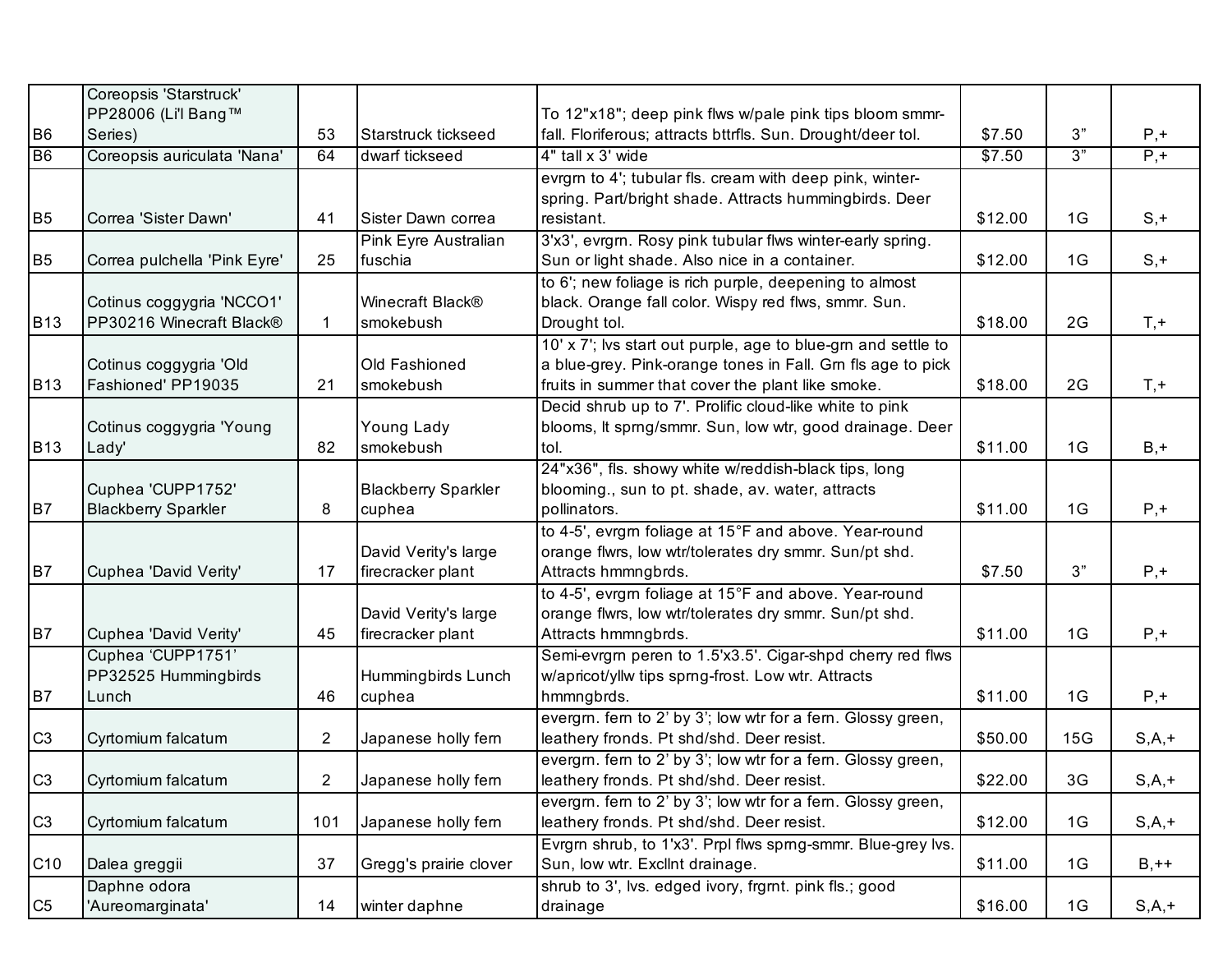|                 |                                      |    |                                   | Shrub, evrgrn, to 6'; smmr flw stalks to 15'. Evrgrn                               |         |    |              |
|-----------------|--------------------------------------|----|-----------------------------------|------------------------------------------------------------------------------------|---------|----|--------------|
|                 |                                      |    |                                   | rosettes mature to sit on tree-like stalks. Sun/light shd.                         |         |    |              |
| C <sub>10</sub> | Dasylirion acrotrichum               | 45 | green desert spoon                | Low wtr. Good drainage.                                                            | \$10.00 | 1G | $SU, +$      |
|                 |                                      |    |                                   | Evergm. rosette to 4'; long, narrow, blue-gray leaves; tall                        |         |    |              |
| C14             | Dasylirion wheeleri                  | 16 | desert spoon                      | flower spikes in summer; low water; full sun                                       | \$7.50  | 4" | $SU, A, ++$  |
|                 |                                      |    |                                   | Succulent peren to 3"x18"; evrgrn. Brt magenta-prpl                                |         |    |              |
| C14             | Delosperma cooperi                   | 50 | Cooper's ice plant                | daisies sprng-fall. Low wtr, sun.                                                  | \$6.00  | 3" | $SU, +$      |
|                 | Delosperma nubigenum                 |    |                                   |                                                                                    |         |    |              |
|                 | 'P15R1' PP31674 Wheels of            |    | Wheels of Wonder®                 | Evrgn succulent groundcover to 6"x32". Prpl flws w/white                           |         |    |              |
| C14             | Wonder <sup>®</sup> Purple           | 66 | Purple iceplant                   | eye all smmr attract bttrfls, bees. Sun/low wtr. Hot site tol.                     | \$6.00  | 3" | $SU, +$      |
|                 | Dermatophyllum                       |    |                                   |                                                                                    |         |    |              |
|                 | secundiflorum (Sophora               |    |                                   |                                                                                    |         |    |              |
| <b>B13</b>      | secundiflorum)                       | 24 | Texas mountain laurel             | 9' tall by 10' wide; frgmt. pale prpl. fls.                                        | \$14.00 | 1G | $B, +$       |
|                 | Deutzia 'NCDX2' PP28347              |    | Yuki Cherry Blossom®              | Decid shrub to 2'. Cherry-blossom like clusters of pink                            |         |    |              |
| C <sub>5</sub>  | Yuki Cherry Blossom®                 | 11 | deutzia                           | flws, It sprng-early smmr. Sun/pt shd. Mod wtr. Fall color.                        | \$18.00 | 2G | B            |
|                 | Dianthus 'Coral Reef'                |    |                                   | Evrgm peren. to 10"x10". Low tufts blue-gm foliage.                                |         |    |              |
|                 | PP19660 (Scent First™                |    |                                   | Scent First™ Coral Reef Summr-frost, coral pink dbl flws w/wht fringed edges. Sun. |         |    |              |
| <b>B7</b>       | Series)                              | 38 | dianthus                          | Low wtr.                                                                           | \$7.50  | 3" | $P, +$       |
|                 | Dianthus 'Georgia Peach              |    |                                   |                                                                                    |         |    |              |
|                 | Pie' PPAF (Whetman®                  |    | Georgia Peach Pie                 | evrgm peren. to 11". Pale peach flws w/raspberry center                            |         |    |              |
| <b>B7</b>       | American Pie Series)                 | 53 | dianthus                          | ring, sprng-fall. Spicy scent. Sun, drought tol. Deer resist.                      | \$7.50  | 3" | $P, +$       |
|                 |                                      |    |                                   | Evrgm peren to 8". Low mounds silver foliage; frilly dbl                           |         |    |              |
|                 | Dianthus 'Starlette'                 |    |                                   | raspberry flws, sprng-smmr. Fragrant. Sun, low wtr, good                           |         |    |              |
| B7              | PP21438 Star Double™                 | 66 | Starlette pinks                   | drainage.                                                                          | \$7.50  | 3" | $P, +$       |
|                 | Dianthus 'WP11 TYR04'                |    |                                   | Evrgm peren to 6"x8"; blue-gm grassy foliage. Single-                              |         |    |              |
|                 | PP25077 Star Single™                 |    | Star Single™ Superstar            | petaled flws mixed w/white, pink, cherry red. Fragmt,                              |         |    |              |
| <b>B7</b>       | Superstar                            | 50 | pinks                             | bloom sprng-fall. Low wtr, sun.                                                    | \$7.50  | 3" | $P, +$       |
|                 | Dianthus 'Wp18 Pie165'               |    |                                   |                                                                                    |         |    |              |
|                 | PP32445 (Whetman®                    |    | Whetman <sup>®</sup> American     | Evrgrn peren to 11"; silver-blue foliage. Deep red,                                |         |    |              |
|                 | American Pie™ series)                |    | Pie™ Cherry Pie                   | fragrant flws on strong stems, sprng-fall. Attracts bttrflies,                     |         |    |              |
| B7              | Cherry Pie                           | 48 | dianthus                          | low wtr. Sun.                                                                      | \$7.50  | 3" | $P, +$       |
|                 |                                      |    |                                   | Evrgrn peren to 10"x14"; garss-like grn foliage. Semi-dbl                          |         |    |              |
| <b>B7</b>       | Dianthus Delilah <sup>™</sup> Purple | 41 | Delilah <sup>™</sup> Purple pinks | prpl flws, It sprng-fall attract bttrfls. Sun, low wtr.                            | \$7.50  | 3" | $P, +$       |
|                 |                                      |    | Uraguayan firecracker             | 20"x3'; grey velvety lvs. Tubular orange fls. late spring-fall                     |         |    |              |
| C <sub>9</sub>  | Dicliptera squarrosa                 | 35 | plant                             | attract hummingbirds. Sun. Heat and drought tol.                                   | \$10.00 | 1G | $P, +$       |
|                 |                                      |    |                                   | Herbaceous peren to 3'x1.5'. Spikes of peach & pink flws                           |         |    |              |
|                 |                                      |    | <b>Illumination Flame</b>         | late sprng-mid fall. Mod wtr, sun/pt shd. Attracts                                 |         |    |              |
| <b>B7</b>       | Digiplexis 'Illumination Flame'      | 40 | hybrid foxglove                   | pollinators.                                                                       | \$10.00 | 1G | $\mathsf{P}$ |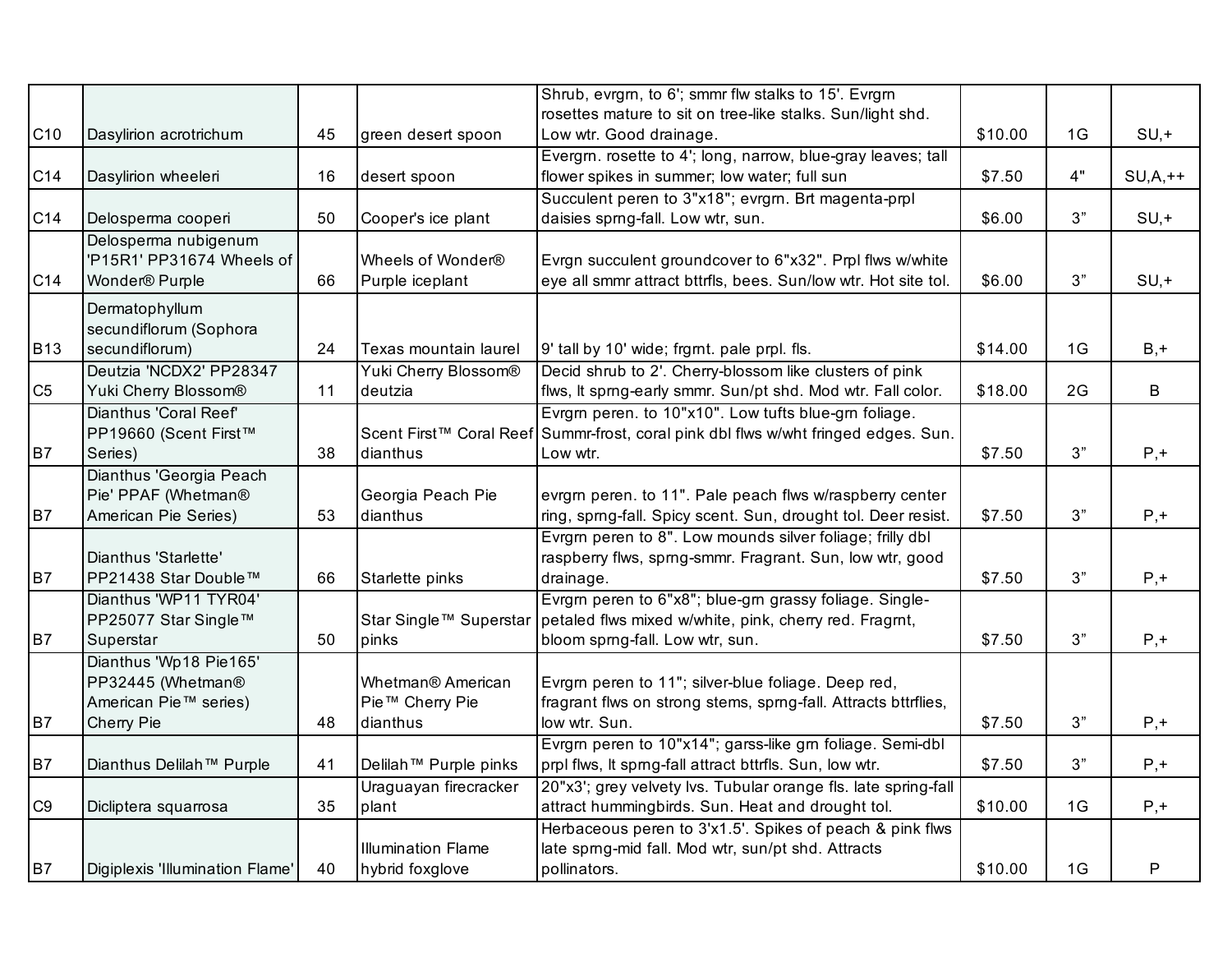|                 |                                |     |                            | foliage to 2'; large, clump-forming bulbs sit partially above |         |    |          |
|-----------------|--------------------------------|-----|----------------------------|---------------------------------------------------------------|---------|----|----------|
|                 |                                |     |                            | ground. 4' stalks of white star flws, smmr. Sun/pt.shd.       |         |    |          |
| B <sub>6</sub>  | Drimia maritima                | 86  | sea squill                 | Drought tol. Very showy in bloom.                             | \$10.00 | 3" | $BU, +$  |
|                 | Dryopteris filix-mas 'Undulata |     |                            | Semi-evrgn fern to 4'x3'. Dp grn bipinnate fronds             |         |    |          |
| C <sub>3</sub>  | Robusta'                       | 47  | robust male fern           | w/undulating edges. Reg wtr, rich soils. Pt shd/shd           | \$11.00 | 1G | S        |
|                 |                                |     |                            | Evrgm fern to 2', w/new fronds emerging brick red, fading     |         |    |          |
|                 |                                |     |                            | to bronze and green. Pt shd/shd. Reg wtr, well-drained        |         |    |          |
| C <sub>3</sub>  | Dryopteris koidzumiana         | 17  | Koidzuma's wood fern       | soil.                                                         | \$11.00 | 1G | S        |
|                 |                                |     |                            | Evrgrn succulent to 8". Clusters of orange/yllw flws on red-  |         |    |          |
| B <sub>2</sub>  | Dudleya palmeri                | 49  | Palmer's dudleya           | pink stems. Grt drainage, vry low wtr. Sun/brt shd.           | \$9.00  | 4" | $CAS, +$ |
|                 |                                |     |                            | Shrub, evrgrn, to 8'x6'. Showy clusters of lightly frgrnt     |         |    |          |
| A13             | Duranta erecta 'Alba'          | 40  | white sky flower           | white flws, smmr. Attracts pollinators. Reg wtr, sun.         | \$6.00  | 3" | B        |
|                 |                                |     |                            | Shrub, evrgm, to 8'x6'. Gldn & grn variegated foliage.        |         |    |          |
|                 |                                |     |                            | Showy clusters of It blue flws, smmr. Attracts pollinators.   |         |    |          |
| A13             | Duranta erecta 'Gold Edge'     | 50  | Gold Edge sky flower       | Reg wtr, sun.                                                 | \$10.00 | 1G | B        |
|                 |                                |     |                            |                                                               |         |    |          |
|                 |                                |     |                            | tender grnd. cover; very low, sm. yel. fls. Spreads rapidly   |         |    |          |
|                 |                                |     |                            | w/irrigation; slowly with low-water. Drought tolerant. Full   |         |    |          |
| B <sub>8</sub>  | Dymondia margaretae            | 156 | silver carpet              | sun, part shade.                                              | \$6.00  | 3" | $S, +$   |
|                 |                                |     |                            | vigorous succulent to 2'; full sun to pt shade; low water;    |         |    |          |
|                 |                                |     |                            | hardy to 20F; tolerates winter rain in well drained soil;     |         |    |          |
| C <sub>14</sub> | Echeveria 'Afterglow'          | 11  | Afterglow echeveria        | great for containers                                          | \$20.00 | 2G | $SU, +$  |
|                 |                                |     |                            |                                                               |         |    |          |
|                 |                                |     |                            | Evrgrn succulent. Rosettes to 6"x8", slightly cupped blue-    |         |    |          |
|                 |                                |     | <b>Blue Atoll hen and</b>  | grn lvs stack like a pagoda. Ornage/yllw flws, sprng attract  |         |    |          |
| C11             | Echeveria 'Blue Atoll'         | 65  | chicks                     | hmmngbrds. Low wtr, sun/pt shd.                               | \$6.00  | 3" | $SU, +$  |
|                 |                                |     |                            | Evrgm succulent rosettes to 6"x10". Pale blue lvs w/red       |         |    |          |
|                 |                                |     |                            | tips. Pink-orange flws, smmr. Sun/pt shd. Low wtr,            |         |    |          |
| C <sub>12</sub> | Echeveria 'Blue Bird'          | 75  | <b>Blue Bird echeveria</b> | excellent drainage.                                           | \$6.00  | 3" | $SU, +$  |
|                 |                                |     |                            | Evrgm succulent; 6" rosettes. Deep blue-gm lvs mature to      |         |    |          |
|                 |                                |     |                            | copper. Yellow-orange flws, It sprng/smmr. Sun/pt shd/low     |         |    |          |
| C <sub>11</sub> | Echeveria 'Blue Prince'        | 80  | Blue Prince echeveria      | wtr.                                                          | \$6.00  | 3" | $SU, +$  |
|                 |                                |     |                            | Evrgrn rosettes of pale sky blue. Pink & orange flws          |         |    |          |
|                 |                                |     |                            | attract hmmngbrds. Sun/brt shd. Low wtr, excellent            |         |    |          |
| C <sub>12</sub> | Echeveria 'Blue Star'          | 10  | <b>Blue Star echeveria</b> | drainage.                                                     | \$6.00  | 3" | $SU, +$  |
|                 |                                |     |                            | Evrgm succulent peren rosette to 8". Powdery blue lvs         |         |    |          |
|                 |                                |     | Caribbean Blue             | edged w/pink. Pink flws. Sun/brt shade. Excllnt drainage,     |         |    |          |
| C11             | Echeveria 'Caribbean Blue'     | 60  | echeveria                  | low wtr.                                                      | \$6.00  | 3" | $SU, +$  |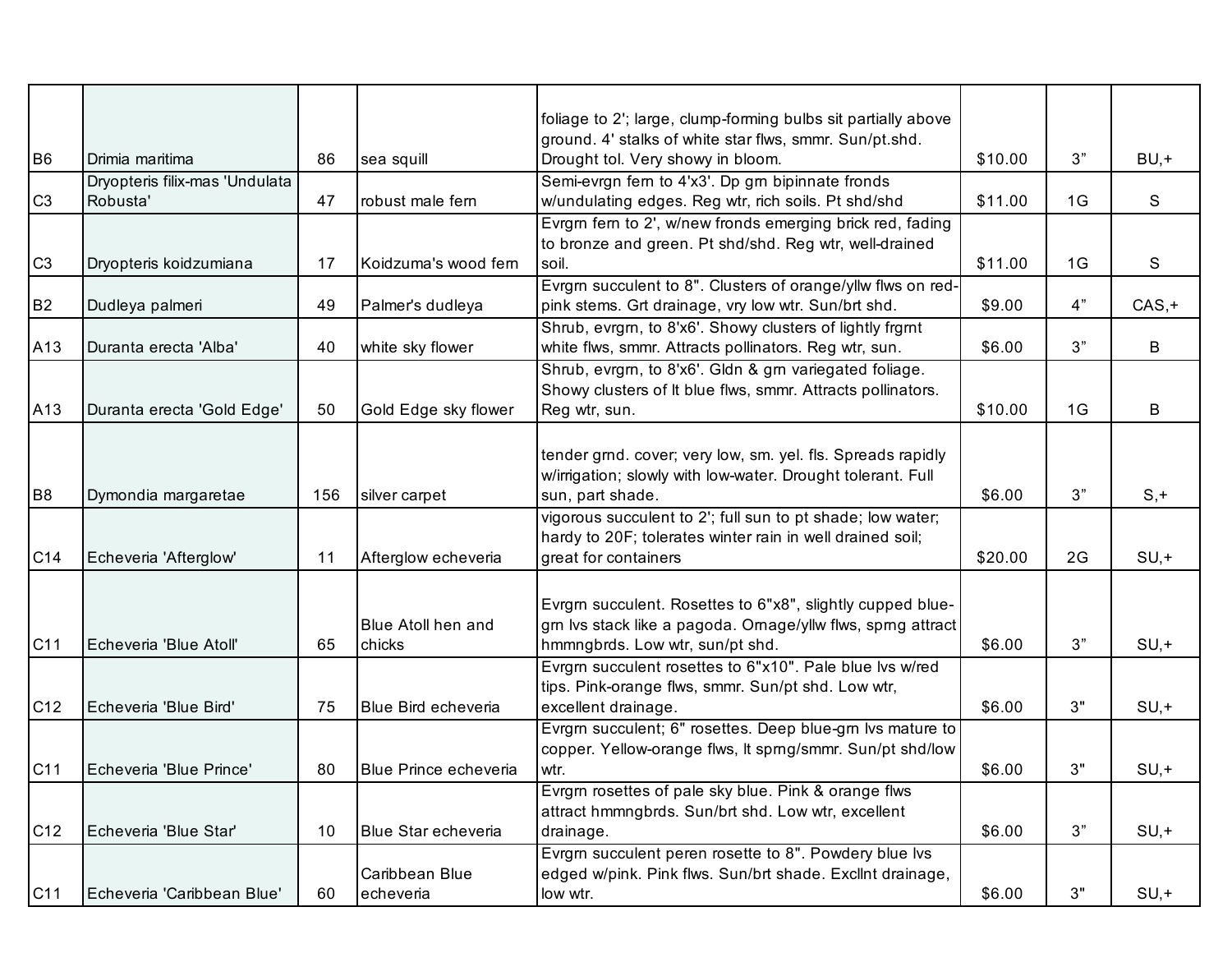|                 |                           |     | Chroma hens and        | Succulent, rosettes 3"x8". Foliage multi-shades grn, prpl,                   |         |      |            |
|-----------------|---------------------------|-----|------------------------|------------------------------------------------------------------------------|---------|------|------------|
| C12             | Echeveria 'Chroma'        | 81  | chicks                 | pink, peach. Sun/pt shd. Well drain soil.                                    | \$6.00  | 3"   | $SU, +$    |
|                 |                           |     |                        | Fuzzy gm succulent rosettes to 8"; can take on red                           |         |      |            |
|                 |                           |     |                        | tones. Yllw/orng flws attarct hmmngbrds. Sun/brt shd.                        |         |      |            |
| C11             | Echeveria 'Dumon'         | 94  | Dumon echeveria        | Low wtr. Exclint drainage.                                                   | \$6.00  | 3"   | $SU, +$    |
|                 |                           |     |                        | Slow growing form with gorgeous pale alabaster foliage.                      |         |      |            |
|                 |                           |     |                        | WIII pup over time. Hardy to at least 25 F. Prefers some                     |         |      |            |
| C <sub>12</sub> | Echeveria 'Ghost Buster'  | 8   | Ghost Buster echeveria | afternoon shade.                                                             | \$6.00  | 3"   | $SU, +$    |
|                 |                           |     |                        | Evrgn succulent rosette to 6". Blue grey leaves w/pink to                    |         |      |            |
|                 |                           |     |                        | red edges. Sun/brt shd, low wtr, good drainage. Yllw flws                    |         |      |            |
| C11             | Echeveria 'Hercules'      | 60  | Hercules echeveria     | It sprng-smmr.                                                               | \$6.00  | 3"   | $SU, +$    |
|                 |                           |     |                        | Evrgm succulent to 6"x8"; tapered silver lvs w/pink to                       |         |      |            |
|                 |                           |     |                        | purple blush. Yllw flws sprng/smmr attract hmmngbrds.                        |         |      |            |
| C11             | Echeveria 'Mensa'         | 44  | Mensa echeveria        | Sun/brt shd. Low wtr, good drainage.                                         | \$6.00  | 3"   | $SU, +$    |
|                 |                           |     |                        | Evrgm succulent; rosettes to 5"x8". Silver-gry lvs w/violet                  |         |      |            |
|                 |                           |     |                        | cast. Pink/orng flws, smmr. Excllnt drainage, low wtr.                       |         |      |            |
| C <sub>12</sub> | Echeveria 'Pollux'        | 65  | Pollux echeveria       | Sun/brt shd.                                                                 | \$6.00  | 3"   | $SU, +$    |
|                 |                           |     |                        |                                                                              |         |      |            |
|                 |                           |     |                        | Princess Blue hens and Succulent, rosettes 6"x10". Blue-grn lvs flushed prpl |         |      |            |
| C14             | Echeveria 'Princess Blue' | 11  | chicks                 | w/pnk edge. Needs exclint drainage. Sun/pt shd. Low wtr.                     | \$20.00 | 2G   | $SU, +$    |
|                 |                           |     |                        |                                                                              |         |      |            |
|                 |                           |     |                        | Princess Blue hens and Succulent, rosettes 6"x10". Blue-grn lvs flushed prpl |         |      |            |
| C <sub>12</sub> | Echeveria 'Princess Blue' | 33  | chicks                 | w/pnk edge. Needs excllnt drainage. Sun/pt shd. Low wtr.                     | \$6.00  | 3"   | $SU, +$    |
|                 |                           |     |                        | 6"x12" rosettes of rosy-lvndr & olive lvs w/pnk edging.                      |         |      |            |
|                 |                           |     |                        | Coral pnk flws, smmr. Sun/pt shd, best color w/sun. Good                     |         |      |            |
| C <sub>12</sub> | Echeveria 'Purple Pearl'  | 95  | Purple Pearl echeveria | drainage, low wtr.                                                           | \$6.00  | 3"   | $SU, +$    |
|                 |                           |     |                        | Evrgrn succulent; rosettes to 8". Red/pink flws sprng.                       |         |      |            |
|                 |                           |     |                        | Grey-grn lvs w/intense pink color at center of rosette. Low                  |         |      |            |
| C12             | Echeveria 'Red Sky'       | 20  | Red Sky echeveria      | wtr, sun/pt shd.                                                             | \$6.00  | 3"   | $SU, +$    |
|                 |                           |     |                        | Evrgm succulent; rosettes to 8"x12". Brt yllw-gm foliage.                    |         |      |            |
| C <sub>12</sub> | Echeveria 'Vertis'        | 95  | Vertis echeveria       | Pink flws. Sun/pt shd. Low wtr, good drainage.                               | \$6.00  | 3"   | $SU, +$    |
|                 |                           |     | Violet Queen hens and  | Silver-blue rosettes to 5"x8", with violet-pink tips. Low                    |         |      |            |
| C12             | Echeveria 'Violet Queen'  | 10  | chicks                 | wtr/good drainage. Sun/pt shade.                                             | \$7.50  | 4"   | $SU, +$    |
|                 | Echeveria × imbricata     |     |                        |                                                                              |         |      |            |
| C12             | (Echeveria 'Imbricata')   | 100 | hens and chicks        | rosettes 4-6" across; bell-shaped coral-red fls.                             | \$6.00  | $3"$ | $SU, A, +$ |
|                 |                           |     |                        | Evrgm succulent. 8" rosettes of gm leaves edges and                          |         |      |            |
|                 | Echeveria agavoides       |     |                        | flushed red. Yellow-orange flws, sprng. Low wtr, good                        |         |      |            |
| C11             | 'Christmas'               | 40  | Christmas echeveria    | drainage. Sun/aft shade.                                                     | \$6.00  | 3"   | $SU, +$    |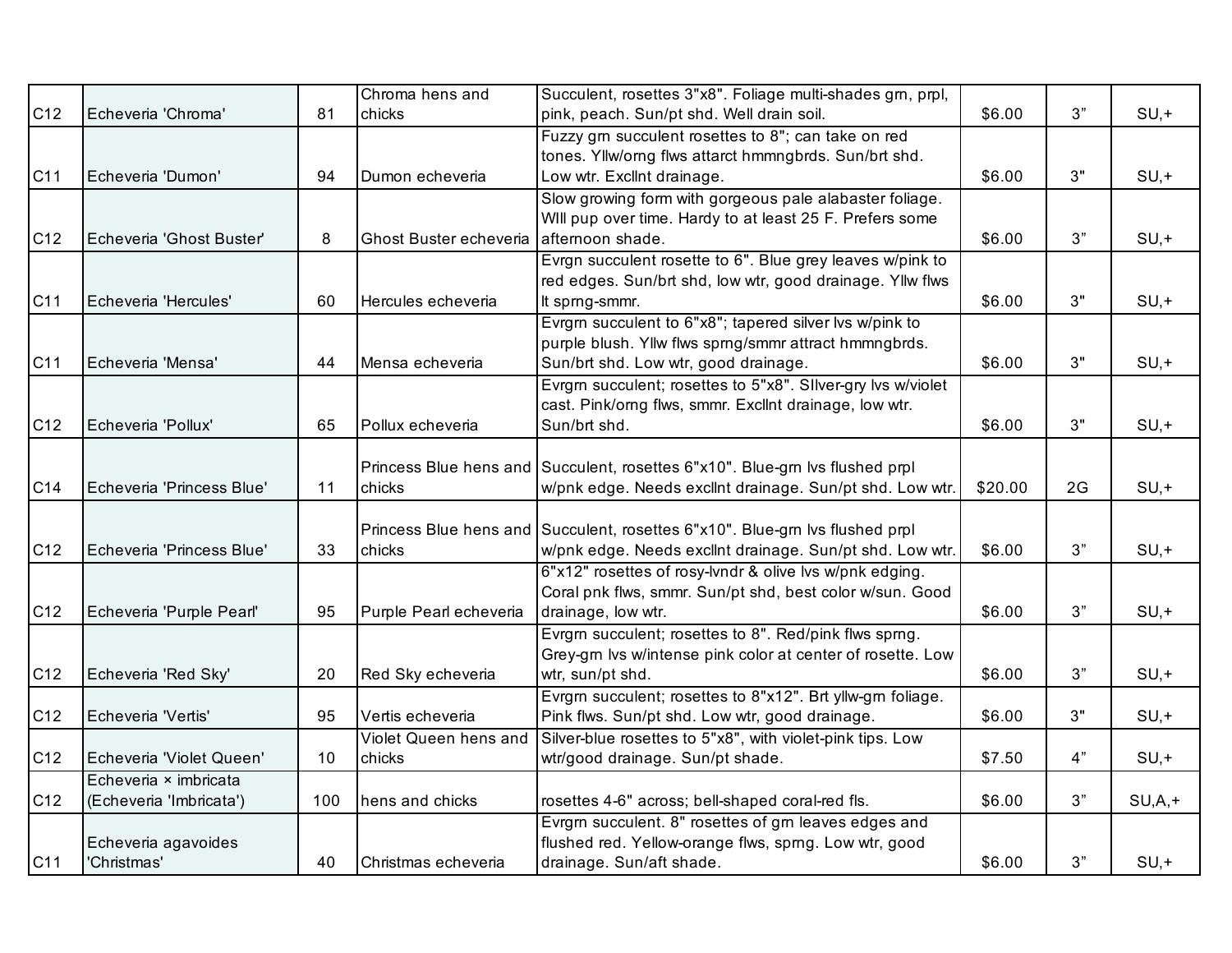|     |                               |    |                           | Frost-tender succulent, 6"x12". Pointed green lvs edged                 |         |    |         |
|-----|-------------------------------|----|---------------------------|-------------------------------------------------------------------------|---------|----|---------|
|     | Echeveria agavoides           |    |                           | in red, form agave-like rosettes. Good drainage. Deer                   |         |    |         |
| C13 | 'Lipstick'                    | 3  | Lipstick echeveria        | resist. Sun/pt. sun                                                     | \$10.00 | 1G | $SU, +$ |
|     |                               |    |                           | Frost-tender succulent, 6"x12". Pointed green lvs edged                 |         |    |         |
|     | Echeveria agavoides           |    |                           | in red, form agave-like rosettes. Good drainage. Deer                   |         |    |         |
| C12 | 'Lipstick'                    | 40 | Lipstick echeveria        | resist. Sun/pt. sun                                                     | \$6.00  | 3" | $SU, +$ |
|     |                               |    |                           | to 8" tall w/rosette-like clusters near stem tips, lvs dk               |         |    |         |
|     |                               |    | compressed stem           | brownish to purplish, flwrs orange-yellow on 8" stalks, pt.             |         |    |         |
| C11 | Echeveria compressicaulis     | 75 | echeveria                 | sun, good drainage, low water.                                          | \$6.00  | 3" | $SU, +$ |
|     |                               |    |                           | Evrgm rosette to 6"x8". Silver-blue lvs. w/slight pink edge.            |         |    |         |
|     |                               |    |                           | Pink & orange flws, smmr, attract hmmngbrds. Sun, low                   |         |    |         |
| C12 | Echeveria desmetiana 'Blue'   | 40 | Blue echeveria            | wtr.                                                                    | \$6.00  | 3" | $SU, +$ |
|     |                               |    |                           | Low, flat succulent rosettes to 2"x4"; violet-grey foliage              |         |    |         |
|     |                               |    |                           | w/thin cream line at edge. Low wtr, sun/pt shd. Excllnt                 |         |    |         |
| C11 | Echeveria diffractens         | 59 | shattering echeveria      | drainage.                                                               | \$6.00  | 3" | $SU, +$ |
|     | Echeveria elegans 'Grey       |    |                           | rosettes to 6"; porcelain gray lvs w/red tips, cool sun to              |         |    |         |
| C12 | Red'                          | 96 | Grey Red echeveria        | bright shade, low water, good drainage.                                 | \$6.00  | 3" | $SU, +$ |
|     |                               |    |                           | to 10"; rosettes of pale whitish-grey lvs tinged pink; sun-pt           |         |    |         |
| C11 | Echeveria lilacina            | 18 | ghost echeveria           | shade; low wtr; well-drained soil; good in containers.                  | \$6.00  | 3" | $SU, +$ |
|     |                               |    |                           | silver blue-grn rosettes w/red tips, to 8". Yellow flws,                |         |    |         |
|     |                               |    |                           | sprng, attract hmmngbrds. Good drainage, low wtr.                       |         |    |         |
| C11 | Echeveria pulidonis           | 64 | Pulido's echeveria        | Sun/pt shd.                                                             | \$6.00  | 3" | $SU, +$ |
|     |                               |    |                           | Branched, fuzzy rosettes to 12". Succulent. Orange/yllw                 |         |    |         |
| C12 | Echeveria pulvinata (hybrid)  | 34 | hybrid chenille plant     | flws, sprng. Good drainage, low wtr. Sun.pt shd.                        | \$6.00  | 3" | $SU, +$ |
|     |                               |    | Truffles hens and         | Highly ruffled rosettes of blue-grn and prpl. to 6"x8".                 |         |    |         |
| C11 | Echeveria shaviana 'Truffles' | 21 | chicks                    | Good drainage, low wtr. Sun/pt shd.                                     | \$7.50  | 4" | $SU, +$ |
|     |                               |    |                           | Succulent rosettes to 8", w/grey-grn to purplish lvs. Coral             |         |    |         |
|     |                               |    |                           | flws, smmr, attract hmmngbrds. Sun/pt shd. Low wtr, good                |         |    |         |
| C11 | Echeveria tolimanensis        | 53 | hybrid echeveria          | drainage.                                                               | \$7.50  | 4" | $SU, +$ |
|     |                               |    |                           | Up to 32". Yellow petals w/orange cones from smmr-fall.                 |         |    |         |
|     | Echinacea 'Aloha' PP23525     |    |                           | 4" fragrant flws attract bttrfls, bees. Full sun. Deer resist.          |         |    |         |
| B7  | (Prairie Pillars™ Collection) | 20 | Aloha coneflower          | Drought tol.                                                            | \$7.50  | 3" | $P, +$  |
|     |                               |    |                           | Smmr flws in shades of coral, salmon & pink. Chocolate                  |         |    |         |
|     | Echinacea 'Rainbow' PPAF      |    |                           | SunSeekers™ Rainbow   brown center cone. Decid peren to 2'. Sun/pt shd. |         |    |         |
| B7  | SunSeekers™                   | 5  | coneflower                | Attracts bees/bttrfls. Low wtr.                                         | \$7.50  | 3" | $P, +$  |
|     |                               |    |                           | decid peren to 16"x15"'. Soft orange blooms mature to                   |         |    |         |
|     | Echinacea 'TNECHPG'           |    | Prima <sup>™</sup> Ginger | pink w/deep orange cones, loved by bees smmr-fall.                      |         |    |         |
| B7  | PP30169 Prima™ Ginger         | 70 | echinacea                 | Spent blooms provide seed for birds. Deer resistant.                    | \$7.50  | 3" | $P, +$  |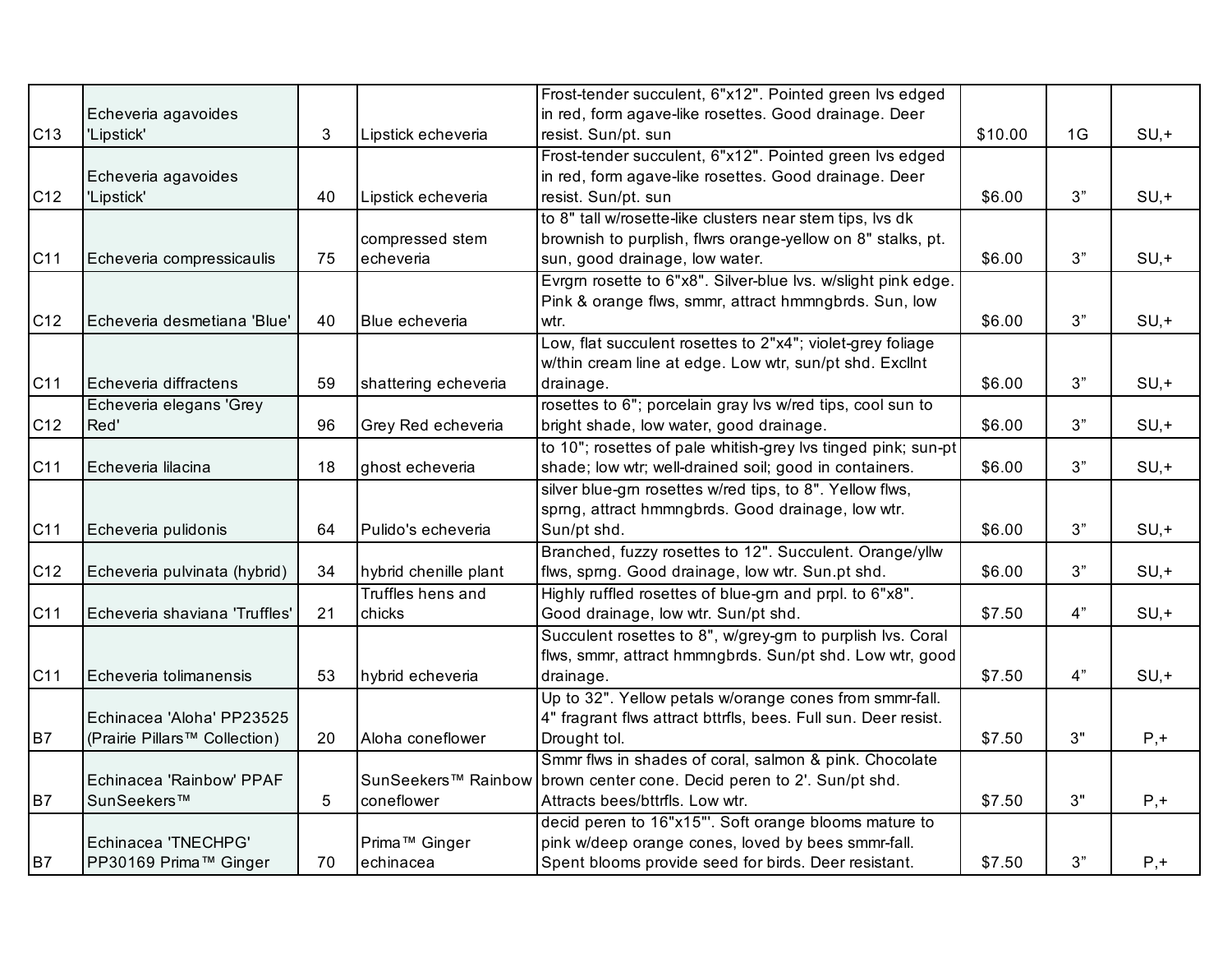|                 |                               |    |                                  | Decid peren to 2'; single petaled flws in shades of red,      |         |    |                  |
|-----------------|-------------------------------|----|----------------------------------|---------------------------------------------------------------|---------|----|------------------|
|                 | Echinacea 'PAS1257973'        |    | Artisan™ Red Ombre               | burnt orng and pink, summer. Sun, low wtr. Attracts           |         |    |                  |
| B7              | PPAF Artisan™ Red Ombre       | 40 | coneflower                       | pollinators. Deer resist.                                     | \$7.50  | 3" | $P, +$           |
|                 |                               |    |                                  | Herbaceous peren to 18"x20". Saffron-colored daisies w/       |         |    |                  |
|                 | Echinacea 'TNECHPS'           |    | Prima <sup>™</sup> Saffron       | Irg orange cones thru smmr. Low wtr, gd drainage. Sun.        |         |    |                  |
| B7              | <b>PPAF Prima™ Saffron</b>    | 50 | coneflower                       | Attracts bees.                                                | \$7.50  | 3" | $P, +$           |
|                 | Echinacea × hybrida           |    |                                  | Decid peren to 2'; single petaled summer blooming flws in     |         |    |                  |
|                 | 'PAS1308374' Artisan™         |    | Artisan <sup>™</sup> Soft Orange | shades of orange. Sun, low wtr. Attracts pollinators. Deer    |         |    |                  |
| <b>B7</b>       | Soft Orange                   | 40 | coneflower                       | resist.                                                       | \$7.50  | 3" | $P, +$           |
|                 |                               |    |                                  |                                                               |         |    |                  |
|                 |                               |    | eastern purple                   | decid peren to 4'x2'. Single-petaled pink flws w/large orng   |         |    |                  |
| B7              | Echinacea purpurea            | 18 | coneflower                       | central cone, smmr. Sun/pt shd. Well-drained soil, low wtr.   | \$7.50  | 3" | $P, +$           |
|                 | Echinacea purpurea            |    |                                  | Up to 30". White petals w/yellow cones from summer to         |         |    |                  |
|                 | 'Fragrant Angel' PP16054      |    | <b>Fragrant Angel</b>            | fall. 5" fragrant flws attract butterflies. Full sun. Deer    |         |    |                  |
| <b>B7</b>       | (Prairie Pillars™ Collection) | 50 | coneflower                       | resistant. Drought tol.                                       | \$7.50  | 3" | $P, +$           |
|                 |                               |    |                                  |                                                               |         |    |                  |
|                 |                               |    |                                  |                                                               |         |    |                  |
|                 |                               |    |                                  | 3.5' x 1.5'. Large, deep pink blooms with coppery orange      |         |    |                  |
|                 | Echinacea purpurea            |    | Magnus Superior purple           | cones, loved by bees summer through fall. Spent blooms        |         |    |                  |
| B7              | 'Magnus Superior'             | 35 | coneflower                       | provide seed for birds. Deer resistant.                       | \$7.50  | 3" | $P, +$           |
|                 |                               |    |                                  | to 30"; sturdy, multi-branching stems of large, pink          |         |    |                  |
|                 | Echinacea purpurea 'Ruby      |    |                                  | flowers. Fragrant. Sun. Poor soil/drought tolerant.           |         |    |                  |
| B7              | Giant'                        | 50 | Ruby Giant coneflower            | Attracts, birds, bees, butterflies.                           | \$7.50  | 3" | $P, +$           |
|                 | Echinops bannaticus 'Blue     |    |                                  | Glowing blue globe flws, smmr; grey-grn thistle like lvs.     |         |    |                  |
| C7              | Glow'                         | 28 | Blue Glow globe thistle          | Evrgrn peren to 4'x2'. Sun/low wtr. Deer resist.              | \$10.00 | 1G | $P, +$           |
| <b>B5</b>       | Elegia tectorum               | 37 | small Cape rush                  | 5'; evrgrn. rush; low maint.                                  | \$12.00 | 1G | $\overline{G,+}$ |
|                 |                               |    |                                  | peren. shrub to 4'; showy yel. fls. with brown to prpl.       |         |    |                  |
| C <sub>15</sub> | Encelia californica           | 4  | California brittlebush           | center; sun, low water                                        | \$14.00 | 1G | $CA, +$          |
|                 |                               |    |                                  | to 3', silvery-grey lvs. Yellow daisies in spring, then       |         |    |                  |
| C15             | Encelia farinosa              | 9  | brittlebush                      | sporadically in response to rain. Butterfly and bird plant.   | \$14.00 | 1G | $CA, +$          |
|                 |                               |    |                                  | decid. peren to 2'-3' tall & wide. Grey foliage, upright      |         |    |                  |
|                 | Epilobium canum 'Bert's       |    | Bert's Bluff California          | stalks of red-orng trumpets. Sun, low wtr. Attracts           |         |    |                  |
| A14             | <b>Bluff</b>                  | 70 | fuchsia                          | pollinators.                                                  | \$14.00 | 1G | $CA, +$          |
|                 |                               |    | Calistoga California             | 18" x 4'; large, felty grey-grn lvs. Large orange-red flws in |         |    |                  |
| A14             | Epilobium canum 'Calistoga'   | 40 | fuchsia                          | late smmr-fall. Great hummingbird plant.                      | \$14.00 | 1G | CA,+             |
|                 |                               |    |                                  | decid. peren to 1'x3'. Fuzzy olive-grn lvs. Orange-red,       |         |    |                  |
|                 | Epilobium canum               |    | Cloverdale California            | flared trumpet flws It smmr-fall. Sun/It shd. Low wtr.        |         |    |                  |
| A14             | 'Cloverdale'                  | 27 | fuchsia                          | Attracts hmmngbrds.                                           | \$14.00 | 1G | $CA, +$          |
|                 |                               |    |                                  | Soft coral trumpet flws, smmr-fall. Apple- to grey-grn lvs.   |         |    |                  |
|                 | Epilobium canum 'Coral        |    | Coral Canyon California          | Decid peren to 18", spreading. Sun/It shade. Low wtr;         |         |    |                  |
| A14             | Canyon'                       | 5  | fuchsia                          | lean, well-drained soil.                                      | \$14.00 | 1G | $CA, A, +$       |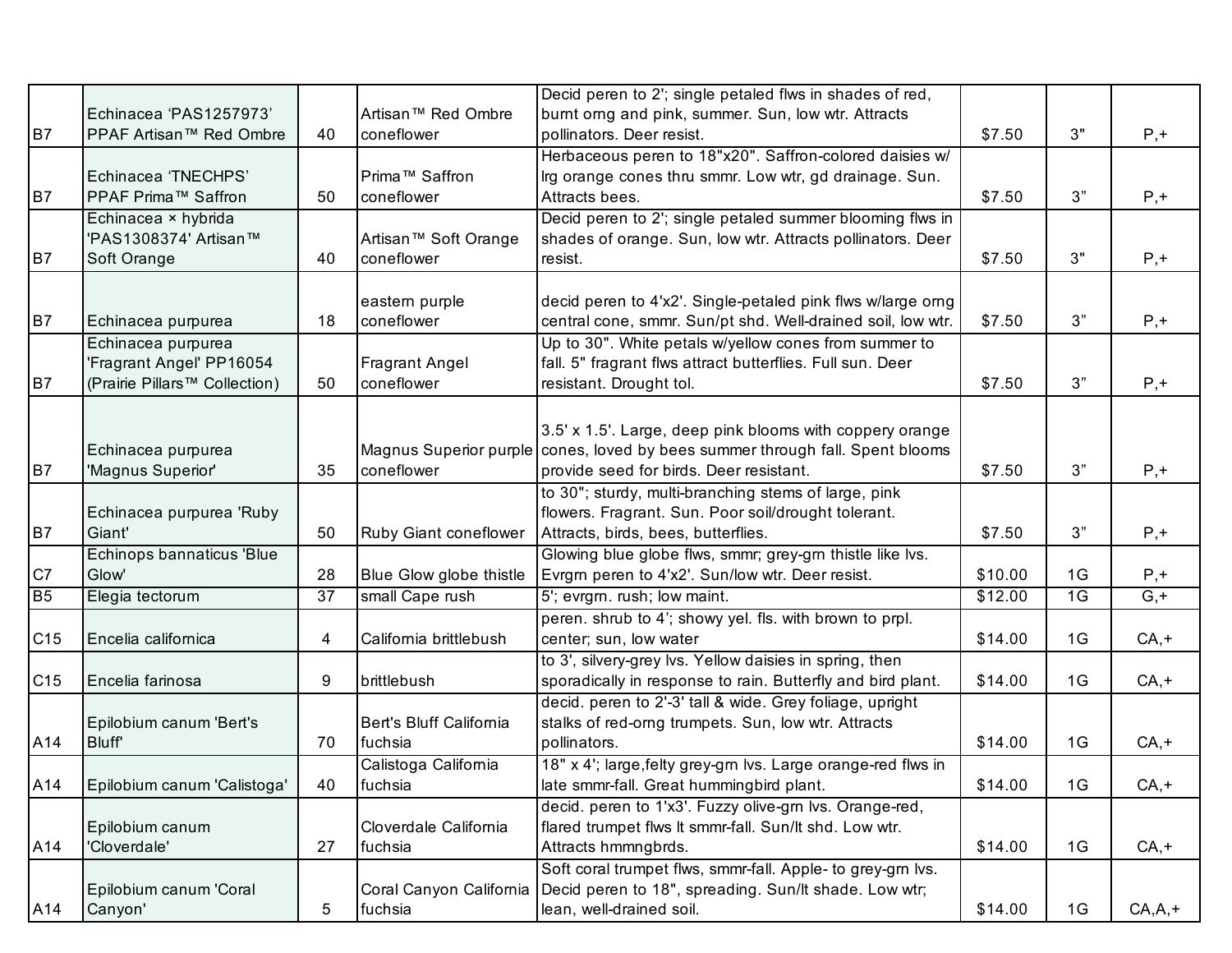|                 |                              |             |                          | Decid. peren to 2'x3'; spreading. Lt salmon-pink flws smmr-   |         |    |            |
|-----------------|------------------------------|-------------|--------------------------|---------------------------------------------------------------|---------|----|------------|
|                 | Epilobium canum 'Marin       |             | Marin Pink California    | fall, silver-grn lvs. Sun/pt shd. Well-drained soil. Attracts |         |    |            |
| A14             | Pink'                        | 50          | fuchsia                  | hmmngbrds.                                                    | \$14.00 | 1G | $CA, A, +$ |
|                 | Epilobium canum              |             | Schieffelin's Choice     | low growing under 1'; arching form. Brilliant orange-red      |         |    |            |
| A14             | 'Schieffelin's Choice'       | 40          | California fuchsia       | tubular flws late summer-fall. Hummingbird favorite.          | \$14.00 | 1G | $CA, A, +$ |
|                 | Epilobium canum 'Sierra      |             | Sierra Salmon California |                                                               |         |    |            |
| A14             | Salmon'                      | 50          | fuchsia                  | 9" by 2'; fls. salmon; full sun                               | \$14.00 | 1G | $CA, A, +$ |
|                 | Epilobium canum 'Summer      |             | <b>Summer Snow</b>       | Decid peren to 1'x2'. Pure white flared trumpet flws, It      |         |    |            |
| A14             | Snow'                        | $\mathbf 1$ | California fuchsia       | smmr-fall. Attracts hummingbirds. Sun/pt shd. Low wtr.        | \$14.00 | 1G | $CA, A, +$ |
|                 | Epilobium septentrionale     |             | <b>Select Mattole</b>    | decid peren to 1'x2'; silver-grn lvs. Red-orange flws smmr-   |         |    |            |
| A14             | 'Select Mattole'             | 35          | California fuchsia       | fall; sun/aft shd. Mod-low wtr; attracts hmmngbrds.           | \$14.00 | 1G | $CA, +$    |
|                 | Eremophila glabra            |             | Mingenew Gold emu        | Evrgrn grndcvr to 2'x12'. Yellow fls in It fall-spr.          |         |    |            |
| A11             | 'Mingenew Gold'              | 3           | bush                     | Sun/shade, good drainage, low water.                          | \$11.00 | 1G | $B, +$     |
|                 |                              |             |                          | EVrgm subshrub to 3'; resembles heather. Clusters of          |         |    |            |
|                 |                              |             |                          | small yellow daisies summer and fall provide nectar to        |         |    |            |
| <b>B15</b>      | Ericameria ericoides         | 20          | California goldenbush    | bees and butterflies. Needs good drainage. Low wtr.           | \$14.00 | 1G | $CA, +$    |
|                 |                              |             |                          | Evrgrn shrub to 2'x3'. Yllw flws late smmr-fall attract       |         |    |            |
|                 |                              |             |                          | pollinators. Fragrant lvs. Good drainage, low wtr, sun.       |         |    |            |
| <b>B15</b>      | Ericameria laricifolia       | 51          | turpentine bush          | Deer resist.                                                  | \$14.00 | 1G | $+, CA$    |
|                 |                              |             | <b>Wayne Roderick</b>    |                                                               |         |    |            |
| A16             | Erigeron 'W.R.'              | 33          | seaside daisy            | peren. 6" by 2'; lrg. lavender fls. p.m. shade                | \$14.00 | 1G | $CA, A, +$ |
|                 |                              |             |                          | compact growth, 10"x24". 3" wide lavender daisies, sprng-     |         |    |            |
|                 |                              |             |                          | smmr. Sun to bright shade. Drought tol. Needs more wtr        |         |    |            |
| A16             | Erigeron glaucus 'Bountiful' | 43          | Bountiful seaside daisy  | in sun.                                                       | \$14.00 | 1G | $CA, +$    |
|                 | Erigeron glaucus 'Cape       |             | Cape Sebastian           | Evrgrn peren to 8"x24", mounding. Pale lvndr daisies          |         |    |            |
| A16             | Sebastian'                   | 39          | seaside daisy            | sprng-fall, attracts pollinators. Low wtr, sun/brt shade.     | \$14.00 | 1G | $CA, +$    |
|                 |                              |             |                          | fast growing, 1' by 3', two-toned pink and white fls spring-  |         |    |            |
| C7              | Erigeron karvinskianus       | 95          | Santa Barbara daisy      | fall                                                          | \$6.00  | 3" | $P,A,+$    |
|                 |                              |             |                          | Evrgrn shrub to 3'; soft grey-green frgrnt foliage. Small     |         |    |            |
|                 |                              |             |                          | white flws w/prpl eye It wntr-smmr. Fluffy white seedheads.   |         |    |            |
| A11             | Eriocephalus africanus       | 25          | African rosemary         | Drought/deer tol. Sun                                         | \$11.00 | 1G | $B, +$     |
|                 |                              |             | Santa Cruz Island        | shrub to 3'; longlasting pink fls in summer; full sun; low    |         |    |            |
| <b>B16</b>      | Eriogonum arborescens        | 21          | buckwheat                | water; good plant for butterflies                             | \$14.00 | 1G | $CA, +$    |
|                 |                              |             |                          | to 2', up to 4'; whitish-pink flws all year. Evrgrn, gray     |         |    |            |
|                 |                              |             |                          | foliage; sun; low- vry low wtr. Tol. of many soil types;      |         |    |            |
| <b>B16</b>      | Eriogonum cinereum           | 15          | ashyleaf buckwheat       | attracts bttrfls and predatory wasps.                         | \$14.00 | 1G | $CA, +$    |
|                 |                              |             |                          | evrgrn grndcvr shrub to 1' x 3', wht flws turn pink then      |         |    |            |
|                 | Eriogonum fasciculatum       |             | Theodore Payne           | brown in smmr. full-pt sun; low wtr; good drainage;           |         |    |            |
| <b>B16</b>      | 'Theodore Payne'             | 50          | buckwheat                | attracts birds & butterflies.                                 | \$14.00 | 1G | $CA, +$    |
| C <sub>15</sub> | Eriogonum giganteum          | 15          | Saint Catherine's lace   | shrub to 4'; wht. fls. turn pinkish then red-brown            | \$14.00 | 1G | $CA, A, +$ |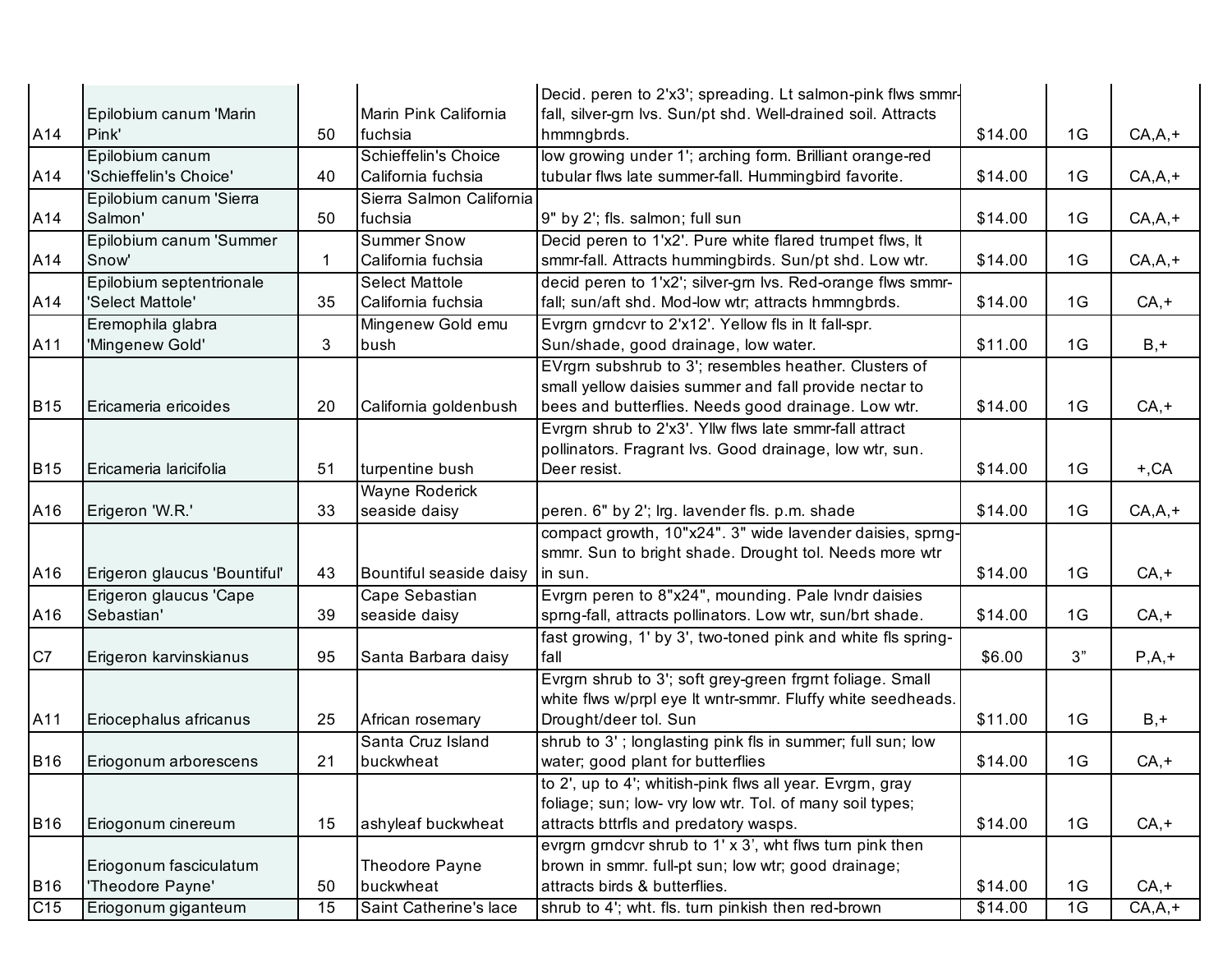|                 |                             |    |                                         | evergm peren to 2', small ball-like reddish-pink fls in     |         |     |         |
|-----------------|-----------------------------|----|-----------------------------------------|-------------------------------------------------------------|---------|-----|---------|
|                 |                             |    |                                         | summer, full sun, low water, clay tolerant, important       |         |     |         |
| <b>B2</b>       | Eriogonum parvifolium       | 5  | seacliff buckwheat                      | butterfly plant                                             | \$14.00 | 1G  | $CA, +$ |
|                 |                             |    |                                         | 1' x 3'. Grey-grn, white-woolly lvs and a profusion of      |         |     |         |
|                 | Eriophyllum lanatum         |    | Siskiyou woolly                         | yellow daisies in summer. Like good drainage. Sun-loving,   |         |     |         |
| A15             | 'Siskiyou'                  | 3  | sunflower                               | drought tolerant.                                           | \$14.00 | 1G  | $CA, +$ |
|                 |                             |    |                                         | Decid to semi-decid tree up tp 30'. Shwy clusters of long   |         |     |         |
| T <sub>3</sub>  | Erythrina × sykesii         | 13 | coral tree                              | red-orng pea flws, wntr-sprng. Sun, low wtr.                | \$75.00 | 15G | $T, +$  |
|                 |                             |    |                                         | Decid. tree to up to 30'. Brilliant red flws. It wntr-sprng |         |     |         |
|                 |                             |    |                                         | before grn lvs emerge. Lvs turn yllw in fall. Sun, low wtr, |         |     |         |
| T <sub>2</sub>  | Erythrina americana         | 6  | naked coral tree                        | excllnt drainage.                                           | \$36.00 | 3G  | $T, +$  |
|                 |                             |    |                                         | Almost everblooming white flws lead to showy pink seed      |         |     |         |
|                 |                             |    |                                         | plumes. Evrgm shrub, to 2'x4'. Sun, good drainage,          |         |     |         |
| C <sub>15</sub> | Fallugia paradoxa           | 22 | Apache plume                            | infrequent wtr. Attracts pollinators.                       | \$14.00 | 1G  | $CA, +$ |
|                 | Farfugium japonicum var.    |    |                                         | 4' evergn peren for shade; bright yellow daisy fls in fall, |         |     |         |
| C <sub>5</sub>  | giganteum                   | 8  | giant leopard plant                     | large 15" lvs, reg water                                    | \$12.00 | 1G  | $S, +$  |
|                 |                             |    |                                         | CA native grass; 2' densely tufted peren. bunch grass,      |         |     |         |
| C <sub>15</sub> | Festuca 'Siskiyou Blue'     | 57 | Siskiyou Blue fescue                    | blue green foliage                                          | \$7.50  | 3"  | $CA, +$ |
|                 | Festuca californica         |    | Serpentine Blue                         | CA native grass to 3' bunch grass; airy spikes in late      |         |     |         |
| C <sub>15</sub> | 'Serpentine Blue'           | 29 | California fescue                       | spring. blue-green lvs. Sun/pt shd.                         | \$14.00 | 1G  | $CA, +$ |
|                 | Festuca californica         |    | Serpentine Blue                         | CA native grass to 3' bunch grass; airy spikes in late      |         |     |         |
| C <sub>15</sub> | 'Serpentine Blue'           | 50 | California fescue                       | spring. blue-green lvs. Sun/pt shd.                         | \$7.50  | 3"  | $CA, +$ |
|                 |                             |    |                                         | similar to other F. idahoensis varieties, however in        |         |     |         |
|                 | Festuca idahoensis          |    |                                         | production and trials in Oregon it was one of the bluest    |         |     |         |
| C <sub>15</sub> | 'Clearwater Blue'           | 50 | <b>Clearwater Blue fescue</b>           | blues, even in the summer                                   | \$7.50  | 3"  | $CA, +$ |
|                 |                             |    |                                         | Evrgrn grass to 3', clumping, tidy. Yllw-grn. lvs; sun, pt. |         |     |         |
| B <sub>5</sub>  | Festuca mairei              | 50 | Atlas fescue                            | shade, low-mod. wtr.                                        | \$6.00  | 3"  | $G, +$  |
|                 |                             |    |                                         | evrgrn to 12", mounding, flowy form. Sun to lt. aft shade.  |         |     |         |
|                 |                             |    |                                         | Drought tol., deer resist. Can be mowed, used as lawn       |         |     |         |
| C <sub>15</sub> | Festuca rubra 'Molate'      | 75 | Molate red fescue                       | replace., and bank stabilization.                           | \$7.50  | 3"  | $CA, +$ |
|                 | Frangula californica 'Eve   |    |                                         | evrgm. shrub to 6'; red berries turn black. Sun/pt. shade,  |         |     |         |
| <b>B16</b>      | Case' (Rhamnus)             | 61 | Eve Case coffeeberry                    | low water. Good hedge or screen plant.                      | \$12.00 | 1G  | $CA, +$ |
|                 | Frangula californica subsp. |    |                                         | evergn shrub to 8'; red berries turn black and loved by     |         |     |         |
| <b>B16</b>      | tomentella                  | 17 | hoary coffeeberry                       | birds; sun/pt. shade.                                       | \$12.00 | 1G  | $CA, +$ |
|                 | Fremontodendron 'Ken        |    |                                         | shrub to 4' by 10'; yellow fls.; must have good drainage,   |         |     |         |
| C <sub>16</sub> | Taylor'                     | 3  | Ken Taylor flannel bush no summer water |                                                             | \$30.00 | 3G  | $CA,++$ |
|                 | Fremontodendron 'Ken        |    |                                         | shrub to 4' by 10'; yellow fls.; must have good drainage,   |         |     |         |
| C <sub>16</sub> | Taylor'                     | 20 | Ken Taylor flannel bush no summer water |                                                             | \$14.00 | 1G  | $CA,++$ |
|                 | Fremontodendron 'Ken        |    |                                         | shrub to 4' by 10'; yellow fls.; must have good drainage,   |         |     |         |
| C <sub>16</sub> | Taylor'                     | 8  | Ken Taylor flannel bush no summer water |                                                             | \$22.00 | 2G  | $CA,++$ |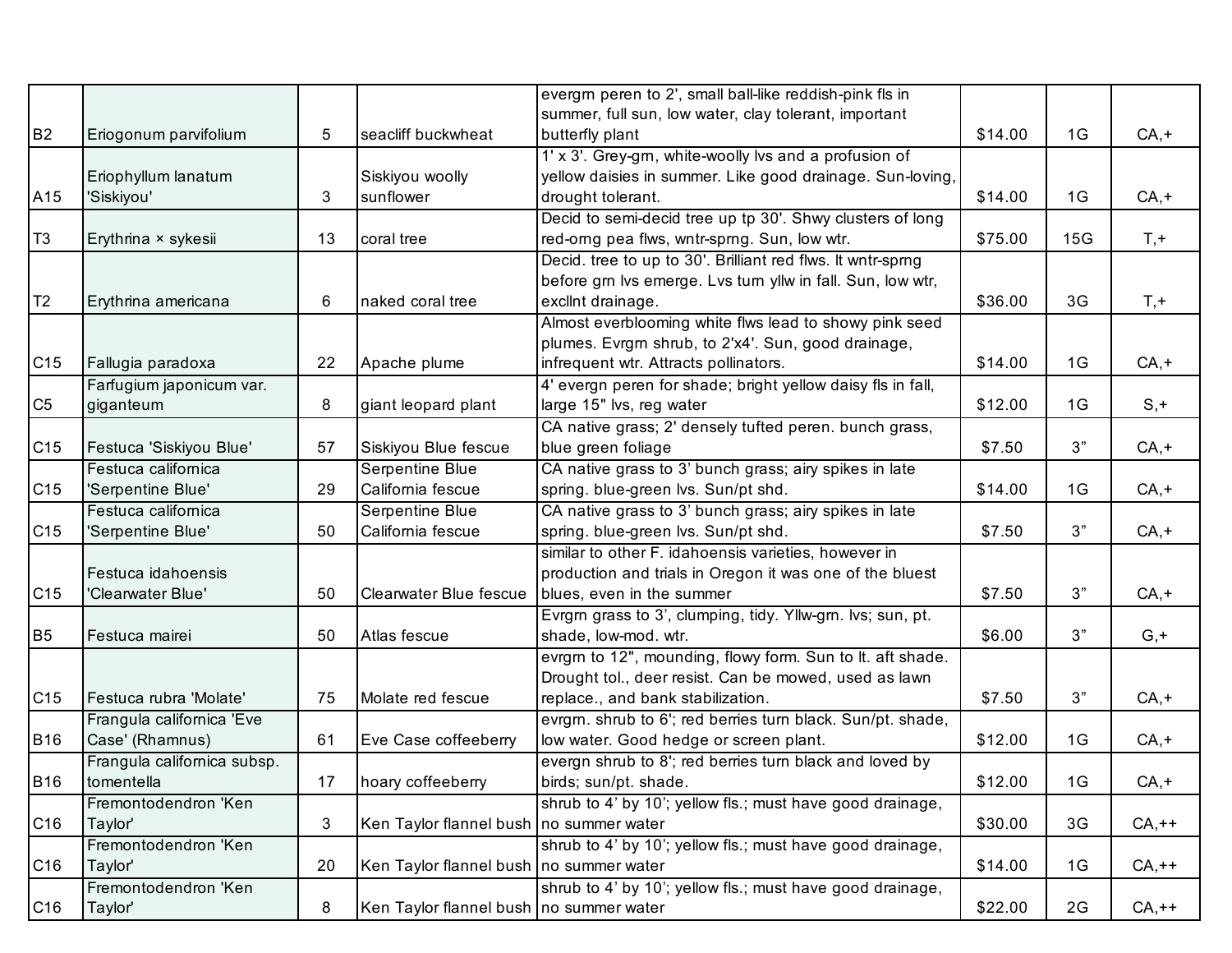|                | Fremontodendron 'Pacific     |                | <b>Pacific Sunset flannel</b>  |                                                            |         |     |          |
|----------------|------------------------------|----------------|--------------------------------|------------------------------------------------------------|---------|-----|----------|
| T <sub>3</sub> | Sunset'                      | 3              | bush                           | shrub 6' by 14'; orng.-yel. fls; peak bloom April-May      | \$75.00 | 15G | $CA,++$  |
|                | Fremontodendron 'Pacific     |                | <b>Pacific Sunset flannel</b>  |                                                            |         |     |          |
| C16            | Sunset'                      | 20             | bush                           | shrub 6' by 14'; orng.-yel. fls; peak bloom April-May      | \$14.00 | 1G  | $CA,++$  |
|                | Fremontodendron 'San         |                | San Gabriel flannel            |                                                            |         |     |          |
| C16            | Gabriel'                     | $\overline{2}$ | bush                           | shrub to 10'-20'; 3" buttercup yel. fls.; can espalier     | \$30.00 | 3G  | $CA,++$  |
|                | Fremontodendron 'San         |                | San Gabriel flannel            |                                                            |         |     |          |
| C16            | Gabriel'                     | 16             | bush                           | shrub to 10'-20'; 3" buttercup yel. fls.; can espalier     | \$14.00 | 1G  | $CA,++$  |
|                | Fremontodendron 'San         |                | San Gabriel flannel            |                                                            |         |     |          |
| C16            | Gabriel'                     | 10             | bush                           | shrub to 10'-20'; 3" buttercup yel. fls.; can espalier     | \$22.00 | 2G  | $CA,++$  |
|                |                              |                | showy Island bush              | evrgm shrub to 3.5'x8'; red fls. spring and fall. Part     |         |     |          |
| <b>B2</b>      | Gambelia speciosa            | 1.             | snapdragon                     | shade, low wtr. Attracts hmmngbrds.                        | \$14.00 | 1G  | $CAS, +$ |
|                | Gardenia jasminoides         |                |                                | Evrgm shrub to 3'. White pinwheel flws, spmg-smmr,         |         |     |          |
| C4             | 'Kleim's Hardy'              | 45             | Kleim's hardy gardenia         | highly frgmt. Sun/brt shd. Mod wtr, less in shade.         | \$12.00 | 1G  | S        |
|                | Gaura lindheimeri 'Graceful  |                |                                | Decid peren to 14"; tricolor grn, cream, pink foliage. Dp  |         |     |          |
| B <sub>6</sub> | Magic' PPAF                  | 32             | Graceful Magic gaura           | pnk flws, smmr. Low wtr, sun                               | \$6.00  | 3"  | $P, +$   |
|                | Gaura lindheimeri            |                |                                |                                                            |         |     |          |
|                | 'Kleau04263' PPAF            |                |                                | 1'x2'; upright and compact. Wands of dk pink flws smmr-    |         |     |          |
|                | (Belleza™ Series) Belleza™   |                | Belleza <sup>™</sup> Dark Pink | fall. Drought and heat tol., deer resistant, attracts      |         |     |          |
| B <sub>6</sub> | Dark Pink                    | 48             | gaura                          | hummingbirds and butterflies.                              | \$10.00 | 1G  | $P, +$   |
|                | Gaura lindheimeri            |                |                                | 1'x2'; upright and cmpct. Wands of It pink flws smmr-fall. |         |     |          |
|                | 'KLEGL06261' (Belleza®       |                | Belleza® Compact Light         | Drought, heat tol., deer resistant, attracts hummingbirds  |         |     |          |
| B <sub>6</sub> | Series) Compact Light Pink   | 76             | Pink gaura                     | and butterflies.                                           | \$10.00 | 1G  | $P, +$   |
|                |                              |                |                                | evrgm peren to 8"x10": pink petaled daisies w/green &      |         |     |          |
|                |                              |                | Christopher Lloyd's            | white centers. Long-blooming. Good for hot, dry sites.     |         |     |          |
| B <sub>8</sub> | Gazania 'Christopher Lloyd'  | 6              | treasure flower                | Good drainage.                                             | \$10.00 | 1G  | $P, +$   |
|                | Gazania 'Katua'              |                |                                | Evrgrn peren to 9". Grey-grn foliage. Large, vivid orange  |         |     |          |
| B <sub>8</sub> | (Sunbathers Series)          | 66             | Katua gazania                  | daisy-like flws w/yllw eye. Sun, low wtr.                  | \$6.00  | 3"  | $P, +$   |
|                |                              |                |                                | Evrgm peren to 12"x18". Grey-grn foliage. Large, violet    |         |     |          |
|                | Gazania rigens 'Giant Violet |                | <b>Giant Violet Bicolor</b>    | flws w/white edge, orange & yllw ring w/yllw eye. Sun, low |         |     |          |
| B <sub>8</sub> | Bicolor'                     | 69             | treasure flower                | wtr.                                                       | \$6.00  | 3"  | $P, +$   |
|                |                              |                |                                |                                                            |         |     |          |
|                | Geranium × cantabrigiense    |                |                                |                                                            |         |     |          |
| C <sub>6</sub> | 'Biokovo'                    | 8              | Biokovo cranesbill             | 1' by 2.5'; soft pink-mauve fls.                           | \$7.50  | 4"  | $P, +$   |
|                |                              |                |                                |                                                            |         |     |          |
|                | Geranium × cantabrigiense    |                |                                |                                                            |         |     |          |
| C <sub>6</sub> | 'Biokovo'                    | 74             | Biokovo cranesbill             | 1' by 2.5'; soft pink-mauve fls.                           | \$6.00  | 3"  | $P, +$   |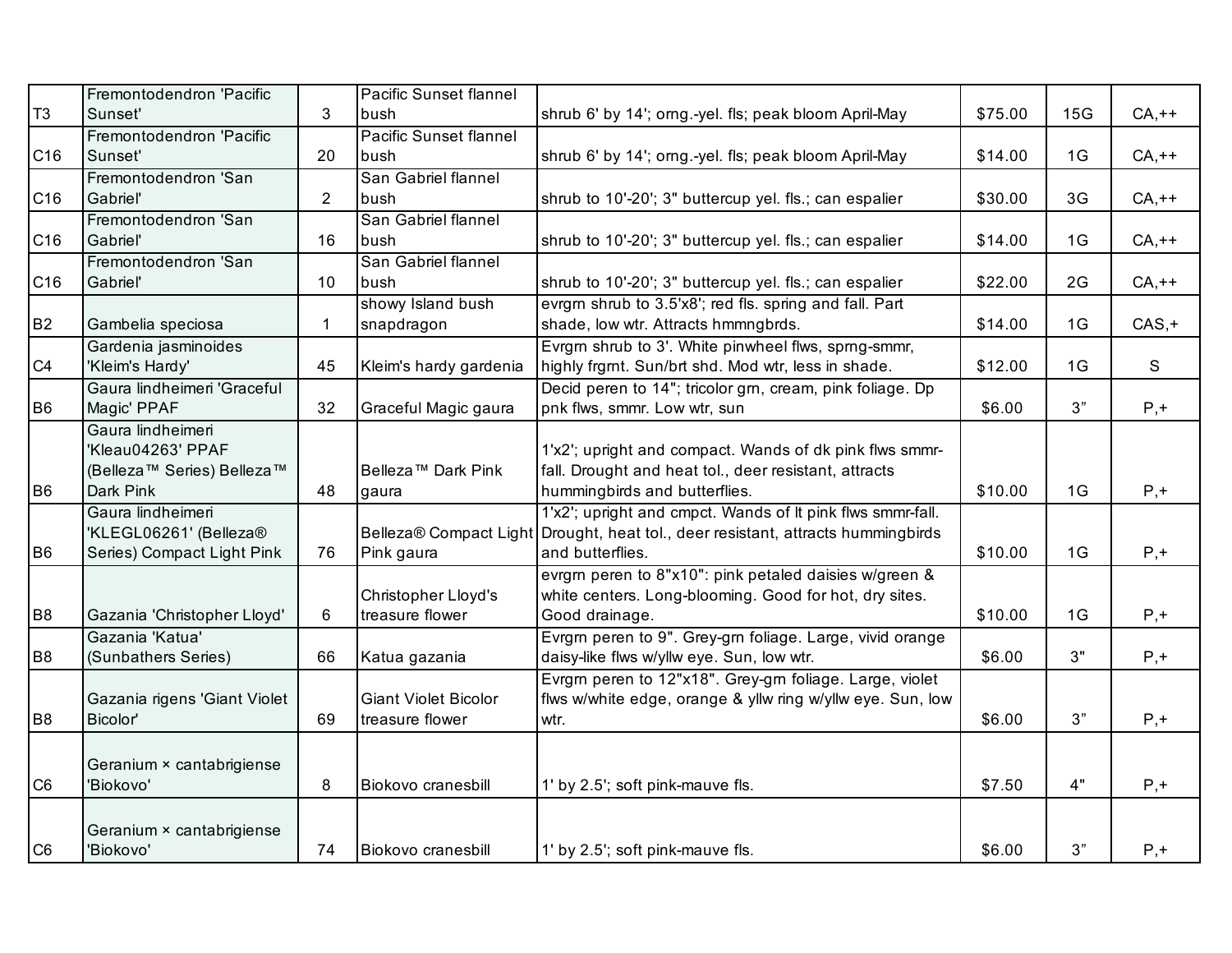|                 |                             |    | <b>Guernsey White</b>                      | to 4'; glossy, dissected 18" lvs. provide texture. White fls. |         |    |           |
|-----------------|-----------------------------|----|--------------------------------------------|---------------------------------------------------------------|---------|----|-----------|
|                 | Geranium maderense          |    | Madeira Island                             | w/pink eye; shade -bright shade, low-reg water, short-        |         |    |           |
| C <sub>2</sub>  | 'Guernsey White'            | 32 | cranesbill                                 | lived, but seeds.                                             | \$11.00 | 1G | $S, +$    |
|                 | Geranium pratense 'Cloud    |    |                                            | Decid peren to 20"x18". Pale lilac blue dbl flws, sprng-      |         |    |           |
| C <sub>6</sub>  | Nine'                       | 53 | Cloud Nine cranesbill                      | early fall. Brght shd/morning sun, low-mod wtr.               | \$7.50  | 4" | $P, +$    |
|                 |                             |    |                                            | Decid peren to 10"x12". Lacy, deep purple foliage. Bright     |         |    |           |
|                 | Geranium pratense 'Dark     |    |                                            | lilac blue flws, smmr. Mod-low wtr, sun/pt shd. Attracts      |         |    |           |
| C <sub>6</sub>  | Reiter'                     | 18 | Dark Reiter cranesbill                     | bees, bttrfls.                                                | \$16.00 | 1G | $P, +$    |
|                 |                             |    |                                            | Semi-decid peren; to 18". Lrg dbl scarlet fls w/peach         |         |    |           |
|                 | Geum 'Macgeu001' Scarlet    |    |                                            | blush thru spring, small rebloom It smmr/fall; full sun; mod- |         |    |           |
| C <sub>6</sub>  | Tempest                     | 18 | Scarlet Tempest avens                      | low wtr.                                                      | \$10.00 | 1G | $P, +$    |
|                 |                             |    |                                            | 24"x18". Red-orange, semi-dbl flws wave above foliage in      |         |    |           |
| C <sub>6</sub>  | Geum 'Mrs. J. Bradshaw'     | 5  | Mrs J. Bradshaw avens                      | spring. Sun. Drought tolerant.                                | \$10.00 | 1G | $P, +$    |
|                 |                             |    |                                            | Cerise-colored flws, It sprng-smmr; good cut flwr. Sun, It    |         |    |           |
| B <sub>6</sub>  | Gladiolus sp.               | 28 | sword lily                                 | shd. Mod-low wtr. Bulb, deciduous, to 3'. Deer resist.        | \$6.00  | 3" | <b>BU</b> |
|                 |                             |    |                                            | semi-evrgn spreader to 6"x36". Hot pink flws sprng-fall       |         |    |           |
| C <sub>6</sub>  | Glandularia 'Sissinghurst'  | 3  | St. Paul mock verbena                      | attract hmmngbrds, bttrfls. Sun, reg-low wtr.                 | \$10.00 | 1G | $P, +$    |
|                 | Glandularia lilacina 'De la |    | De la Mina Cedros                          |                                                               |         |    |           |
| A16             | Mina'                       | 70 | Island verbena                             | 1' by 2'; lilac-violet fls.; freeze tender                    | \$14.00 | 1G | $CA, +$   |
|                 | Glandularia lilacina 'Paseo |    | Paseo Rancho lilac                         | Evergreen subshrub to 3'x 5' w, frag. pink fls. spr-sum.,     |         |    |           |
| A16             | Rancho'                     | 57 | verbena                                    | sun to It shade                                               | \$14.00 | 1G | $CA, +$   |
|                 |                             |    |                                            | Evrgm shrubby peren to 2'x3'. Powder-puff wht flws            |         |    |           |
|                 |                             |    |                                            | w/cobalt centers, smmr-fall. Low wtr, good drainage.          |         |    |           |
| C <sub>10</sub> | Globularia sarcophylla      | 12 | globe daisy                                | Sun/pt shd.                                                   | \$12.00 | 1G | $P, +$    |
|                 |                             |    |                                            | low, sprawling succulent. Evergreen. Yellow, daisy-like       |         |    |           |
| C <sub>14</sub> | Glottiphyllum longum        | 4  | tongue leaf plant                          | flowers.                                                      | \$7.50  | 4" | $SU, +$   |
|                 |                             |    |                                            | low, sprawling succulent. Evergreen. Yellow, daisy-like       |         |    |           |
| C14             | Glottiphyllum longum        | 5  | tongue leaf plant                          | flowers.                                                      | \$6.00  | 3" | $SU, +$   |
|                 |                             |    |                                            | Evrgm succulent to 6"; gm jelly-like lvs, flat-finger shpd,   |         |    |           |
|                 |                             |    |                                            | grow in a fan shape. Yllw daisies It smmr-winter. Good        |         |    |           |
| C14             | Glottiphyllum nelii         | 5  | yellow flowered iceplant drainage, lw wtr. |                                                               | \$10.00 | 1G | $SU, +$   |
|                 |                             |    |                                            | to 18"; low-growing blue-grn paddle shaped lvs are            |         |    |           |
|                 | Goniolimon collinum 'Sea    |    | Sea Spray Bulgarian                        | covered in sprays of tiny, white, star-shaped flws, smmr.     |         |    |           |
| C <sub>6</sub>  | Spray'                      | 5  | statice                                    | Deer resistant.                                               | \$10.00 | 1G | $P, +$    |
|                 |                             |    |                                            | Evrgm succulent; rosettes to 6"x5". Lt purpl-gm lvs trun      |         |    |           |
|                 |                             |    |                                            | bubblegum pink in brt light. Sun/brt shd. Low wtr, grt        |         |    |           |
| C14             | Graptopetalum 'Murasaki'    | 80 | Murasaki graptopetalum drainage.           |                                                               | \$6.00  | 3" | $SU, +$   |
|                 |                             |    |                                            | To 1'; fleshy grey-blue rosettes w/a pink flush on trailing   |         |    |           |
|                 | Graptopetalum               |    |                                            | stems. White to yellow star shaped flowers. Low wtr,          |         |    |           |
| C <sub>14</sub> | paraguayense 'Pinky'        | 11 | Pinky ghost plant                          | sun/pt shd.                                                   | \$7.50  | 4" | $SU, +$   |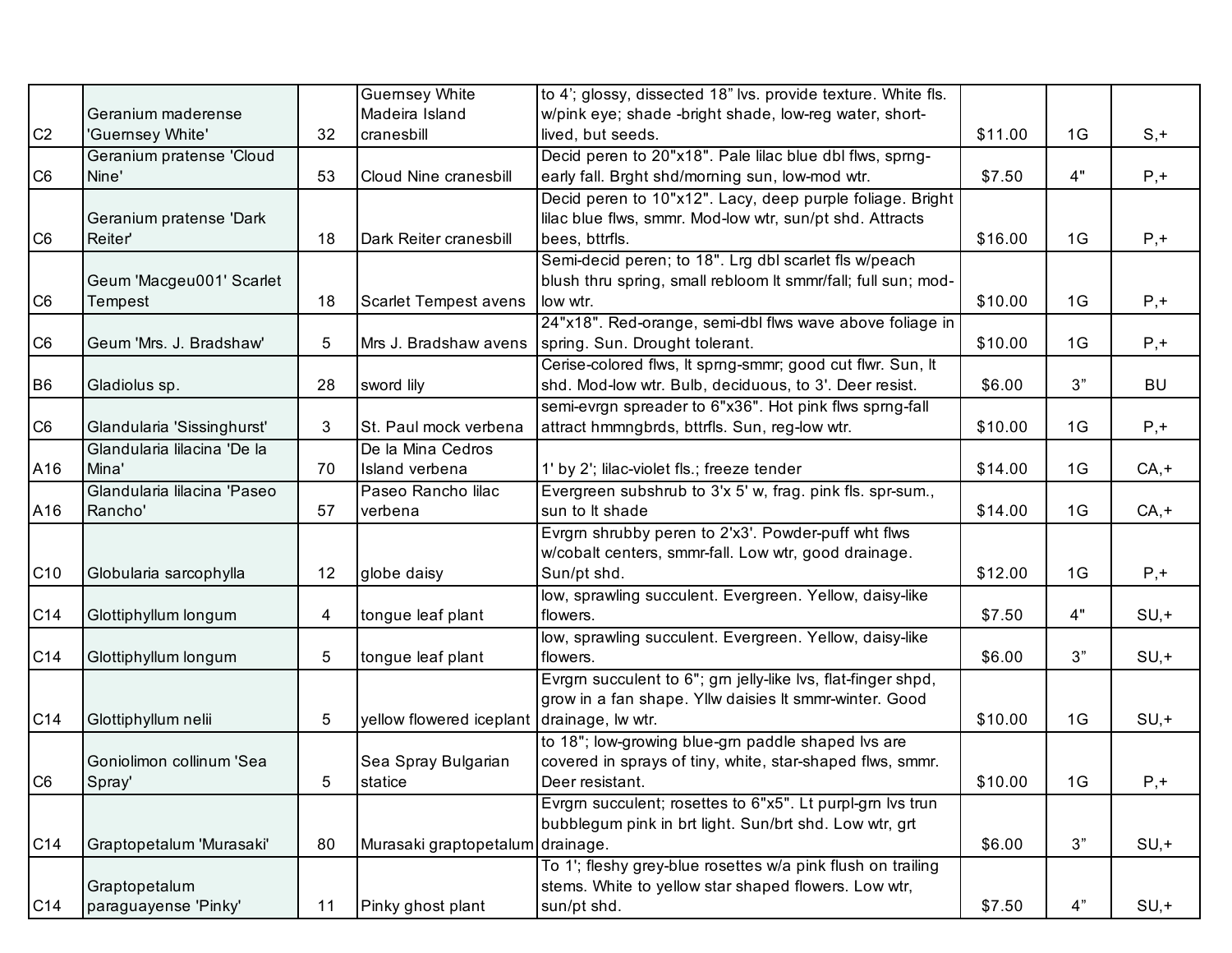|                |                               |                |                                | To 1'; fleshy grey-blue rosettes w/a pink flush on trailing                                                            |         |    |         |
|----------------|-------------------------------|----------------|--------------------------------|------------------------------------------------------------------------------------------------------------------------|---------|----|---------|
|                | Graptopetalum                 |                |                                | stems. White to yellow star shaped flowers. Low wtr,                                                                   |         |    |         |
| C14            | paraguayense 'Pinky'          | 50             | Pinky ghost plant              | sun/pt shd.                                                                                                            | \$6.00  | 3" | $SU, +$ |
|                |                               |                |                                | evrgrn shrub to 8'x6'. Coral red flws, sprng-early smmr.                                                               |         |    |         |
|                |                               |                |                                | Sun/It shd. Well-drained, poor soils. Don't feed w/high                                                                |         |    |         |
| <b>B12</b>     | Grevillea 'Bonfire'           | 5              | Bonfire grevillea              | phosphorous. Hardy to 25°F                                                                                             | \$14.00 | 1G | $B, +$  |
|                |                               |                |                                | Evergrn. shrub w/ graceful growth to 8' tall, and as wide,                                                             |         |    |         |
| <b>B12</b>     | Grevillea 'Canberra Gem'      | 8              | Canberra Gem grevillea         | red fls                                                                                                                | \$10.00 | 1G | $B, +$  |
|                |                               |                |                                | 2' x 4'; evergreen shrub. Red flowers fall-spring, attract                                                             |         |    |         |
| A11            | Grevillea 'Magic Lantern'     | $\overline{2}$ | Magic Lantern grevillea        | hummingbirds. Well-drained soil. Drought tolerant.                                                                     | \$14.00 | 1G | $B, +$  |
|                |                               |                |                                | to 2'x3'; evrgrn w/ narrow med grn lvs, It pnk flws year                                                               |         |    |         |
|                |                               |                |                                | round; full/pt sun; low water; well-drained loam-sandy soil;                                                           |         |    |         |
| <b>B12</b>     | Grevillea 'Pink Midget'       | 10             | Pink Midget grevillea          | tol to 20F                                                                                                             | \$14.00 | 1G | $B, +$  |
|                |                               |                |                                | Evrgm shrub to 5'x5'. Spidery flws ombre shades of                                                                     |         |    |         |
|                |                               |                |                                | coral/orng/yllw. Sun, good drainage, low wtr. Attracts                                                                 |         |    |         |
| <b>B12</b>     | Grevillea 'Superb'            | 2              | Superb grevillea               | hmmngbrds.                                                                                                             | \$14.00 | 1G | $B, +$  |
|                |                               |                |                                | 6-8', evrgrn. Bright red flws late wntr-smmr. Attracts                                                                 |         |    |         |
| <b>B12</b>     | Grevillea 'Winpara Gem'       | 38             | Winpara Gem grevillea          | hummingbirds. Sun/lt. shade. Drought tol.                                                                              | \$26.00 | 3G | $B, +$  |
|                |                               |                |                                | evrgm to 4'x6'. Long, violet-pnk bottlebrush flws on stalks                                                            |         |    |         |
|                | Grevillea petrophiloides 'Big |                |                                | up to 4' long, fall-sprng. Full sun, good drainage. Drought                                                            |         |    |         |
| <b>B12</b>     | Bird'                         | 16             | Big Bird grevillea             | tol.                                                                                                                   | \$14.00 | 1G | $B, +$  |
|                |                               |                |                                | upright to 1'; yllw flws attract bttrfls and native pollinators.                                                       |         |    |         |
| A15            | Grindelia camporum            | 21             | Great Valley gumweed           | Drought and clay tolerant. Sun.                                                                                        | \$12.00 | 1G | $CA, +$ |
|                |                               |                |                                | to 2'; bright yellow 2" daisies all summer and into fall.                                                              |         |    |         |
|                |                               | 37             |                                | Excellent nectar plant for butterflies and bees. Tough,                                                                | \$12.00 | 1G |         |
| A15            | Grindelia stricta             |                | Oregon gumweed                 | too!                                                                                                                   |         |    | $CA, +$ |
| T <sub>5</sub> | Hakea laurina                 | 15             | pin-cushion hakea              | Tree or lg shrub, evrgrn, to 20'x25'. Puff-ball pink and wht                                                           | \$50.00 | 3G | $T, +$  |
|                |                               |                |                                | flws, fall-wntr. Low wtr, excllnt drainage. Sun.                                                                       |         |    |         |
|                | Helianthemum 'Cerise          |                |                                | Evrgrn grndcvr to 8"x24". Small green lvs. Dbl, cerise pink<br>flws It sprng-mid smmr. Low wtr, sun. Gd drainage. Deer |         |    |         |
| C <sub>9</sub> | Queen'                        | 86             | Cerise Queen sun rose          | resist.                                                                                                                | \$6.00  | 3" | $P, +$  |
|                | Helianthemum 'Henfield        |                | Henfield Brilliant sun         | 8"x24"; evergm. grey leaves; orange-red flrs. in summer;                                                               |         |    |         |
| C <sub>9</sub> | Brilliant'                    | 50             | rose                           | full sun                                                                                                               | \$6.00  | 3" | $P, +$  |
|                |                               |                |                                | peren. to 5'. Golden yellow sunflowers w/drk centers in                                                                |         |    |         |
| <b>B7</b>      | Helianthus 'Sunstone'         | 12             | Sunstone sunflower             | Fall attract pollinators. Sun. Drought tol.                                                                            | \$11.00 | 1G | $P, +$  |
|                | Helleborus 'Black Tie Affair' |                | <b>Black Tie Affair Lenten</b> | evrgrn to 2'; dble, prpl-black flws w/lighter centers in It wntr-                                                      |         |    |         |
| C <sub>1</sub> | (Wedding Party® Series)       | 14             | rose                           | early spring. Pt-full shd; mod-low wtr; attracts bees.                                                                 | \$16.00 | 1G | $S, +$  |
|                | Helleborus 'Flower Girl'      |                |                                | evrgm per. to 24", delicately ruffled dbl fls. in creamy wht                                                           |         |    |         |
| C <sub>1</sub> | (Wedding Party® series)       | 32             |                                | Flower Girl Lenten rose  & pnk shades, late wntr. Low-mod wtr.                                                         | \$16.00 | 1G | $S, +$  |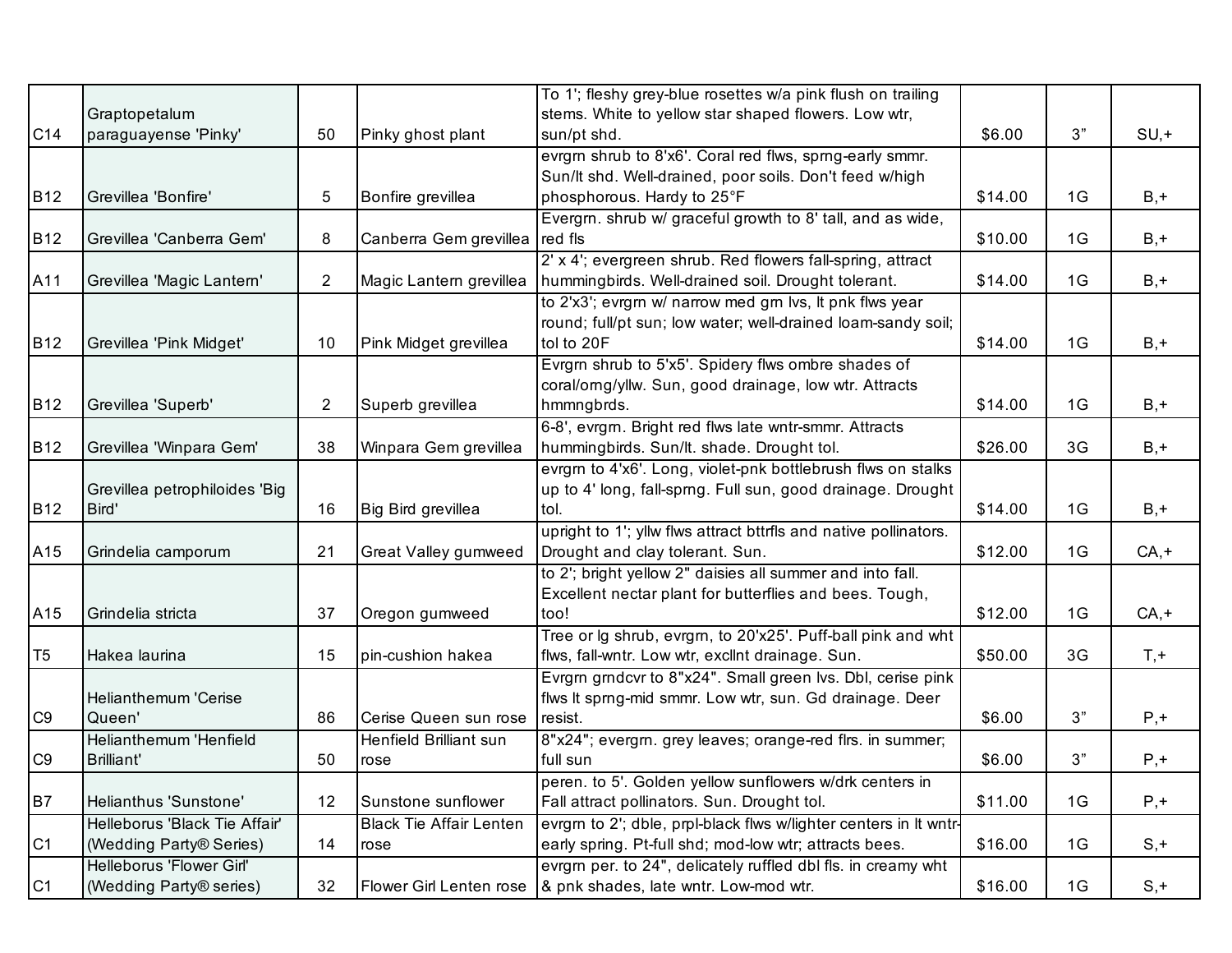|                | Helleborus 'North Star™         |                 |                                |                                                                |         |                 |            |
|----------------|---------------------------------|-----------------|--------------------------------|----------------------------------------------------------------|---------|-----------------|------------|
|                | Pink' PPAF (North Star™         |                 | North Star <sup>™</sup> Pink   | evrgm to 2.5'x3'; dbl pink flws w/watercolor-washed dk         |         |                 |            |
| C <sub>1</sub> | Series)                         | 63              | Lenten rose                    | pnk, It wntr-early sprng. Pt-full shd; mod-low water.          | \$16.00 | 1G              | $S, +$     |
|                | Helleborus 'Rome in Red'        |                 | Honeymoon <sup>®</sup> Rome in | evrgrn per. to 2', single burgundy flws, late winter into      |         |                 |            |
| C <sub>1</sub> | (Honeymoon® Series)             | 20              | Red Lenten rose                | spring. Low-mod wtr. Pt shd/shd.                               | \$16.00 | 1G              | $S, +$     |
|                | Helleborus 'True Love'          |                 |                                | Evrgm to 24", dbl fls. in red shades, late wntr. Pt-full       |         |                 |            |
| C1             | (Honeymoon <sup>®</sup> series) | 22              | True Love Lenten rose          | shade, low water.                                              | \$16.00 | 1G              | $S, +$     |
|                | Helleborus × hybridus North     |                 | North Star <sup>™</sup> Plum   | evrgm to 2'x3'; dbl plum purple flws w/lighter edge, It wntr-  |         |                 |            |
| C <sub>1</sub> | Star <sup>™</sup> Plum          | 49              | hellebore                      | early sprng. Pt-full shd; mod-low water.                       | \$16.00 | 1G              | $S, +$     |
| C10            | Hesperaloe parviflora           | $\overline{15}$ | coral yucca                    | 2' upright inflorescence, dk. fl. form                         | \$12.00 | $\overline{1G}$ | $P, A, +$  |
| C16            | Heteromeles arbutifolia         | 50              | toyon                          | bush, 8-15' tall by 15' wide, red berries                      | \$14.00 | 1G              | $CA, A, +$ |
|                |                                 |                 |                                |                                                                |         |                 |            |
|                | Heuchera 'Electric Plum'        |                 |                                | Up to 18". Bright fuchsia pnk fws on blk stems midsummer-      |         |                 |            |
| C <sub>2</sub> | PP29924                         | 17              | Electric Plum coral bells      | fall. Intense purple foliage. Sun-pt shade. Deer tol.          | \$12.00 | 1G              | $S, +$     |
|                | Heuchera 'Leuchtkäfer'          |                 |                                | Evrgn peren to 1'. Wands of small red flws sprng-smmr.         |         |                 |            |
| C <sub>2</sub> | Firefly                         | 9               | Firefly coral bells            | Mod-low wtr. Sun-shd. Attracts hmmngbrds.                      | \$12.00 | 1G              | $S, +$     |
|                | Heuchera 'Midnight Rose'        |                 | Midnight Rose coral            | mounding evergn. peren. to 1'; unusual hot-pink/dark           |         |                 |            |
| C <sub>2</sub> | PP18551                         | 50              | bells                          | maroon foliage                                                 | \$12.00 | 1G              | S          |
|                |                                 |                 |                                | Tight mounds of silver lvs, blush maroon w/cold. Wands of      |         |                 |            |
|                |                                 |                 |                                | pnk flws, sprng-fall. Evrgrn peren to 16". Mod-low wtr. Pt     |         |                 |            |
| C <sub>2</sub> | Heuchera 'Milan' PP21682        | 17              | Milan alum root                | shd/shd.                                                       | \$12.00 | 1G              | S          |
|                |                                 |                 | Old La Rochette coral          |                                                                |         |                 |            |
| <b>B1</b>      | Heuchera 'Old La Rochette'      | 16              | bells                          | 2'x2'; smoky-rose fls on red-tinted stalks spring-summer.      | \$16.00 | 1G              | $CAS, +$   |
| B1             | Heuchera 'Rosada'               | 31              | Rosada coral bells             | peren.; part shade, good in mass                               | \$16.00 | 1 <sub>G</sub>  | $CAS,A,+$  |
|                |                                 |                 |                                | to 18". Orange and amber ruffled lvs w/bright fuchsia          |         |                 |            |
| C <sub>2</sub> | Heuchera 'Zipper' PP25428       | 21              | Zipper coral bells             | undersides that show at the ruffles. White flws July-Oct.      | \$12.00 | 1G              | S          |
|                |                                 |                 |                                | 6"x12", mounding peren. Yellowish-green flws rise above        |         |                 |            |
| <b>B1</b>      | Heuchera cylindrica             | 39              | round leaved alumroot          | foliage late spring-smmr. Part shade. Drought tol.             | \$14.00 | 1G              | $CAS, +$   |
| <b>B1</b>      | Heuchera maxima                 | 21              | island alumroot                | peren.; delicate tall plumes of grn.-white fls.; dry shade     | \$14.00 | 1 <sub>G</sub>  | $CAS,A,+$  |
|                | Hibiscus moscheutos             |                 | <b>Peppermint Schnapps</b>     | Shrub, decid., to 4'. Saucer-shpd pink flws w/red              |         |                 |            |
| C7             | 'Peppermint Schnapps'           | 52              | rose mallow                    | streaking and eye, smmr. Low wtr, sun. Deer resist.            | \$11.00 | 1G              | $B, +$     |
|                | Hibiscus moscheutos subsp.      |                 |                                | decid shrub to 6'x3', white fl w/magenta center, blooms        |         |                 |            |
| <b>B15</b>     | lasiocarpos                     | 1.              | woolly rose-mallow             | smmr-fall. Full sun, med-low wtr. Attracts bttrfls, tol. deer. | \$12.00 | 1G              | $CA, +$    |
| B2             | Horkelia californica            | 25              | California honeydew            | peren. w/ buttercup-like fls.; moist soil, good drainage       | \$14.00 | $\overline{1G}$ | $CAS, +$   |
|                |                                 |                 |                                |                                                                |         |                 |            |
|                |                                 |                 |                                | Vine, decid, to 25'x8'. Lobed grn lvs, wht smmr flws. Gldn-    |         |                 |            |
|                | Humulus lupulus 'Brewer's       |                 |                                | grn hop fruit, fall. Popular variety for home beer brewing;    |         |                 |            |
| <b>B7</b>      | Gold'                           | 50              | Brewer's Gold hops             | spicy & blackcurrant notes. Sun, mod wtr, drainage.            | \$7.50  | 3"              | V          |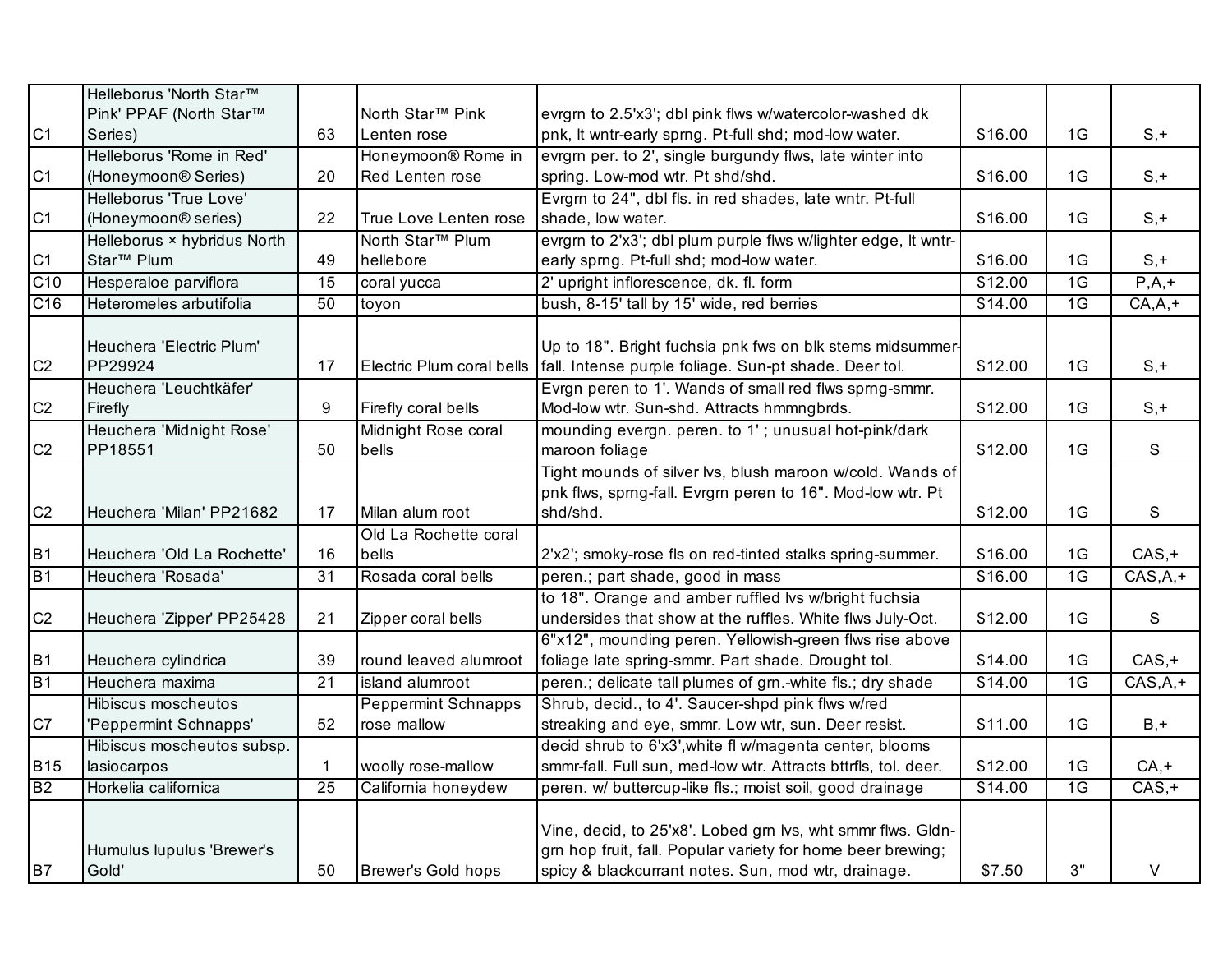| B <sub>4</sub>  | Hydrangea quercifolia 'Alice'                                                    | 5              | Alice oakleaf<br>hydrangea           | deciduous; reaches 8-12'. Large panicles of white flws,<br>smmr. Red and purple foliage in Fall.                                                                       | \$14.00 | 1G | $S, +$    |
|-----------------|----------------------------------------------------------------------------------|----------------|--------------------------------------|------------------------------------------------------------------------------------------------------------------------------------------------------------------------|---------|----|-----------|
|                 | Hydrangea quercifolia 'Brido'                                                    |                | Snowflake™ oakleaf                   | Decid. shrub to 7'. 12-15" panicles of dbl flws long<br>blooming thru smmr. Pt shd-shd, low wtr. More sun w/reg                                                        |         |    |           |
| <b>B4</b>       | Snowflake™                                                                       | 11             | hydrangea                            | wtr.                                                                                                                                                                   | \$14.00 | 1G | $S, +$    |
| B <sub>4</sub>  | Hydrangea quercifolia<br>'Brother Edward' PP25413<br>Gatsby Moon <sup>®</sup>    | 12             | Gatsby Moon® oak leaf<br>hydrangea   | Decid. shrub to 8'. Conical mopheads of white fls.quickly<br>age to green. Good fall color. Mod-low wtr. Shade,<br>morning sun ok.                                     | \$22.00 | 2G | $S, +$    |
| <b>B4</b>       | Hydrangea quercifolia<br>'Brother Edward' PP25413<br>Gatsby Moon <sup>®</sup>    | 41             | Gatsby Moon® oak leaf<br>hydrangea   | Decid. shrub to 8'. Conical mopheads of white fls.quickly<br>age to green. Good fall color. Mod-low wtr. Shade,<br>morning sun ok.                                     | \$30.00 | 3G | $S, +$    |
| B <sub>4</sub>  | Hydrangea quercifolia<br>'Flemygea' Snow Queen                                   | 10             | Snow Queen oakleaf<br>hydrangea      | decid. shrub to 5'; large white fls in summer; red fall<br>foliage; tolerates Davis water                                                                              | \$30.00 | 3G | $S, +$    |
| <b>B4</b>       | Hydrangea quercifolia 'Little<br>Honey' PP15477                                  | 62             | Little Honey oak leaf<br>hydrangea   | decid. shrub to 4' w/ chartreuse spring foliage; large white<br>fls in summer; red fall foliage; tolerates Davis water.                                                | \$30.00 | 3G | $S, +$    |
| B <sub>4</sub>  | Hydrangea quercifolia<br>'Queen of Hearts'                                       | 18             | Queen of Hearts<br>oakleaf hydrangea | grows slowly to 6'x10'. Showy panicles of white flowers<br>age to deep pink. Red fall color. Shade.                                                                    | \$14.00 | 1G | $S, +$    |
| B <sub>4</sub>  | Hydrangea quercifolia 'Ruby<br>Slippers'                                         | 21             | Ruby Slippers oakleaf<br>hydrangea   | compact to 4'; upright panicles of white flws quickly<br>maturing to pink, and then ruby red; spring through fall.<br>Fall color.                                      | \$14.00 | 1G | $S, +$    |
| C <sub>11</sub> | Hylotelephium (Herbstfreude<br>Group) 'Herbstfreude'<br>Autumn Joy               | $\overline{2}$ | Autumn Joy stonecrop                 | decid.; to 14"; maroon fls. turn drk. brown; lvs. w/ yel. fall<br>color                                                                                                | \$7.50  | 4" | $SU, +$   |
| C11             | Hylotelephium spectabile<br>(Herbstfreude Group) 'Elsies<br><b>Gold' PP20368</b> | 25             | Elsie's Gold autumn<br>stonecrop     | Peren succulent, decid. to 2'. Upright mounds scalloped<br>grey-grn lvs w/creamy gold and wht margins. Pink flws, It<br>smmr-fall. Low wtr, sun/lt shd. Good drainage. | \$6.00  | 3" | $SU, +$   |
| <b>B2</b>       | Iris Pacific Coast hybrid                                                        | 3              | Pacific Coast hybrid iris            | peren.; mixed fl. colors, often of blue, burgundy, white. or<br>lavender; shade or a.m. sun                                                                            | \$7.50  | 3" | $CAS, +$  |
| B1              | Iris Pacific Coast hybrid<br>'Canyon Snow'                                       | 21             | <b>Canyon Snow Pacific</b><br>liris  | peren., white fls., sun or shade; rhizomes                                                                                                                             | \$14.00 | 1G | $CAS,A,+$ |
| B <sub>6</sub>  | Iris sibirica 'Caesar's Brother'                                                 | 50             | Caesar's Brother<br>Siberian iris    | Decid. bulb to 26". Deep violet-blue flws, spring. Mod-low<br>wtr. Sun/pt shd. Great cut flw. Deer resist.                                                             | \$11.00 | 1G | $BU, +$   |
| B <sub>6</sub>  | Iris sibirica 'Jewelled Crown'                                                   | 20             | Jewelled Crown<br>Siberian iris      | 2.5'x2'; large, rich plum blooms w/flared falls adorned<br>w/striking yllw & wht signals, spring. Attract butterflies,<br>hummingbirds. Deer resist.                   | \$18.00 | 2G | $BU, +$   |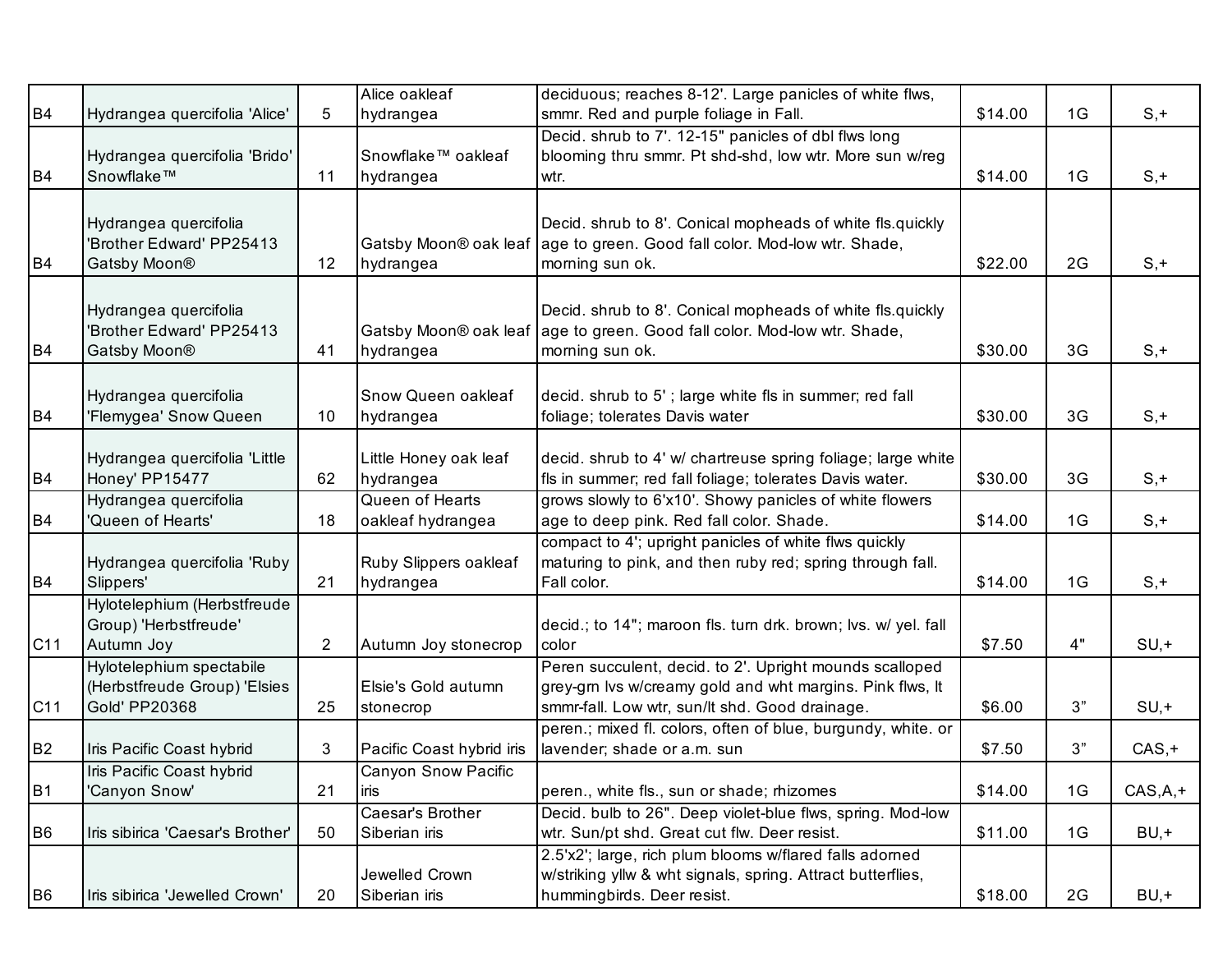|                |                              |    |                          | to 3'x2'; deep prpl-blue flws w/a splash of yellow and      |         |      |          |
|----------------|------------------------------|----|--------------------------|-------------------------------------------------------------|---------|------|----------|
|                | Iris sibirica 'Over in       |    | Over in Gloryland        | cream. Sun-pt shd. Best w/reg wtr; drought tol once         |         |      |          |
| B <sub>6</sub> | Gloryland'                   | 25 | Siberian iris            | established.                                                | \$18.00 | 2G   | $BU,+$   |
|                |                              |    |                          | Upright peren. to 3' x 2'. Fls in blue shades early summer, |         |      |          |
| <b>B6</b>      | Iris sibirica 'Sky Mirror'   | 30 | Sky Mirror Siberian iris | sun to pt. shd, med.-low water.                             | \$18.00 | 2G   | $BU, +$  |
|                |                              |    |                          | Evrgrn sprawling shrub to 3'x7', or 15' vine given support. |         |      |          |
|                |                              |    |                          | White frgmt flws smmr-fall. Attracts bttrfls. Reg-low wtr.  |         |      |          |
| A12            | Jasminum angulare            | 7  | South African jasmine    | Sun/pt shd.                                                 | \$10.00 | 1G   | $B, +$   |
|                |                              |    |                          | Evergrn. rush to 2' w/gray-grn foliage; tolerates wet       |         |      |          |
| <b>B2</b>      | Juncus patens                | 44 | spreading rush           | and/or dry conditions. Sun to light shade.                  | \$7.50  | $3"$ | $CAS, +$ |
|                |                              |    |                          | Shrub, evrgm, to 4'. Tubular orange flws, sprng-fall.       |         |      |          |
|                |                              |    |                          | Attracts hmmngbirds. Low-mod wtr. Deer resist. Best in pt   |         |      |          |
| <b>B11</b>     | Justicia spicigera           | 50 | Mexican honeysuckle      | shade inland.                                               | \$11.00 | 1G   | $S, +$   |
|                |                              |    |                          |                                                             |         |      |          |
|                |                              |    |                          | Evrgm succulent to 1.5'x2.5'. Blue-gm, red-edgd paddle-     |         |      |          |
|                |                              |    |                          | like Ivs stack along stems. Nodding red-orng flws thru      |         |      |          |
| C14            | Kalanchoe marnieriana        | 32 | Marnier's kalanchoe      | year. Sun/pt shd, low wtr.                                  | \$6.00  | 3"   | $SU, +$  |
|                |                              |    |                          | Semi-evrgrn/drought decid shrub to 4'. Yllw snapdragon      |         |      |          |
|                |                              |    |                          | flws, sprng; frgmt. Vry low wtr, sun/pt shd. Attracts       |         |      |          |
| B <sub>2</sub> | Keckiella antirrhinoides     | 51 | yellow bush penstemon    | pollinators                                                 | \$14.00 | 1G   | $CA,++$  |
|                |                              |    |                          |                                                             |         |      |          |
|                |                              |    |                          | 3' to 6' sprawling subshrub that is evergreen in mild       |         |      |          |
|                |                              |    |                          | climates; deciduous in winter cold or under drought         |         |      |          |
| C15            | Keckiella cordifolia         | 52 | heartleaf keckiella      | stress; tubular, red, 2" flowers; sun to part shade.        | \$14.00 | 1G   | $CA, +$  |
|                |                              |    | Christmas Cheer poker    |                                                             |         |      |          |
| C8             | Kniphofia 'Christmas Cheer'  | 3  | plant                    | fl. orange/yel in December                                  | \$26.00 | 2G   | $P,A,+$  |
|                |                              |    | Christmas Cheer poker    |                                                             |         |      |          |
| C <sub>8</sub> | Kniphofia 'Christmas Cheer'  | 40 | plant                    | fl. orange/yel in December                                  | \$14.00 | 1G   | $P,A,+$  |
|                |                              |    |                          |                                                             |         |      |          |
|                |                              |    |                          | to 4'x2'; spikes of orange&white firs, smmr; long bloomer;  |         |      |          |
| C <sub>8</sub> | Kniphofia 'High Roller' PPAF | 1  | High Roller poker plant  | sun; med-low wtr; attracts bees, bttrfls, hmmngbrds.        | \$11.00 | 1G   | $P, +$   |
|                |                              |    | Nancy's Red dwarf red-   | 2' grass-like lvs, coral-red fls in summer attract          |         |      |          |
| C <sub>8</sub> | Kniphofia 'Nancy's Red'      | 27 | hot poker                | hummingbirds, good for container, full sun, low water       | \$11.00 | 1G   | $P, +$   |
|                | Kniphofia 'Poker Face'       |    |                          | to 20"x18"; red-orng flw spikes, smmr. Reblooming. Sun;     |         |      |          |
| C <sub>8</sub> | <b>PPAF</b>                  | 1  | Poker Face poker plant   | rich, well-drained soil; low wtr. Attracts bees, bttrfls.   | \$11.00 | 1G   | $P, +$   |
|                |                              |    |                          | 3' x 3', evrgm. Blue-gm strap-like lvs. Chunky flw heads    |         |      |          |
|                |                              |    |                          | with terra cotta tubes, age to pale yellow in late summer.  |         |      |          |
| C <sub>8</sub> | Kniphofia caulescens         | 3  | torch lily               | A hummingbird favorite!                                     | \$11.00 | 1G   | $P, +$   |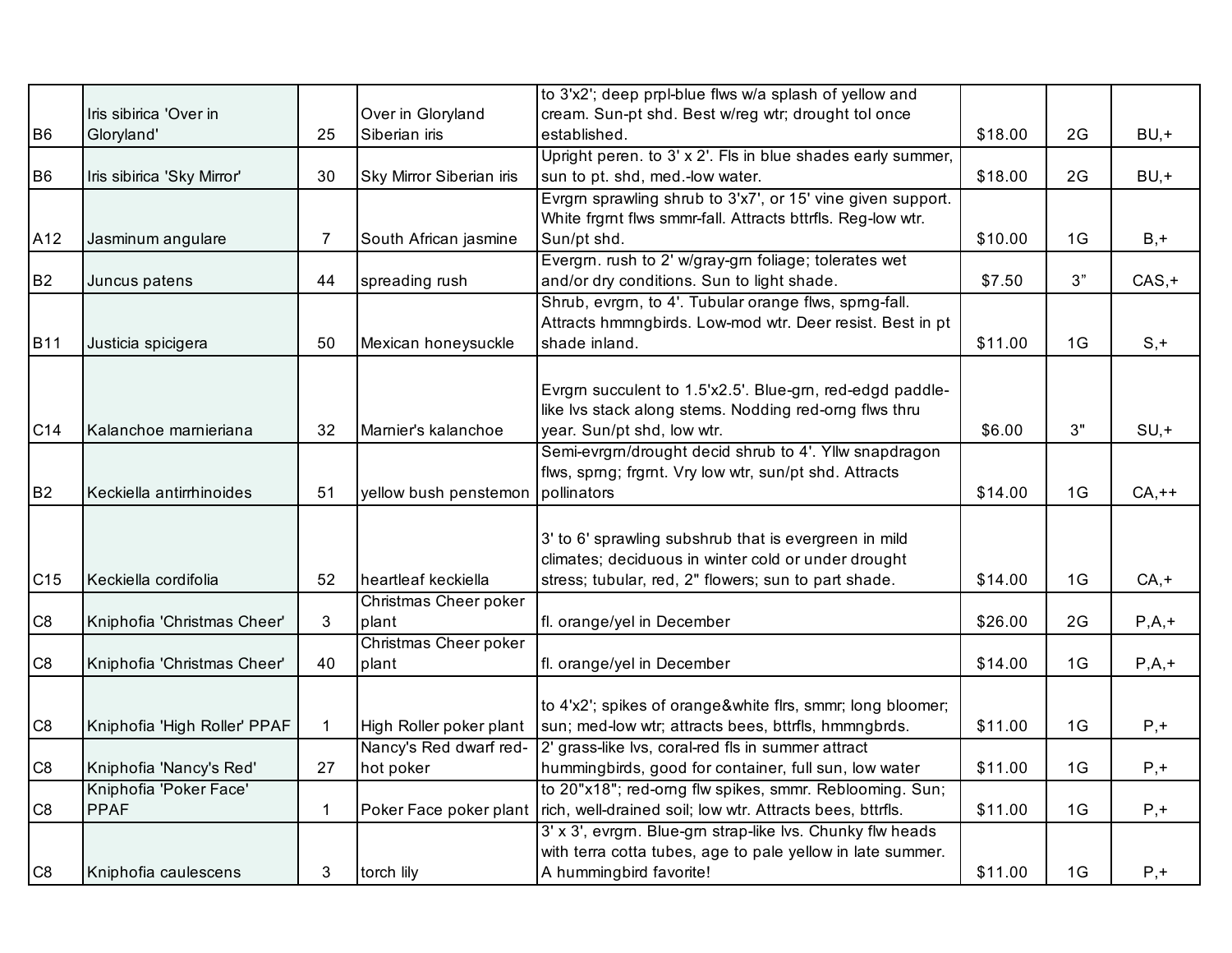|                | Lamium maculatum 'Dellam' |                | <b>Golden Anniversary</b>    | groundcover, 6"x3'. Lvs variegated gold, green and silver.     |         |    |          |
|----------------|---------------------------|----------------|------------------------------|----------------------------------------------------------------|---------|----|----------|
| C <sub>5</sub> | <b>Golden Anniversary</b> | 78             | spotted deadnettle           | Pink-purple flws late sprng-early summr.                       | \$7.50  | 3" | $S, +$   |
|                |                           |                |                              | evergm. vigorous groundcover to 12"; large snapdragon-         |         |    |          |
|                | Lamium maculatum 'Purple  |                | Purple Dragon spotted        | like rich purple fls; drought-tolerant; looks great year-      |         |    |          |
| C <sub>5</sub> | Dragon' PP15890           | 77             | dead nettle                  | round                                                          | \$7.50  | 3" | $S, +$   |
|                | Lantana camara 'Anne      |                |                              | Evrgm shrub to 2'; flw clusters in yllw, orng, brt pnk. Su/lt  |         |    |          |
| A11            | Marie' PP11310            | 10             | Anne Marie lantana           | shd. Low wtr. Attracts pollinators, resist deer.               | \$11.00 | 1G | $B, +$   |
|                | Lavandula 'Larkman Bee'   |                | Winter Bee Spanish           | 2'x3'; profusion of dark purple flws, spring-summer.           |         |    |          |
| C <sub>8</sub> | PP20840 Winter Bee        | 32             | lavender                     | Robust.                                                        | \$11.00 | 1G | $P, +$   |
|                | Lavandula × ginginsii     |                | Goodwin Creek                |                                                                |         |    |          |
| C8             | 'Goodwin Creek Grey'      | 24             | lavender                     | shrub; indented silver-gray leaves, dark purple flowers        | \$11.00 | 1G | $P,A,+$  |
|                | Lavandula × intermedia    |                | <b>Phenomenal French</b>     | Evrgm shrub to 3'x4.5'; dense round form. Prpl flws smmr-      |         |    |          |
| C <sub>8</sub> | 'Phenomenal'              | 76             | lavender                     | fall. Sun, good drainage, low wtr. High oil content.           | \$11.00 | 1G | $P, +$   |
|                | Lavandula × intermedia    |                |                              | To 4'x5'; fragrant fls., lav. blue; sun; low wtr; prefers poor |         |    |          |
| C <sub>8</sub> | 'Provence'                | 80             | Provençe lavender            | soil; attracts bees. Culinary.                                 | \$11.00 | 1G | $P, +$   |
|                | Lavandula × intermedia    |                |                              | Evrgm shrub to 2.5'x2'. Lrg prpl flws on long wands, smmr-     |         |    |          |
|                | 'Tesseract' PP31786       |                |                              | fall. Sun, low wtr, good drainage. Fragrant. Attracts          |         |    |          |
| C <sub>8</sub> | Sensational!®             | 34             | Sensational!® lavender       | pollinators.                                                   | \$11.00 | 1G | $P, +$   |
|                |                           |                |                              |                                                                |         |    |          |
|                | Lavandula angustifolia    |                |                              | compact at 1-2'. Long 4" flws bloom earlier in the summer      |         |    |          |
|                | 'Armtipp01' Big Time Blue |                | <b>Big Time Blue English</b> | than most English lavenders. Deer resistant, heat and          |         |    |          |
| C <sub>8</sub> | PP24827                   | 26             | lavender                     | drought tolerant. Needs good drainage.                         | \$11.00 | 1G | $P, +$   |
|                | Lavandula angustifolia    |                | Munstead dwarf English       | compact growth to 18"-24"; early bloomer, lav-blue fls.        |         |    |          |
| C <sub>8</sub> | 'Munstead'                | 58             | lavender                     | Sun, well-drained soil. Low wtr.                               | \$11.00 | 1G | $P, +$   |
|                |                           |                |                              |                                                                |         |    |          |
|                | Lavandula angustifolia    |                |                              | Evrgrn peren to 12". Deep prpl-blue flws, smmr, fragrant.      |         |    |          |
| C <sub>8</sub> | 'SuperBlue' PP232014      | $\overline{2}$ | SuperBlue lavander           | Sun, low wtr. Needs good drainage. Attracts pollinators.       | \$11.00 | 1G | $P, +$   |
|                | Lavandula heterophylla    |                |                              | Evergreen shrub to 3' x 2.5' with variegated foliage, deep     |         |    |          |
| C <sub>8</sub> | 'Meerlo' PP25559          | 12             | Meerlo lavender              | violet-blue fls. late spring. Attracts butterflies.            | \$18.00 | 2G | $P, +$   |
|                | Lavandula heterophylla    |                |                              | Evergreen shrub to 3' x 2.5' with variegated foliage, deep     |         |    |          |
| C <sub>8</sub> | 'Meerlo' PP25559          | 36             | Meerlo lavender              | violet-blue fls. late spring. Attracts butterflies.            | \$11.00 | 1G | $P, +$   |
|                | Lavandula stoechas 'Anouk |                |                              |                                                                |         |    |          |
|                | Deluxe 179' Anouk Deep    |                | Anouk Deep Rose              | Evrgm peren to 18"x14"; drk prple flws topped w/prpl           |         |    |          |
| C <sub>8</sub> | Rose                      | 8              | Spanish lavender             | bracts. Sun, low wtr. Good drainage.                           | \$11.00 | 1G | $P, +$   |
|                | Lavandula stoechas        |                |                              |                                                                |         |    |          |
|                | 'Boysenberry Ruffles'     |                | <b>Boysenberry Ruffles</b>   | Evrgm shrub to 2'x3'; grey-grn lvs. Fragrant magenta flws      |         |    |          |
| C <sub>8</sub> | PP18256                   | 4              | Spanish lavender             | topped w/light pink bracts. Sun, low wtr. Good drainage.       | \$11.00 | 1G | $B, +$   |
|                |                           |                |                              |                                                                |         |    |          |
| B <sub>3</sub> | Lepechinia calycina       | 46             | pitcher sage                 | Evergm. shrub to 5' by 5' w/ pale pink tubular fls. in spring  | \$14.00 | 1G | $CAS, +$ |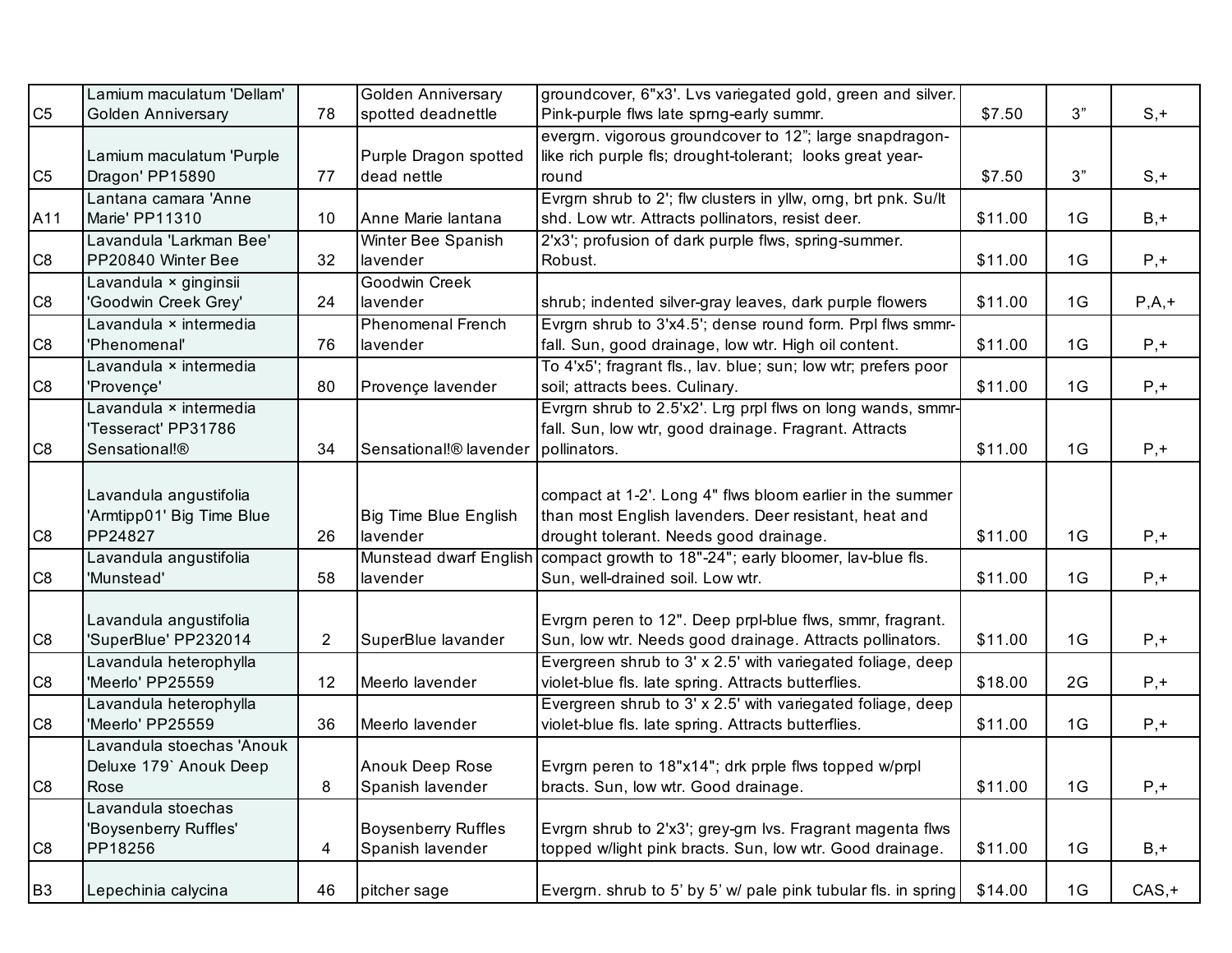|                 |                           |    |                              | semi-evrgrn sub-shrub to 4' tall and as wide. Magenta flws     |         |     |         |
|-----------------|---------------------------|----|------------------------------|----------------------------------------------------------------|---------|-----|---------|
|                 |                           |    |                              | late-smmr-fall, attract hmmngbrds. Sun to pt.shade.            |         |     |         |
| C4              | Lepechinia hastata        | 25 | Mexican pitcher sage         | Fragrant. Deer resistant.                                      | \$18.00 | 2G  | $S, +$  |
|                 |                           |    |                              | semi-evrgrn sub-shrub to 4' tall and as wide. Magenta flws     |         |     |         |
|                 |                           |    |                              | late-smmr-fall, attract hmmngbrds. Sun to pt.shade.            |         |     |         |
| C4              | Lepechinia hastata        | 50 | Mexican pitcher sage         | Fragrant. Deer resistant.                                      | \$12.00 | 1G  | $S, +$  |
|                 |                           |    |                              |                                                                |         |     |         |
|                 | Leucophyllum laevigatum   |    |                              | Slow-growing, dense, evergrn. shrub to 5'; lavender-blue       |         |     |         |
| A12             | 'Rio Bravo'               |    | Rio Bravo cenizo             | fls that repeat bloom from summer-fall; low water; full sun.   | \$12.00 | 1G  | $B,++$  |
|                 |                           |    |                              | Shrub, evrgrn to 5'; silvery-cupped lvs. violet-blu flws smmr- |         |     |         |
| A12             | Leucophyllum zygophyllum  | 31 | blue ranger                  | fall. Good drainage, vry low wtr. Sun                          | \$12.00 | 1G  | $B,++$  |
|                 |                           |    |                              | evrgrn, to 4'. Grey-green foliage. Violet flowers in spring.   |         |     |         |
| C7              | Limoniastrum monopetalum  | 26 | shrubby statice              | Drought and salt tolerant.                                     | \$10.00 | 1G  | $B, +$  |
|                 | Limonium sinuatum [pastel |    |                              | Evrgm peren to 30"x10". Upright stems of papery flws           |         |     |         |
| C7              | shades]                   | 18 | <b>Pastel Shades statice</b> | shades of pink, prpl. Reg-low wtr. Sun, good drainage.         | \$10.00 | 1G  | $P, +$  |
|                 |                           |    |                              | short-lived peren to 2', 1" true sky blue fls in summer        |         |     |         |
| A16             | Linum lewisii             | 50 | blue flax                    | attract butterflies, low water, full sun                       | \$14.00 | 1G  | $CA, +$ |
|                 |                           |    |                              | decid., to 8'. Tubular yellow flws in pairs, spring-mid-       |         |     |         |
|                 |                           |    |                              | summer, followed by black berries. Flws attract butterflies,   |         |     |         |
|                 |                           |    |                              | hummingbirds. Fruit attracts songbirds. Sun to part            |         |     |         |
| B <sub>3</sub>  | Lonicera involucrata      | 9  | twinberry honeysuckle        | shade.                                                         | \$18.00 | 2G  | CAS     |
|                 |                           |    |                              |                                                                |         |     |         |
|                 |                           |    |                              | Vine to 10' tall. Very fragrant yellow fls in summer, red      |         |     |         |
|                 | Lonicera periclymenum     |    | Scentsation                  | berries. Sun, mod. water. Hardy. Non-invasive. Blooms on       |         |     |         |
| <b>B13</b>      | 'Scentsation' PP16240     | 30 | honeysuckle                  | new wood. Deciduous.                                           | \$18.00 | 2G  | $\vee$  |
|                 | Lyonothamnus floribundus  |    | Santa Cruz Island            | evrgm. tree, fast to 25'; red-brn. bark, glossy lvs., white    |         |     |         |
| T4              | subsp. aspleniifolius     | 8  | ironwood                     | fls.                                                           | \$75.00 | 15G | $CA, +$ |
|                 |                           |    |                              | Evrgrn shrub to 4'x5'. Pale prpl-pnk flws smmr-fall, attract   |         |     |         |
| C <sub>5</sub>  | Malva thuringiaca         | 43 | tree mallow                  | bttrfls. Low wtr, sun.                                         | \$6.00  | 3"  | $B, +$  |
|                 |                           |    |                              | Lrg herbaceous peren to 6'. Velvet-grn lvs. Coral-red flws     |         |     |         |
| C <sub>5</sub>  | Malvaviscus 'Big Mama'    | 67 | Big Mama wax mallow          | like turks caps smmr-fall. Mod-low wtr. Sun/pt shd.            | \$11.00 | 1G  | $P, +$  |
|                 | Malvaviscus arboreus var. |    | Pink Drummond's wax          | Lrg herbaceous peren to 6'. Velvet-grn lvs. Pink flws like     |         |     |         |
| C <sub>5</sub>  | drummondii 'Pink'         | 42 | mallow                       | turks caps smmr-frost. Mod-low wtr. Sun/pt shd.                | \$11.00 | 1G  | $P, +$  |
|                 | Manfreda undulata 'Cherry |    |                              |                                                                |         |     |         |
|                 | Chocolate Chip' PP29918   |    |                              | to 8"x30"; wavy, silvery blue lvs. w/intense maroon-black      |         |     |         |
|                 | (Mad About Mangave®       |    | Cherry Chocolate Chip        | spotting & variegated white margins. Low habit, good for       |         |     |         |
| C <sub>13</sub> | Collection)               | 32 | manfreda                     | containers. Sun-lt. shd. Drought tol.                          | \$7.50  | 3"  | $SU, +$ |
|                 |                           |    |                              |                                                                |         |     |         |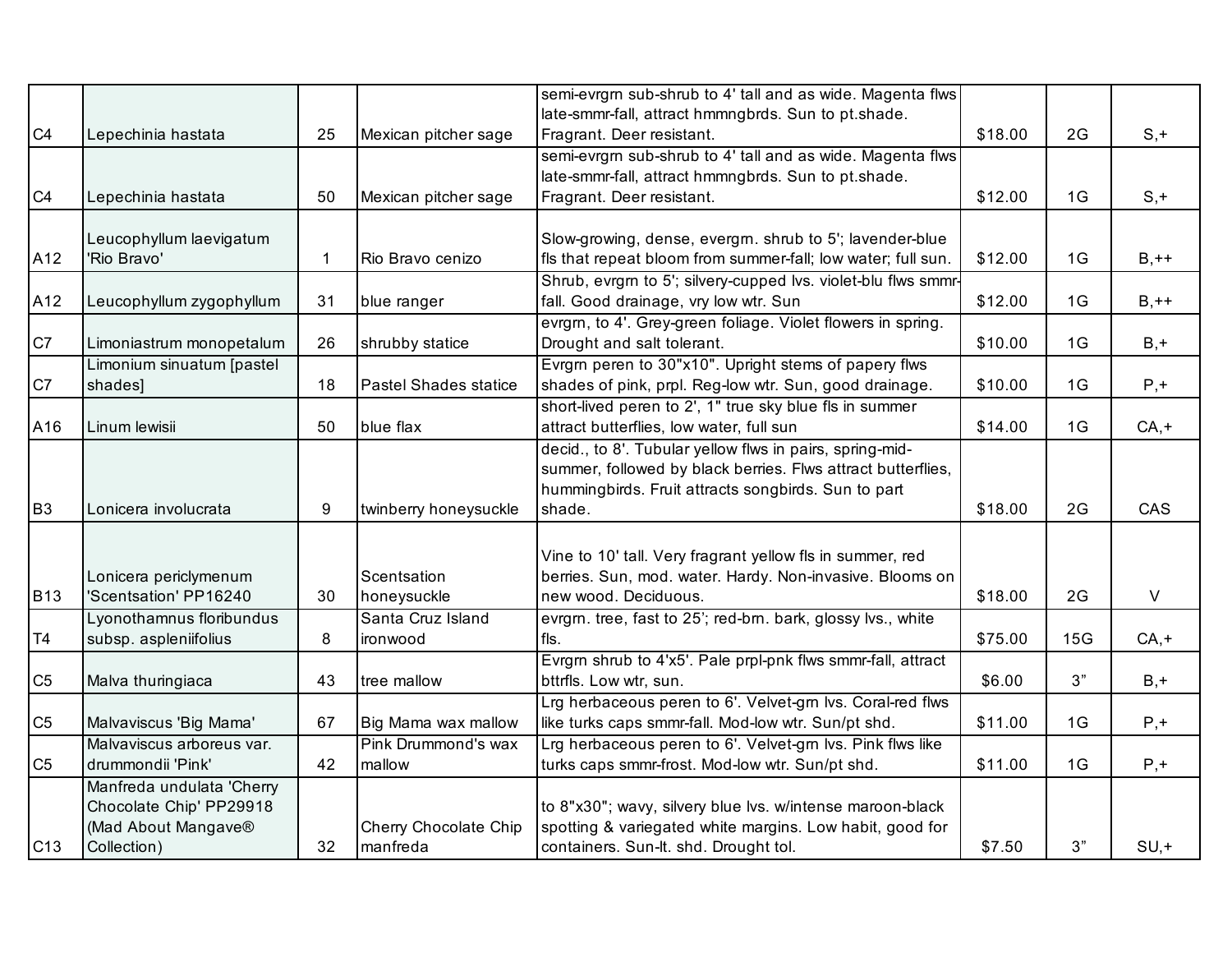|                | Manfreda undulata 'Mint<br>Chocolate Chip' PP29343 |     |                          | to 8"x24"; wavy, silvery blue lvs. w/intense maroon-black               |         |    |            |
|----------------|----------------------------------------------------|-----|--------------------------|-------------------------------------------------------------------------|---------|----|------------|
|                | (Mad About Mangave®                                |     | Mint Chocolate Chip      | spotting. Low habit, good for containers. Sun-It. shade.                |         |    |            |
| C13            | Collection)                                        | 31  | manfreda                 | Drought tolerant.                                                       | \$7.50  | 3" | $SU, +$    |
|                |                                                    |     |                          | Lg shrub or small tree to 10'. Red bottlebrush flws                     |         |    |            |
| A13            | Melaleuca elliptica                                |     | granite honey myrtle     | sprng/smmr/fall. Grey-grn lvs. Low wtr, sun.                            | \$18.00 | 2G | $B, +$     |
|                |                                                    |     |                          | Lg shrub or small tree to 10'. Red bottlebrush flws                     |         |    |            |
| A11            | Melaleuca elliptica                                | 20  | granite honey myrtle     | sprng/smmr/fall. Grey-grn lvs. Low wtr, sun.                            | \$12.00 | 1G | $B, +$     |
|                |                                                    |     |                          | up to 15'x12'. Narrow lvs, papery bark. Cream to yllw flws              |         |    |            |
|                |                                                    |     |                          | summr. Good drainage, drought tol. Sun. Good screen,                    |         |    |            |
| A13            | Melaleuca glomerata                                | 7   | desert honey myrtle      | responds well to pruning.                                               | \$12.00 | 1G | $B, +$     |
|                |                                                    |     |                          | shrub to 8'; gray foliage, maroon flr. spikes; good plant for           |         |    |            |
| A12            | Melianthus major                                   | 2   | honey bush               | lg. pot; frost tender                                                   | \$14.00 | 1G | $B, +$     |
|                |                                                    |     | Changeling               | Evrgm peren or subshrub to 3'. Flws in shades of red,                   |         |    |            |
| A15            | Mimulus 'Changeling'                               | 2   | monkeyflower             | orng, cream. Sun/pt shd, low wtr. Deer resist.                          | \$7.50  | 3" | $CA, +$    |
|                |                                                    |     |                          | evergm shrub to 3' w/pale yellow fls edged in white that                |         |    |            |
| A15            | Mimulus 'Eleanor'                                  | 1   | Eleanor monkeyflower     | appear in spring; best in pt shade & low summer wtr                     | \$7.50  | 3" | $CA, +$    |
|                |                                                    |     | <b>Vibrant Red</b>       | evrgm to 2.5'; vibrant red flws smmr-early fall. Sun/pt                 |         |    |            |
| A15            | Mimulus 'Vibrant Red'                              | 1   | monkeyflower             | shade. Low wtr. Deer resist, attracts hmmngbirds.                       | \$7.50  | 3" | $CA, +$    |
|                | Miscanthus sinensis 'Little                        |     |                          | to 3'; new green growth matures to red and purple in                    |         |    |            |
| B <sub>5</sub> | <b>Miss' PP28849</b>                               | 12  | Little Miss maiden grass | summer/fall. Sun. Drought tolerant.                                     | \$11.00 | 1G | $G, A, +$  |
| B <sub>5</sub> | Miscanthus sinensis<br>'Morning Light'             | 22  | Morning Light maiden     | peren. to 5'; lvs. w/ ivory stripes; must be cut to ground in<br>winter | \$11.00 | 1G | $G, A, +$  |
|                | Miscanthus sinensis                                |     | grass                    | upright to 3'; red-tinged flowering plumes late summer-fall;            |         |    |            |
| B <sub>5</sub> | 'Rigoletto'                                        | 25  | Rigoletto eulalia grass  | pt shade                                                                | \$11.00 | 1G | $G, A, +$  |
|                |                                                    |     |                          | 18"x24" groundcover with minty lvs. Lg purple blooms in                 |         |    |            |
|                | Monardella villosa 'Russian                        |     | Russian River coyote     | spr attract butterflies and bees. Evergrn, sun, well drained            |         |    |            |
| B <sub>1</sub> | River'                                             | 19  | mint                     | soil, low to mod water. Hardy to 32 F.                                  | \$7.50  | 3" | $CAS, +$   |
|                |                                                    |     |                          | 30" x 24"; dense, long-blooming clouds of pink flowers in               |         |    |            |
|                | Muhlenbergia capillaris 'Pink                      |     |                          | summer. Drought tolerant. Seeds provide winter food for                 |         |    |            |
| <b>B5</b>      | Cloud'                                             | 98  | Pink Cloud muhly grass   | birds. Sun.                                                             | \$11.00 | 1G | $G, +$     |
|                |                                                    |     |                          | 12-18" foliage with 3' fl. spikes; half-size version of M.              |         |    |            |
| <b>B5</b>      | Muhlenbergia dubia                                 | 18  | pine muhly               | rigens                                                                  | \$12.00 | 1G | $G, A, +$  |
|                |                                                    |     |                          |                                                                         |         |    |            |
|                | Muhlenbergia reverchonii                           |     | Undaunted™ muhly         | to 2'; showy tannish-pink flws mid-summer to fall. Sun/pt.              |         |    |            |
| B <sub>5</sub> | 'PUND01S' Undaunted™                               | 50  | grass                    | shade. Drought tolerant.                                                | \$11.00 | 1G | $G, +$     |
| C15            | Muhlenbergia rigens                                | 145 | deergrass                | 4'; CA native grass; fountain-like                                      | \$7.50  | 3" | $CA, A, +$ |
|                |                                                    |     |                          | Grndcvr shrub, evrgrn, to 2'x15'. Star-shpd wht flws,                   |         |    |            |
|                | Myoporum parvifolium 'Putah                        |     | Putah Creek creeping     | smmr. Sun, good drainage, low wtr. Gd for erosion                       |         |    |            |
| A11            | Creek'                                             | 25  | myoporum                 | control.                                                                | \$10.00 | 1G | $S, +$     |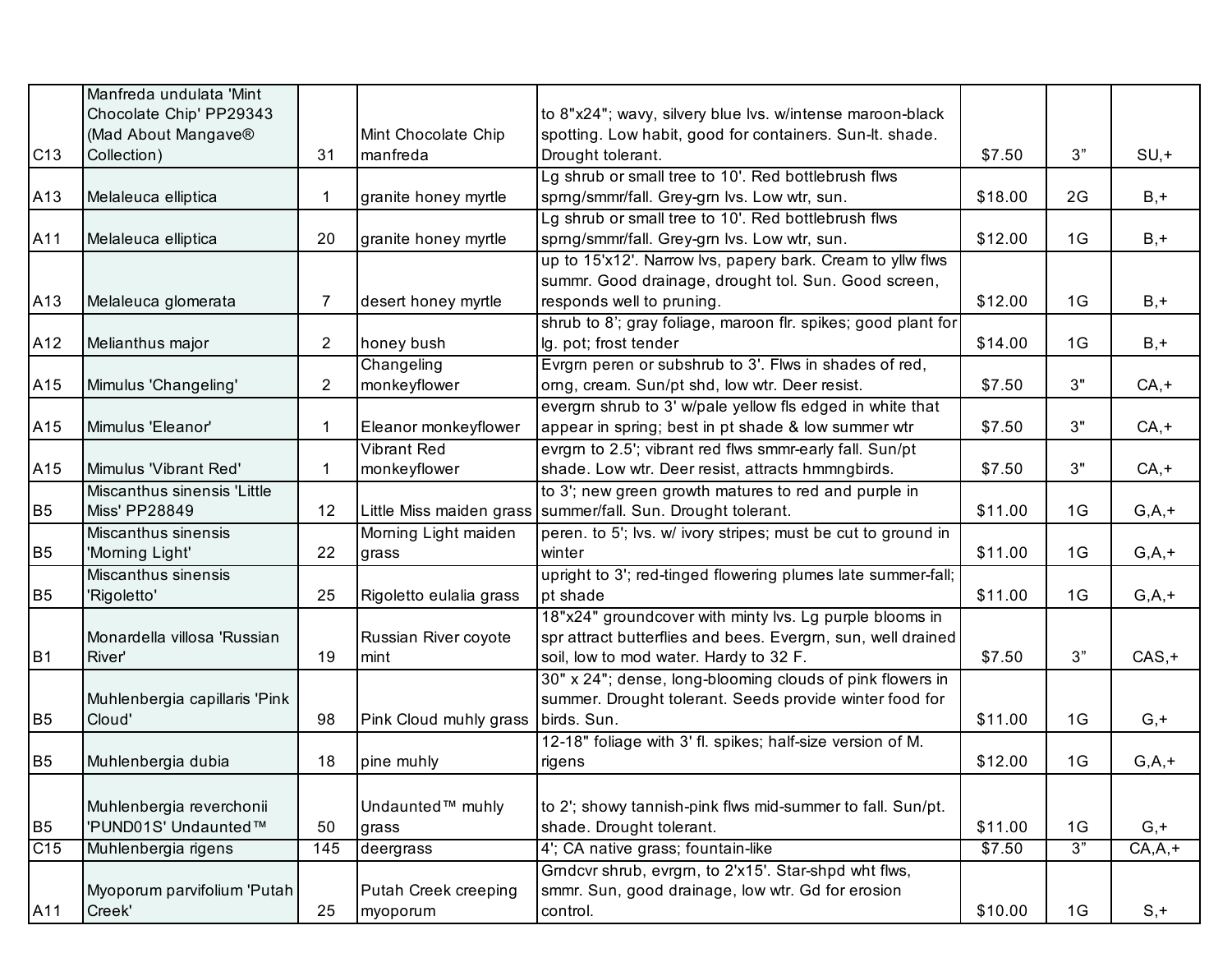|                 |                                            |                |                                   | evrgrn, to 3'; rounded form. Full sun to part shade. White            |         |    |           |
|-----------------|--------------------------------------------|----------------|-----------------------------------|-----------------------------------------------------------------------|---------|----|-----------|
|                 |                                            |                |                                   | flws in spring/summer give way to bluish-black berries.               |         |    |           |
| C <sub>4</sub>  | Myrtus communis 'Compacta'                 | 26             | Compacta dwarf myrtle             | Good drainage. Fragrant foliage.                                      | \$11.00 | 1G | $S, +$    |
|                 |                                            |                |                                   | to 5'; striking fls. purple-blue. Sword-like Ivs. Low wtr, pt         |         |    |           |
| C <sub>5</sub>  | Neomarica caerulea                         | 8              | walking iris                      | shd. Deer resist.                                                     | \$14.00 | 1G | $S, A, +$ |
|                 |                                            |                |                                   | peren. clumps 4' tall; 4" striking violet-blue flowers in late        |         |    |           |
| C <sub>5</sub>  | Neomarica caerulea 'Regina'                | 23             | Regina walking iris               | spring that bloom repeatedly; light shade                             | \$9.00  | 4" | $S, A, +$ |
|                 |                                            |                |                                   | peren. clumps 4' tall; 4" striking violet-blue flowers in late        |         |    |           |
| C <sub>5</sub>  | Neomarica caerulea 'Regina'                | 26             | Regina walking iris               | spring that bloom repeatedly; light shade                             | \$14.00 | 1G | $S, A, +$ |
|                 | Nepeta 'Purple Haze'                       |                |                                   | Up to 7"x30". Fast growing grnd cvr. Blue-purple flws,                |         |    |           |
| B8              | PP23180                                    | 63             | Purple Haze catmint               | smmr. Attracts butterflies. Drought tol.                              | \$7.50  | 3" | $P, +$    |
|                 | Nepeta × faassenii                         |                |                                   |                                                                       |         |    |           |
|                 | 'Balpurrink' PP33184                       |                | Whispurr <sup>™</sup> Pink hybrid | Evrgm peren to 2'x1.5'; spikes of pale pink/mauve flws.               |         |    |           |
| B <sub>8</sub>  | Whispurr <sup>™</sup> Pink                 | 21             | catmint                           | Low wtr, sun/lt shd. Deer resistant.                                  | \$6.00  | 3" | $P, +$    |
|                 | Nepeta × faassenii                         |                |                                   |                                                                       |         |    |           |
|                 | 'Balpurrlu' PP33042                        |                | Whispurr <sup>™</sup> Blue hybrid | Evrgrn peren to 2'x1.5'; spikes of periwinkle blue flws.              |         |    |           |
| B <sub>8</sub>  | Whispurr <sup>™</sup> Blue                 | 6              | catmint                           | Low wtr, sun/lt shd. Deer resistant.                                  | \$6.00  | 3" | $P, +$    |
|                 | Nepeta × faassenii                         |                |                                   | Dwarf form of 'Walker's Low'. Compact at 18", with a 30"              |         |    |           |
|                 | 'Novanepjun' PP23074                       |                | Junior Walker™ hybrid             | spread; spikes of lavender-blue flws mid-May-early fall.              |         |    |           |
| B <sub>8</sub>  | Junior Walker <sup>™</sup>                 | 23             | catmint                           | Tough, non-seeding.                                                   | \$6.00  | 3" | $P,A,+$   |
|                 |                                            |                |                                   | 18"x24"; tidy habit. Dense clusters of periwinkle blue flws           |         |    |           |
|                 | Nepeta × faassenii 'Purrsian               |                |                                   | It.spring-fall. Sun, drought tol. Deer resist. Attracts               |         |    |           |
| B <sub>8</sub>  | <b>Blue' PP24788</b>                       | 5              | Purrsian Blue catmint             | pollinators.                                                          | \$6.00  | 3" | $P,A,+$   |
|                 | Nepeta racemosa 'Walker's                  |                |                                   | low, sprawling to 6" by 2' with violet-blue fls. in spring;           |         |    |           |
| B <sub>8</sub>  | Low'                                       | $\overline{2}$ | Walker's Low catmint              | sun, low water                                                        | \$7.50  | 4" | $P, +$    |
|                 |                                            |                |                                   | semi-evrgrn fern to 3', pt shade/shd. Mod water. Well-                |         |    |           |
| C <sub>3</sub>  | Nephrolepis cordifolia                     | 47             | sword fern                        | drained soil.                                                         | \$12.00 | 1G | S         |
|                 |                                            |                |                                   | Evrgm shrub to 8'x4'. Stalks to 8' tall of wht flws, spr-             |         |    |           |
|                 |                                            |                |                                   | smmr.; plant is rosette of stiff linear lvs; full sun; extr.          |         |    |           |
|                 |                                            |                |                                   | drought tol; must have well-drained soil; good on dry                 |         |    |           |
| C <sub>15</sub> | Nolina parryi                              | 33             | Parry's nolina                    | slopes.                                                               | \$14.00 | 1G | $CA,++$   |
|                 | Oenothera lindheimeri                      |                |                                   | 1.5'x2'; upright and compact. Wands of white flws smmr-               |         |    |           |
|                 | Klegl10716' (Belleza®                      |                | Belleza <sup>®</sup> White        | fall. Drought and heat tol., deer resistant, attracts                 |         |    |           |
| B <sub>6</sub>  | Series) White Improved                     | 3              | Improved gaura                    | hummingbirds and butterflies.                                         | \$10.00 | 1G | $P, +$    |
|                 |                                            |                |                                   | Decid. peren to 8"x24"; dangling infls w/showy plum-pink              |         |    |           |
| C7              | Origanum 'Bellissimo' PPAF                 | 29             | Bellissimo oregano                | bracts. Sun, low wtr, good drainage. Attracts bees.                   | \$6.00  | 3" | $P, +$    |
|                 | Origanum laevigatum<br>ALL120506' PP29589' |                |                                   |                                                                       |         |    |           |
|                 | Gentle Breeze                              |                |                                   | Evrgm peren to 18". Showy inflorescenecs of pink flws                 |         |    |           |
| C7              |                                            | $\overline{2}$ |                                   | Gentle Breeze oregano   w/dk pnk bracts. Sun, low wtr, good drainage. | \$10.00 | 1G | $P, +$    |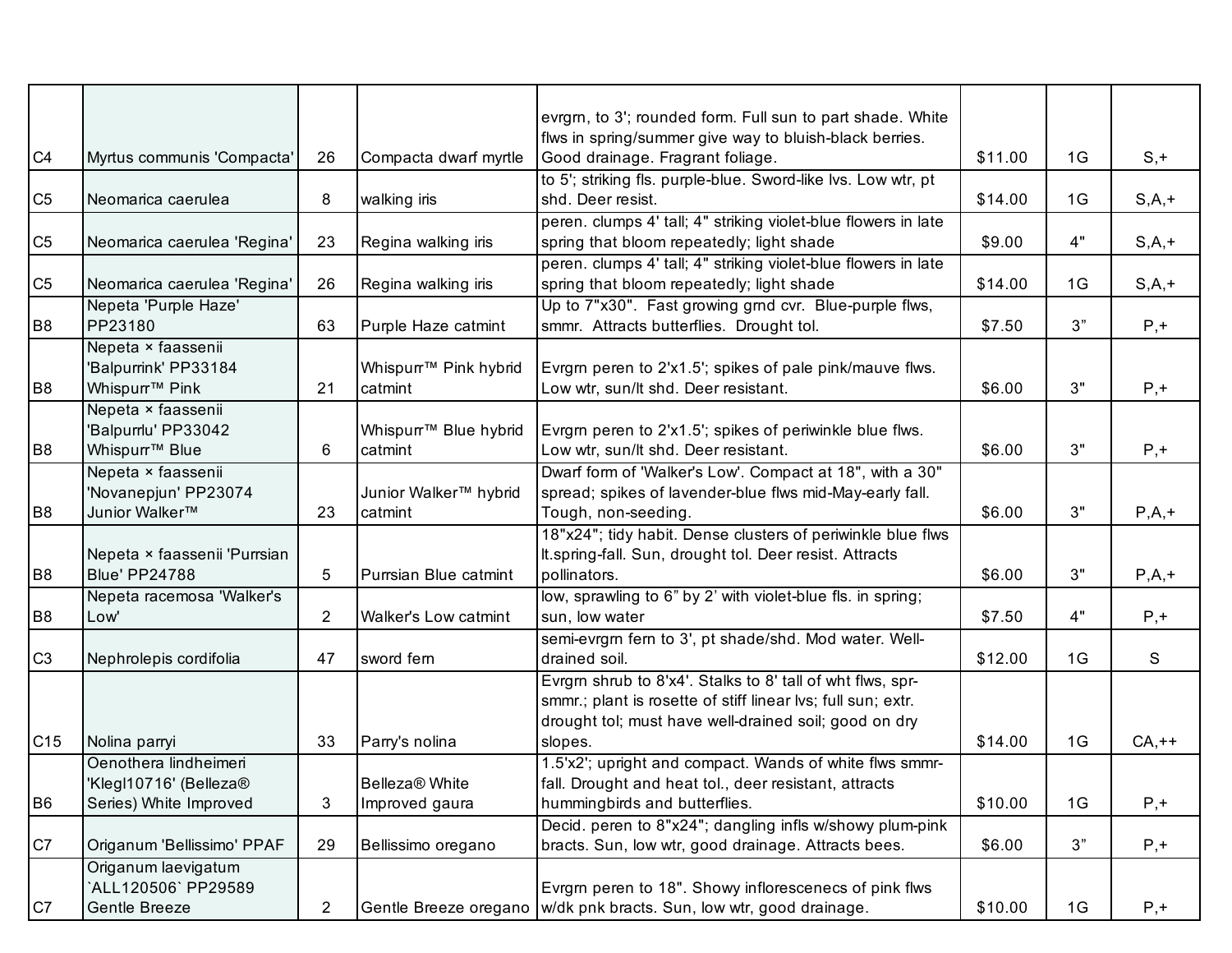|                 | Origanum laevigatum<br>`ALL120506` PP29589 |                |                               |                                                                                                                                |         |    |         |
|-----------------|--------------------------------------------|----------------|-------------------------------|--------------------------------------------------------------------------------------------------------------------------------|---------|----|---------|
| C7              | Gentle Breeze                              | 23             |                               | Evrgm peren to 18". Showy inflorescenecs of pink flws<br>Gentle Breeze oregano   w/dk pnk bracts. Sun, low wtr, good drainage. | \$6.00  | 3" | $P, +$  |
|                 |                                            |                |                               |                                                                                                                                |         |    |         |
|                 | Origanum majorana 'Betty                   |                |                               |                                                                                                                                |         |    |         |
|                 | Rollins' (Origanum vulgare                 |                | <b>Betty Rollins dwarf</b>    |                                                                                                                                |         |    |         |
| C7              | 'Betty Rollins')                           | 50             | oregano                       | peren. 4" by 20"; wht. fls.; frgrnt. lvs.                                                                                      | \$6.00  | 3" | $P,A,+$ |
|                 | Origanum rotundifolium                     |                |                               | trailing peren. to 12"; very showy flowers that are long-                                                                      |         |    |         |
| C7              | 'Kent Beauty'                              | 78             | Kent Beauty oregano           | lasting; good drainage; full sun; great for container                                                                          | \$6.00  | 3" | $P, +$  |
|                 |                                            |                |                               | 12" x 2' tight gmd cover, gldn lvs w/pinkish/prpl flws, sun                                                                    |         |    |         |
| C7              | Origanum vulgare 'Aureum'                  | 17             | golden oregano                | w/afternoon shade; dry-med wtr; attracts butterflies                                                                           | \$6.00  | 3" | $P, +$  |
|                 |                                            |                |                               | Slow growing evergn. shrub to 18'x10'; small, very                                                                             |         |    |         |
| <b>B4</b>       | Osmanthus fragrans                         | 18             | fragrant tea olive            | fragrant fls in spring and fall; low wtr; shade                                                                                | \$14.00 | 1G | $S, +$  |
|                 | Oxalis triangularis subsp.                 |                | purple-leaf false             | decid peren to 10"; pale pink fls; rich brgndy-purple &                                                                        |         |    |         |
| C <sub>5</sub>  | papilionacea 'Atropurpurea'                | 3              | shamrock                      | black-prpl variegated lvs. Mod-low wtr. Shade                                                                                  | \$7.50  | 3" | $S, +$  |
|                 |                                            |                |                               | 2' evergrn peren, showy pale blue fls in summer, full sun,                                                                     |         |    |         |
| C7              | Oxypetalum coeruleum                       | 25             | tweedia                       | low water, cut back early spring                                                                                               | \$12.00 | 1G | $P, +$  |
|                 | Ozothamnus diosmifolius                    |                |                               | evgrn shrub to 4'; Clusters of small, tight flws from deep-lt                                                                  |         |    |         |
| A12             | [dark pink]                                | $\overline{2}$ | dark pink riceflower          | pnk, It wntr-smmr. Full/pt sun. Low wtr.                                                                                       | \$20.00 | 2G | $B, +$  |
|                 |                                            |                |                               | evrgrn 15-20' vine; frilly, wht flws w/prpl centers sprng-fall;                                                                |         |    |         |
|                 | Passiflora edulis 'Possum                  |                | Possum Purple passion         | large, lvndr edible fruits; sun/lt shd; mod wtr; tender;                                                                       |         |    |         |
| <b>B13</b>      | Purple'                                    | 21             | fruit                         | needs support.                                                                                                                 | \$14.00 | 1G | $V, +$  |
|                 | Pelargonium × [dwarf winter                |                | dwarf winter red              |                                                                                                                                |         |    |         |
| C <sub>6</sub>  | red form]                                  | 169            | geranium                      | evergm. to 18" with reddish new lvs. open coral fls.                                                                           | \$6.00  | 3" | $P, +$  |
| C <sub>6</sub>  | Pelargonium sidoides                       | 50             | garnet geranium               | 8"; fls. stalks to 14", dk. velvety gamet fls.                                                                                 | \$6.00  | 3" | $P,+$   |
|                 |                                            |                |                               | to 42"; tall, upright, near-black foliage w/pale wht to pnk                                                                    |         |    |         |
|                 | Penstemon 'Onyx and                        |                | Onyx and Pearls               | flws, smmr. Sun; low-med wtr, heat tol; well-drained soil;                                                                     |         |    |         |
| C <sub>10</sub> | Pearls' PP32613                            | 17             | beardtongue                   | attracts bees, hmmngbrds                                                                                                       | \$12.00 | 1G | $P, +$  |
|                 |                                            |                |                               | Peren, evrgm, to 12"x16". Upright clusters rich prpl flws,                                                                     |         |    |         |
|                 | Penstemon 'Pmoore14'                       |                | <b>Purple Perfection</b>      | smmr-fall. Attracts hmmngbrds. Well-drained soil, low wtr,                                                                     |         |    |         |
| C <sub>10</sub> | PP27315 Purple Perfection                  | 50             | beardtongue                   | sun.                                                                                                                           | \$7.50  | 3" | $P, +$  |
|                 |                                            |                | Ruby Candle                   | 24". red flowers in summer. sun/part shade. low to                                                                             |         |    |         |
| C <sub>10</sub> | Penstemon 'Ruby Candle'                    | 15             | beardtongue                   | moderate water. attracts butterflies and hummingbirds.                                                                         | \$11.00 | 1G | $P, +$  |
|                 |                                            |                |                               | to 15"; mounding. Bright rose-red flowers all summer                                                                           |         |    |         |
|                 | Penstemon × mexicali                       |                | Red Rocks <sup>®</sup> hybrid | attract butterflies and hummingbirds. Tolerant of most                                                                         |         |    |         |
| C <sub>10</sub> | 'P008S' Red Rocks®                         | 25             | beardtongue                   | soils and drought.                                                                                                             | \$11.00 | 1G | $P, +$  |
|                 |                                            |                |                               |                                                                                                                                |         |    |         |
| C <sub>10</sub> | Penstemon baccharifolius                   | 5              | rock penstemon                | Evrgrn peren to 18". Lipstick-red tubular flws, sprng-smmr<br>attract pollinators. Good drainage, low wtr. Sun, It shd.        | \$11.00 | 1G | $P, +$  |
|                 |                                            |                |                               |                                                                                                                                |         |    |         |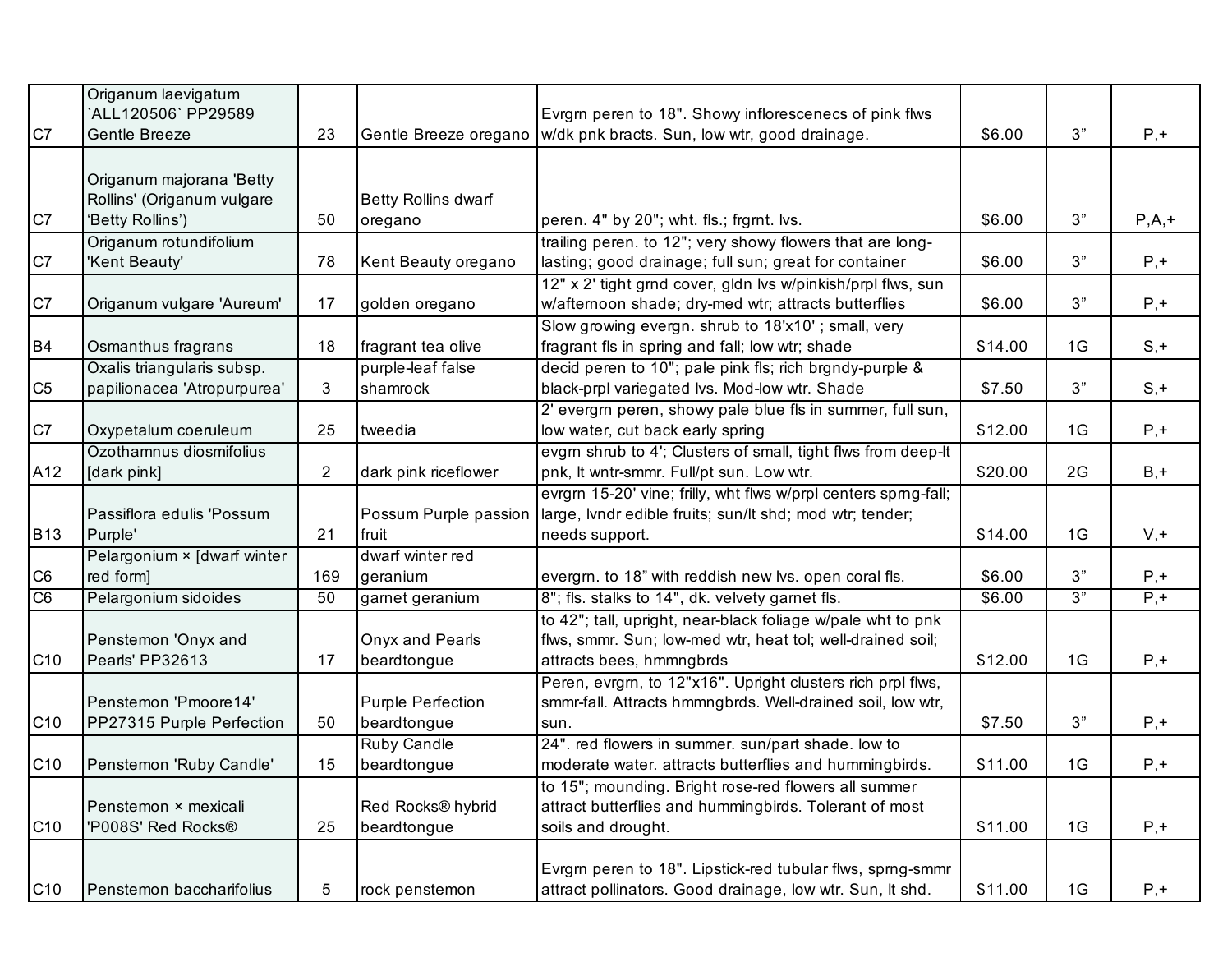|                 |                                  |                |                          | Evrgm peren to 2.5'x1.5'. Tall spikes of pale coral tubular     |         |    |         |
|-----------------|----------------------------------|----------------|--------------------------|-----------------------------------------------------------------|---------|----|---------|
|                 | Penstemon barbatus               |                | <b>Twizzle Coral</b>     | flws, smmr-fall. Attracts hmmngbrds, beneficials. Sun, low      |         |    |         |
| C <sub>10</sub> | 'Twizzle Coral'                  | 48             | beardtongue              | wtr.                                                            | \$6.00  | 3" | $P, +$  |
|                 |                                  |                |                          |                                                                 |         |    |         |
| C <sub>10</sub> | Penstemon cobaea                 | 35             | showy beard tongue       | Peren. to 18" by 18"; white, violet, prpl. fls.; sun, low water | \$12.00 | 1G | $P, +$  |
|                 |                                  |                |                          | Semi-evrgrn peren to 3'x2'. New foliage is burgundy. Erly       |         |    |         |
|                 | Penstemon digitalis              |                | Pocahontas               | smmr, clusters of lvndr-pnk flws bloom on red stems.            |         |    |         |
| C <sub>10</sub> | 'Pocahontas' PP24804             |                | beardtongue              | Hummingbird magnet. Sun/lt shd, good drainage.                  | \$7.50  | 4" | $P, +$  |
|                 |                                  |                |                          | Semi-evrgrn peren to 3'x2'. New foliage is burgundy. Erly       |         |    |         |
|                 | Penstemon digitalis              |                | Pocahontas               | smmr, clusters of lvndr-pnk flws bloom on red stems.            |         |    |         |
| C <sub>10</sub> | 'Pocahontas' PP24804             |                | beardtongue              | Hummingbird magnet. Sun/lt shd, good drainage.                  | \$11.00 | 1G | $P, +$  |
|                 |                                  |                |                          | Evrgrn pren to 24"x18"; spikes of dp red tubular flws           |         |    |         |
|                 | Penstemon hartwegii 'Super       |                |                          | through smmr attract pollinators. Sun, low wtr, good            |         |    |         |
| C10             | Star'                            | 50             | Super Star penstemon     | drainage.                                                       | \$6.00  | 3" | $P, +$  |
|                 |                                  |                |                          | peren. to 3'; fragrant pale lav.-pink fls.; frgmt. gray-grn.    |         |    |         |
| <b>B14</b>      | Penstemon palmeri                | 50             | Palmer's penstemon       | lvs.; good drainage                                             | \$14.00 | 1G | $CA, +$ |
|                 |                                  |                |                          | peren. to 3'; tubular fls. prpl-blue.; good drainage! Sun,      |         |    |         |
| <b>B14</b>      | Penstemon spectabilis            | 47             | showy penstemon          | low wtr. Attracts hmmngbrds                                     | \$14.00 | 1G | $CA, +$ |
|                 |                                  |                |                          | to 30"x18", spreads; dk. red flws Jul-Sep.; foliage plant--     |         |    |         |
|                 | Persicaria filiformis 'Painter's |                | Painter's Palette fleece | grn Ivs w/patches of cream, pnk&yllw pt shd; med wtr;           |         |    |         |
| C <sub>5</sub>  | Palette'                         | 19             | knotweed                 | attracts bttrfls.                                               | \$7.50  | 4" | S       |
|                 |                                  |                |                          | Evrgrn succulent grndcvr to 4"x12". Bright red & green          |         |    |         |
|                 | Petrosedum ochroleucum           |                |                          | bicolored foliage. Sun/pt sun. Low wtr. Yllw flws, smmr,        |         |    |         |
| C <sub>12</sub> | 'Red Wiggle'                     | $\overline{2}$ | Red Wiggle stonecrop     | attract bttrfls.                                                | \$7.50  | 4" | $SU, +$ |
|                 |                                  |                |                          | Biennial 1' x 1'; greenish-yllw flws in smmr. Remove flwr       |         |    |         |
|                 | Petroselinum crispum var.        |                |                          | spikes to prolong foliage life. Lvs used in cooking; sun/pt     |         |    |         |
| B7              | neapolitanum                     | 180            | Italian parsley          | shade; med. wtr; attracts butterflies.                          | \$3.50  | 3" | H       |
|                 | Philadelphus lewisii 'Goose      |                |                          | decid. shrub to 4-10' tall; dbl. white to cream fls.; pt.       |         |    |         |
| B <sub>3</sub>  | Creek'                           | 58             | Western mock orange      | shade, mod. water                                               | \$14.00 | 1G | $CA, +$ |
|                 |                                  |                |                          | Dbl wht, fragmt flows It sprng-smmr. Sun/pt shd. Pt shd         |         |    |         |
|                 | Philadelphus mexicanus           |                | Double Flowering         | best inland. mod-low wtr; good drainage. Up to 10'x15'          |         |    |         |
| B <sub>4</sub>  | 'Double Flowering'               | 32             | evergreen mock orange    | shrub, evrgrn.                                                  | \$12.00 | 1G | $S, +$  |
|                 |                                  |                |                          |                                                                 |         |    |         |
|                 |                                  |                | <b>Edward Bowles</b>     | Evrgm shrub to 4'; large felted broad gm lvs. Large, pure       |         |    |         |
| A12             | Phlomis 'Edward Bowles'          | 74             | Jerusalem sage           | yellow flws in spring. Cut spent flws for summer rebloom.       | \$11.00 | 1G | $B, +$  |
|                 |                                  |                |                          | Evergm. shrub to 4'x4' w/ wooly lvs. and round whorls of        |         |    |         |
| A12             | Phlomis fruticosa                | $\overline{2}$ | Jerusalem sage           | large golden yellow fls, smmr. Sun-pt. shade.                   | \$11.00 | 1G | $B, +$  |
|                 |                                  |                |                          | to 2.5' by 5'; hairy sage-grn. lvs.; golden yel. fls.; sun/lt.  |         |    |         |
| A11             | Phlomis lanata                   | 47             | woolly Jerusalem sage    | shd., low wtr, good drainage                                    | \$11.00 | 1G | $B, +$  |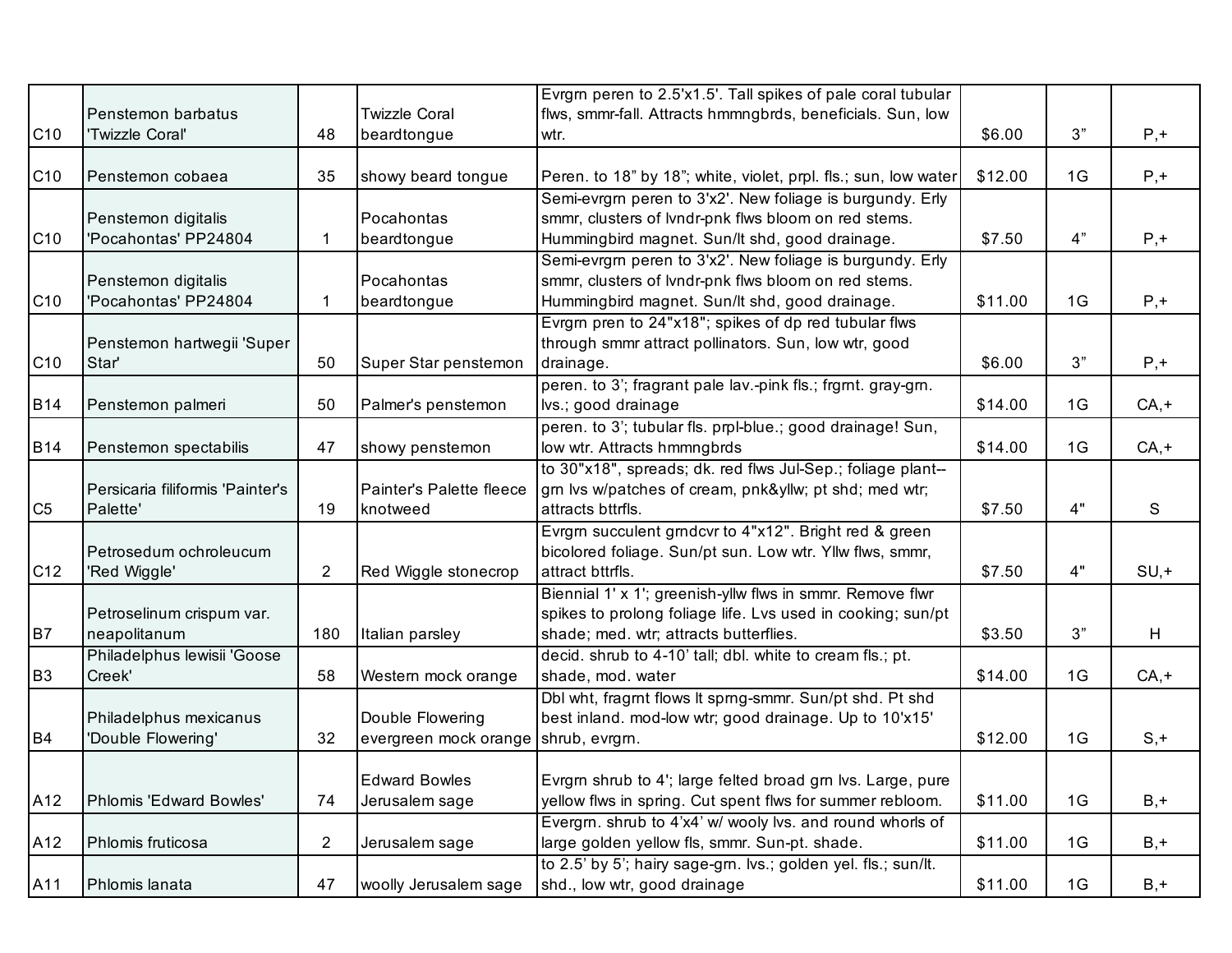|                |                                        |                |                      | decid. shrub to 8'; lobed lvs. Clusters of white flws, sprng-                                          |         |                |          |
|----------------|----------------------------------------|----------------|----------------------|--------------------------------------------------------------------------------------------------------|---------|----------------|----------|
| B <sub>3</sub> | Physocarpus capitatus                  | 44             | Pacific ninebark     | smmr. Mod-low wtr. Pt shd. Sun w/reg wtr.<br>to 30' x 30'; semi-evrgm cmpd lvs; full sun, heat-loving; | \$12.00 | 1G             | $CAS, +$ |
|                | Prosopis chilensis                     | 45             | Chilean mesquite     | wtr deeply, drought tol when estab; well drained soil                                                  | \$14.00 | 1G             | $T, ++$  |
| <b>B13</b>     |                                        |                |                      |                                                                                                        |         |                |          |
|                | Prostanthera ovalifolia<br>'Variegata' |                |                      |                                                                                                        | \$30.00 | 3G             | $B, +$   |
| A13            |                                        | 8              | variegated mint bush | peren. w/ prple fl. Varieg lvs                                                                         |         |                |          |
|                |                                        |                | Kojo-no-mai Fuji     | Shrub to 7' w/zig-zag branches. Single white to pink fls in                                            |         | 2G             | B        |
| A12            | Prunus incisa 'Kojo-no-mai'            | 9              | flowering cherry     | early sprng. Fall color. Sun. Hardy. Good drainage.                                                    | \$18.00 |                |          |
|                |                                        |                | Wonderful            | to 20'; dbl. orange-red fls.; lg. fruit is commercial &                                                |         |                |          |
| T <sub>3</sub> | Punica granatum 'Wonderful'            |                | pomegranate          | ornamental                                                                                             | \$30.00 | 3G             | $B, +$   |
|                |                                        |                | Wonderful            | to 20'; dbl. orange-red fls.; lg. fruit is commercial &                                                |         |                |          |
| A13            | Punica granatum 'Wonderful'            | 13             | pomegranate          | ornamental                                                                                             | \$20.00 | 2G             | $B, +$   |
|                |                                        |                |                      | to 3'x4'; dk prpl flws on red stalks in spring; evrgn, silvery-                                        |         |                |          |
|                |                                        |                |                      | grn, spined foliage. Sun-It shd; drought-tol; needs well-                                              |         |                |          |
| C14            | Puya coerulea var. violacea            | 3              | hardy puya           | drained soil; good in containers.                                                                      | \$18.00 | 2G             | $SU, +$  |
|                |                                        |                |                      | to 3'x4'; dk prpl flws on red stalks in spring; evrgn, silvery-                                        |         |                |          |
|                |                                        |                |                      | grn, spined foliage. Sun-It shd; drought-tol; needs well-                                              |         |                |          |
| C14            | Puya coerulea var. violacea            | 5              | hardy puya           | drained soil; good in containers.                                                                      | \$11.00 | 1G             | $SU, +$  |
|                |                                        |                |                      | Evrgrn tree to 60'x50', holly-like dk. grn lvs. Fls., sprng,                                           |         |                |          |
| T <sub>2</sub> |                                        |                | coast live oak       | w/conspicuous male catkins & inconspicuous female fls.<br>Sun/shd, drought tol once established.       | \$75.00 | 15G            | $CA, +$  |
|                | Quercus agrifolia                      | 3              |                      |                                                                                                        |         |                |          |
|                |                                        |                |                      | Evrgm tree to 60'x50', holly-like dk. gm lvs. Fls., spmg,                                              |         |                |          |
| T <sub>6</sub> |                                        |                | coast live oak       | w/conspicuous male catkins & inconspicuous female fls.<br>Sun/shd, drought tol once established.       | \$40.00 | T <sub>8</sub> |          |
|                | Quercus agrifolia                      | 8              |                      |                                                                                                        |         |                | $CA, +$  |
| T1             |                                        |                |                      | to 75'x60'; deciduous w/dk gray bark. Glossy lobed lvs                                                 |         | T <sub>8</sub> |          |
|                | Quercus buckleyi                       | 3              | Texas red oak        | turn red in fall. Full sun;, vry low wtr. Prefers alkaline soil                                        | \$40.00 |                | $CA,++$  |
|                |                                        |                |                      | Tree, evrgrn, to 70'; fissured grey bark w/thick cork layers.                                          |         |                |          |
| T <sub>2</sub> | Quercus suber                          | 3              | cork oak             | Grn toothed lvs, wht underside. Sun, low wtr.                                                          | \$75.00 | 15G            | $T, ++$  |
|                |                                        |                |                      | Evrgrn tree with broad growth, to 50'. Glossy green lvs,                                               |         |                |          |
|                | Quercus wislizeni                      | 3              | interior live oak    | slightly rolled, spiny edges. Furrowed brwn bark w/age.                                                | \$75.00 | 15G            |          |
| T <sub>2</sub> |                                        |                |                      | Low/vry low wtr. Sun/pt shd.                                                                           |         |                |          |
|                | Rhamnus alaternus                      |                | silver-variegated    | evrgm to 10'; creamy stripes on lvs. Great hedge/screen                                                |         | 3G             |          |
| A13            | 'Argenteovariegata'                    | $\overline{2}$ | buckthorn            | plant. Drought tolerant. Sun or shade.                                                                 | \$30.00 |                | $B, +$   |
|                |                                        |                |                      | Evrgrn, mat-forming peren to 8"x24". Fine cut, silvery lvs.                                            |         |                |          |
| C7             | Rhodanthemum<br>hosmariense            | 134            | Moroccan daisy       | Wte daisies, winter, then sporadically all year. Attracts<br>bttrfls. Sun. Well-drnd soil.             | \$6.00  | 3"             | $P, +$   |
|                |                                        |                |                      |                                                                                                        |         |                |          |
|                |                                        |                |                      | 6-10; aromatic, evergreen foliage; white to rose pink                                                  | \$14.00 |                |          |
| C15            | Rhus ovata                             | 12             | sugar bush           | flowers in spring; grows in sun or shade.                                                              |         | 1G             | $CA, +$  |
|                | Ribes aureum var.                      |                |                      | decid. shrub to 6'x9'; yel. fls w/red blush in early spring;                                           |         |                |          |
| B <sub>3</sub> | gracillimum                            | 9              | golden currant       | lightly frgmt. Sun/pt shd. Low wtr.                                                                    | \$14.00 | 1G             | $CAS, +$ |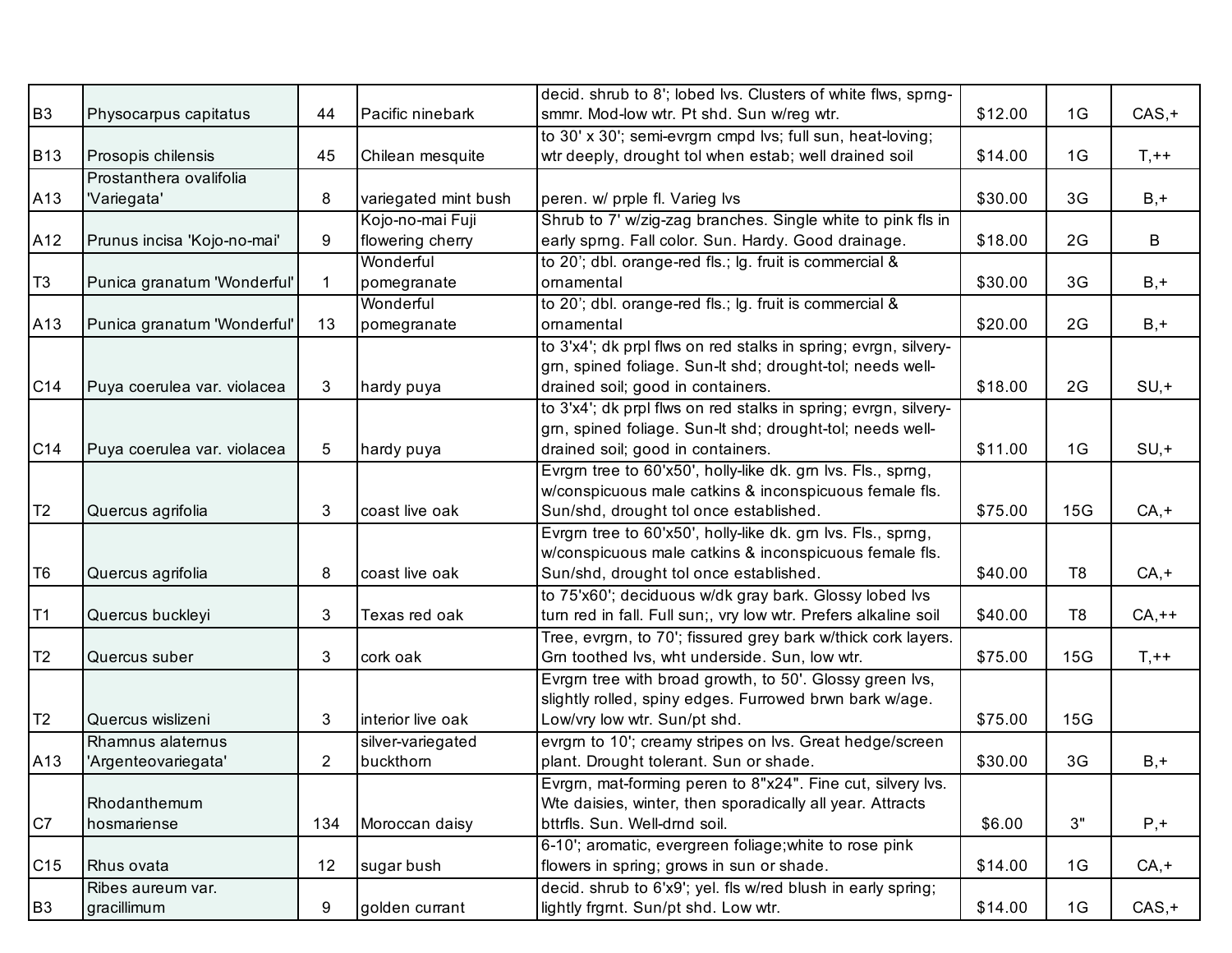|                |                               |                |                           | Decid shrub to 8'x6'. White and maroon flws, sprng,                                |         |    |          |
|----------------|-------------------------------|----------------|---------------------------|------------------------------------------------------------------------------------|---------|----|----------|
|                |                               |                |                           | attract hmmngbrds. Bristled red fruits attract birds. Pt                           |         |    |          |
| B <sub>3</sub> | Ribes californicum            | 43             | hillside gooseberry       | shd/low wtr.                                                                       | \$14.00 | 1G | $CAS, +$ |
|                |                               |                |                           | Drought decid. shrub, to 9' tall and wide. Pink flower                             |         |    |          |
|                |                               |                |                           | clusters late winter-spring attract pollinators. Sun to                            |         |    |          |
| <b>B3</b>      | Ribes sanguineum              | 30             | red flowering current     | shade.                                                                             | \$14.00 | 1G | $CAS, +$ |
|                | Ribes sanguineum              |                | Claremont pink            | decid. shrub to 6'; frgmt grn foliage. Brt. pink fls. It wntr-                     |         |    |          |
| <b>B3</b>      | 'Claremont'                   | 3              | flowering currant         | sprng attracts hmmngbrds. Pt shd/shd, low wtr.                                     | \$14.00 | 1G | $CAS, +$ |
|                |                               |                |                           |                                                                                    |         |    |          |
|                | Ribes sanguineum var.         |                |                           | to 6'; deciduous. Pale- to deep-pink flower clusters in late                       |         |    |          |
| <b>B3</b>      | glutinosum                    | 21             | pink flowering currant    | winter/early spring attract hummingbirds. Low wtr/pt shd.                          | \$14.00 | 1G | $CAS, +$ |
| C <sub>4</sub> | Roldana petasitis             | 34             | velvet groundsel          | peren. to 5'; yel. fls. spring and early summer; p.m. shade                        | \$12.00 | 1G | $S, +$   |
|                | Rosa 'KORbin' Iceberg®        |                |                           | 4' by 4' shrub w/ wht. fls. spring-fall; very tough; pt. shade-                    |         |    |          |
| A12            | Floribunda Rose               | 49             | Iceberg <sup>®</sup> rose | full sun                                                                           | \$12.00 | 1G | $R,A,+$  |
|                |                               |                |                           | evergm. shrub to 6' by 6'; very floriferous; single fls. in                        |         |    |          |
| A13            | Rosa × odorata 'Mutabilis'    | 81             | Mutabilis butterfly rose  | changing shades of pink, apricot, and magenta                                      | \$14.00 | 1G | $R,A,+$  |
|                |                               |                |                           | Fern, evrgrn, to 3'x4'. Waxy, lacy grn fronds prized for                           |         |    |          |
| C <sub>3</sub> | Rumohra adiantiformis         | 43             | leatherleaf fern          | floral arrangements. Pt shd/shd, reg wtr.                                          | \$12.00 | 1G | S        |
|                |                               |                | St. Elmo's Fire™ red      | 5' x 7'; upright, shrubby form. Showy dark red flowers are                         |         |    |          |
| C7             | Russelia × 'St. Elmo's Fire'™ | $\overline{2}$ | coral fountain            | a hummingbird magnet most of the year.                                             | \$18.00 | 2G | $P, +$   |
|                |                               |                | St. Elmo's Fire™ red      | 5' x 7'; upright, shrubby form. Showy dark red flowers are                         |         |    |          |
| C7             | Russelia × 'St. Elmo's Fire'™ | 31             | coral fountain            | a hummingbird magnet most of the year.                                             | \$10.00 | 1G | $P, +$   |
|                |                               |                |                           | evrgm peren to 2.5'x2'. Light blue-violet flws spmg-fall.                          |         |    |          |
| <b>B9</b>      | Salvia 'African Sky'          | 30             | African Sky sage          | Sun/pt shd. Low wtr, attracts pollinators.                                         | \$10.00 | 1G | $P, +$   |
| <b>B14</b>     | Salvia 'Allen Chickering'     | 42             | Allen Chickering sage     | shrub 5' by 7'; violet-blue fls., frgrnt. lvs.; perfect drainage.                  | \$14.00 | 1G | $CA, +$  |
|                |                               |                |                           | Sun to pt. shade.<br>to 5'x4'; fuchsia-red flws w/coral-pnk lip & dk calyx. sprng- |         |    |          |
| C9             | Salvia 'Amante' PP31104       | 79             | Amante sage               | fall. Sun/pt shd. Mod/low wtr. Attracts pollinators.                               | \$11.00 | 1G | $P, +$   |
|                |                               |                |                           | Herbaceous peren, med grn foliage. Long violet flws                                |         |    |          |
|                | Salvia 'Amigo' PPAF           |                |                           | w.pink tips, black calyxes; sprng-frost. Sun/pt shd. Low                           |         |    |          |
| C <sub>9</sub> | (Friendship Collection)       | 37             | Amigo friendship sage     | wtr. Attracts pollinators.                                                         | \$11.00 | 1G | $P, +$   |
|                |                               |                |                           |                                                                                    |         |    |          |
|                |                               |                |                           | 4'x5'; evrgrn glossy grn lvs, prpl fls w/black calyces smmr-                       |         |    |          |
|                |                               |                |                           | fall. Cool sun/lt shade; well-drained soil; mod wtr-dry;                           |         |    |          |
| C <sub>9</sub> | Salvia 'Amistad' PP23578      | 51             |                           | Amistad friendship sage attracts hmmngbrds, bttrfls.                               | \$11.00 | 1G | $P, +$   |
|                |                               |                |                           | evergrn shrub 2 x 8'; lavendar-blue fls in sring; full sun;                        |         |    |          |
|                |                               |                |                           | low water; good drainage; attracts butterflies and                                 |         |    |          |
| <b>B14</b>     | Salvia 'Bee's Bliss'          | 17             | Bee's Bliss sage          | hummingbirds                                                                       | \$14.00 | 1G | $CA, +$  |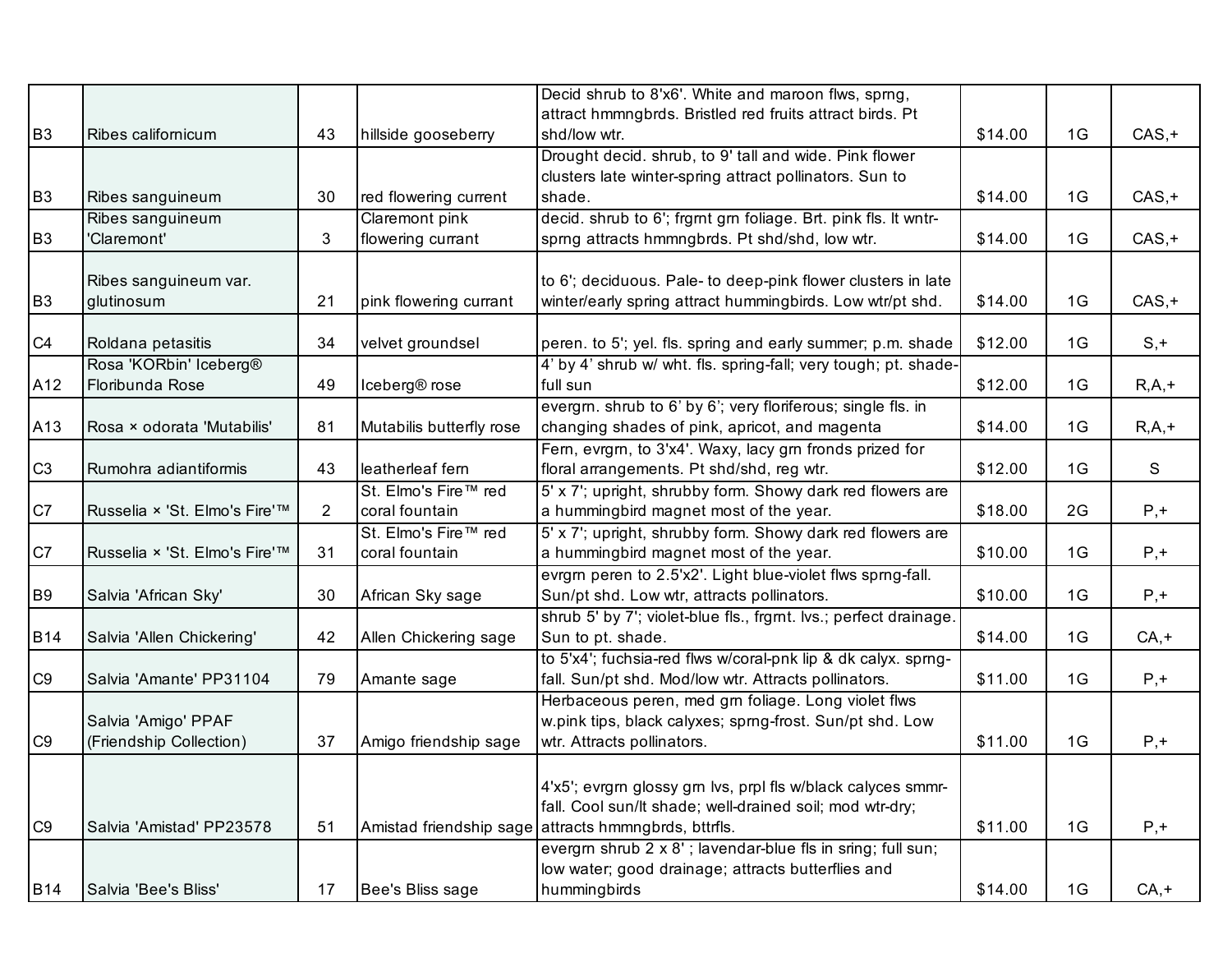|                |                            |    |                          | to 24"x16"; deep purple blue flws spring-fall. Sun-pt.         |         |    |         |
|----------------|----------------------------|----|--------------------------|----------------------------------------------------------------|---------|----|---------|
| <b>B9</b>      | Salvia 'Blue Note' PP26497 | 17 | Blue Note autumn sage    | shade. Drought tol. Attracts hummingbirds.                     | \$11.00 | 1G | $P, +$  |
|                |                            |    | Celestial Blue hybrid    | Evrgm shrub to 5'. Glowing blue-prpl flws, sprng, attract      |         |    |         |
| <b>B14</b>     | Salvia 'Celestial Blue'    | 9  | sage                     | pollinators. Low wtr, deer resist.                             | \$22.00 | 2G | $CA, +$ |
|                |                            |    |                          | evrgm subshrub to 3'x2.5'. Bicolor flws of cherry/magents      |         |    |         |
|                |                            |    | Cherry Lips autumn       | & wht, sprng-fall. Sun/pt shade. Low wtr; attracts             |         |    |         |
| <b>B10</b>     | Salvia 'Cherry Lips'       | 72 | sage                     | pollinators.                                                   | \$11.00 | 1G | $P, +$  |
|                |                            |    |                          | Spreading shrublet to 2'x 3'; blue fls, sprng/smmr. Low        |         |    |         |
| <b>B14</b>     | Salvia 'Dara's Choice'     | 9  | Dara's Choice sage       | wtr, sun. Deer resist. Attracts pollinators.                   | \$14.00 | 1G | $CA, +$ |
|                |                            |    |                          | Glowing pink flws from sprng-fall; frgrnt foliage. Evrgrn      |         |    |         |
| <b>B10</b>     | Salvia 'Day Glow'          | 46 | Day Glow sage            | peren to 3'. Sun/pt shd, low wtr.                              | \$11.00 | 1G | $P, +$  |
|                | Salvia 'Kisses and Wishes' |    | <b>Kisses and Wishes</b> | to 3.5'x3'; light, rosy pink flws early sprng-frost. Sun/pt    |         |    |         |
| C <sub>9</sub> | <b>PPAF</b>                | 4  | salvia                   | shd. Well drained soil, atttracts pollinators.                 | \$18.00 | 2G | $P, +$  |
|                | Salvia 'Kisses and Wishes' |    | <b>Kisses and Wishes</b> | to 3.5'x3'; light, rosy pink flws early sprng-frost. Sun/pt    |         |    |         |
| C <sub>9</sub> | <b>PPAF</b>                | 37 | salvia                   | shd. Well drained soil, atttracts pollinators.                 | \$11.00 | 1G | $P, +$  |
|                |                            |    |                          | evrgm to 2.5'-3'. Creamy lemon flws sprng-fall, attracts       |         |    |         |
|                |                            |    |                          | pollinators. Highly fragrant flws/foliage have fruity scent.   |         |    |         |
| <b>B9</b>      | Salvia 'Lello'             | 12 | Lello autumn sage        | Sun, low wtr.                                                  | \$11.00 | 1G | $P, +$  |
|                | Salvia 'Mes Azur' PP21097  |    | Mesa Azure mountain      | 18"x24"; lavender blue flws spring-fall. Sun to pt. shade.     |         |    |         |
| <b>B9</b>      | Mesa Azure                 | 19 | sage                     | Drought tolerant.                                              | \$11.00 | 1G | $P, +$  |
|                |                            |    | Mrs. Beard creeping      |                                                                |         |    |         |
| <b>B14</b>     | Salvia 'Mrs. Beard'        | 4  | sage                     | Spreading shrub, 10" by 3'; lav. fls.; perfect drainage        | \$22.00 | 2G | $CA, +$ |
|                |                            |    | Mrs. Beard creeping      |                                                                |         |    |         |
| <b>B14</b>     | Salvia 'Mrs. Beard'        | 37 | sage                     | Spreading shrub, 10" by 3'; lav. fls.; perfect drainage        | \$14.00 | 1G | $CA, +$ |
|                |                            |    |                          | Evrgrn peren to 3'; frgnt foliage. Showy spikes of bright      |         |    |         |
|                |                            |    | Pink Pong autumn         | raspberry flws, sprng-fall. Sun/pt shd, low wtr. Attracts      |         |    |         |
| B <sub>9</sub> | Salvia 'Pink Pong' PPAF    | 48 | sage                     | pollinators, deer resist.                                      | \$11.00 | 1G | $P, +$  |
|                |                            |    |                          | to 30"; bright scarlet-red flws spring-fall. Attracts          |         |    |         |
|                |                            |    | Royal Bumble autumn      | hummingbirds, bees. Sun to pt. shade. Drought tol., deer       |         |    |         |
| <b>B9</b>      | Salvia 'Royal Bumble'      | 75 | sage                     | resist.                                                        | \$11.00 | 1G | $P, +$  |
|                | Salvia 'Sal1010-1' PP25183 |    |                          | to 4'x3'; glowing red flws sprng-fall; full sun-pt shd; med    |         |    |         |
| C9             | Ember's Wish               | 50 | Ember's Wish salvia      | water; well-drained soil; attracts pollinators.                | \$11.00 | 1G | $P, +$  |
|                |                            |    |                          | to 3', tight, mounding habit. Violet blue flws spring-fall.    |         |    |         |
| <b>B9</b>      | Salvia 'Sally Greenwood'   | 28 | Sally Greenwood sage     | Sun to pt. shade. Drought tolerant, deer resist.               | \$11.00 | 1G | $P, +$  |
|                |                            |    |                          |                                                                |         |    |         |
|                |                            |    |                          | Evrgm shrub to 3'x3'. Dk prpl fls early spring-1st frost. Sun- |         |    |         |
|                | Salvia 'Ser-Wish' PP27057  |    | Love and Wishes™         | pt. shd. Well drained soil, med wtr. Attracts pollinators,     |         |    |         |
| C <sub>9</sub> | Love and Wishes™           | 34 | salvia                   | deer resistant. Hardy to 25°F.                                 | \$11.00 | 1G | $P, +$  |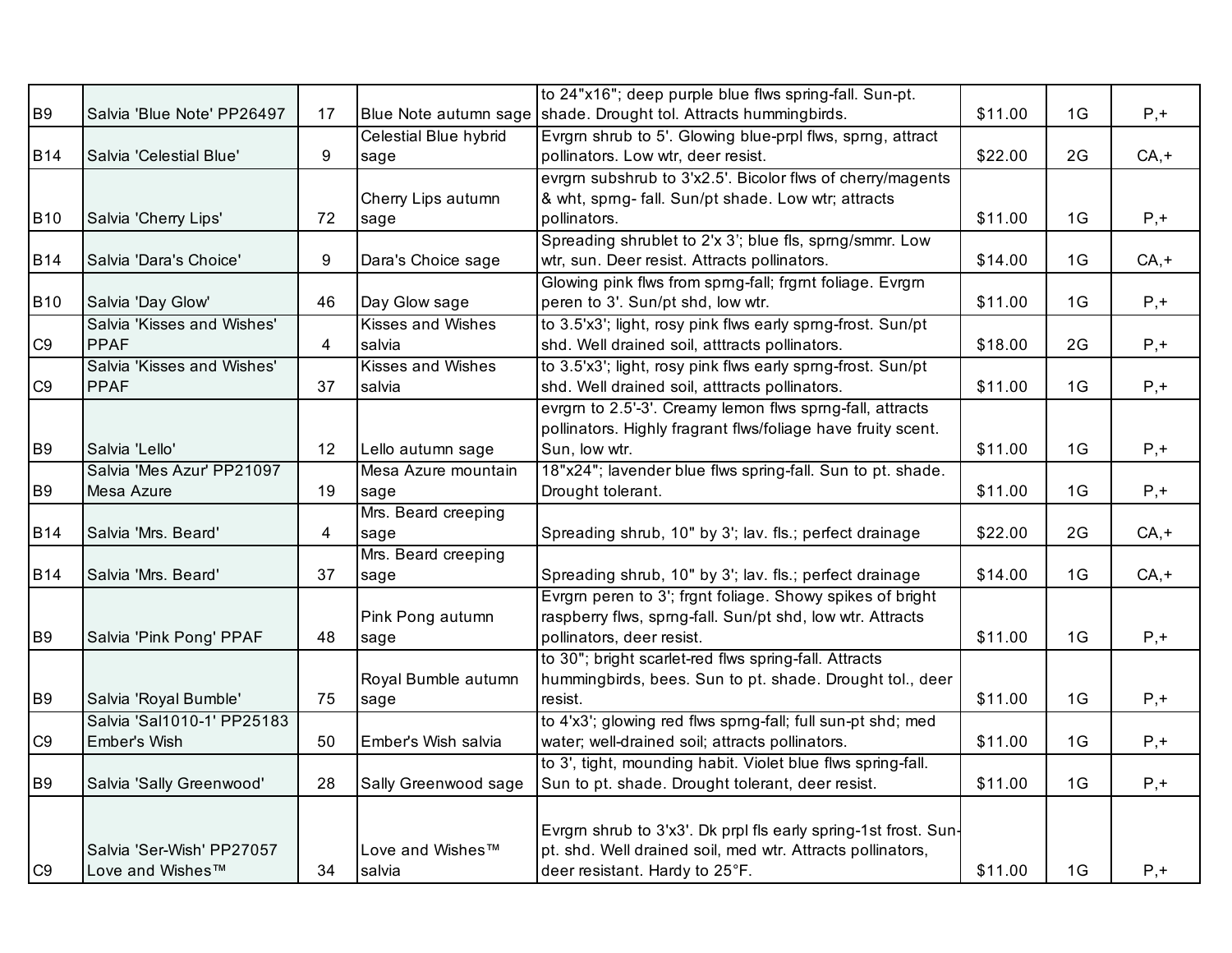|                |                               |                 |                               | To 4'x4'; many, Ig. vivid red flws early smmr-fall; fragrant,                                                        |         |    |             |
|----------------|-------------------------------|-----------------|-------------------------------|----------------------------------------------------------------------------------------------------------------------|---------|----|-------------|
|                |                               |                 |                               | green foliage. Sun; avg-low wtr; attracts bees and                                                                   |         |    |             |
| <b>B10</b>     | Salvia 'Valentina'            | 11              | Valentina sage                | hummingbirds.                                                                                                        | \$11.00 | 1G | $P, +$      |
|                |                               |                 |                               |                                                                                                                      |         |    |             |
|                | Salvia 'Wendy's Wish'         |                 |                               | Evrgrn, 4' x 3'. Deep pink tubular flws spring-fall; dark                                                            |         | 1G |             |
| C <sub>9</sub> | PP21,889<br>Salvia × jamensis | 16              | Wendy's Wish sage             | maroon stems. Low wtr, sun/lt shade                                                                                  | \$11.00 |    | $P, +$      |
|                | 'Eggben001' PP24152           |                 | Heatwave <sup>™</sup> Glitter | Evrgrn shrub up to 3'; non-fading mauve flws sprng-fall.                                                             |         |    |             |
| B <sub>9</sub> | (Heatwave™ Series) Glitter    | 46              | autumn sage                   | Sun/pt shd; low wtr. Deer resistant.                                                                                 | \$11.00 | 1G | $P, +$      |
|                | Salvia × jamensis             |                 |                               | to 3'; evergreen. Compact, rounded habit. Solid, dark                                                                |         |    |             |
|                | 'Eggben005' PP24151           |                 | Heatwave™ Blaze               | crimson blooms spring-fall. Attracts butterflies, bees,                                                              |         |    |             |
| <b>B9</b>      | (Heatwave™ Series) Blaze      | 23              | autumn sage                   | hummingbirds.                                                                                                        | \$11.00 | 1G | $P, +$      |
|                |                               |                 |                               |                                                                                                                      |         |    |             |
|                | Salvia × jamensis 'Heatwave   |                 |                               | Evrgn shrub to 30"; frgrnt grn foliage. Deep lilac flws                                                              |         |    |             |
| <b>B9</b>      | <b>Breeze' PPAF</b>           | 20              |                               | Heatwave Breeze salvia sprng-fall attract pollinators. Sun/shd, low wtr.                                             | \$11.00 | 1G | $P, +$      |
|                |                               |                 |                               |                                                                                                                      |         |    |             |
|                |                               |                 |                               | to 3'. Bicolor flowers of red and white in spring and fall.                                                          |         |    |             |
|                |                               |                 |                               | During warmer nights of summer, flowers emerge solid red                                                             |         |    |             |
| <b>B9</b>      | Salvia × jamensis 'Hot Lips'  | 1               | Hot Lips autumn sage          | with the occasional white.                                                                                           | \$11.00 | 1G | $P,A,+$     |
| <b>B14</b>     | Salvia apiana                 | $\overline{13}$ | California white sage         | shrub 4' by 5'; white fls.                                                                                           | \$14.00 | 1G | $CA, A, ++$ |
|                |                               |                 |                               | to 3'; handsome, wooly, silver-gray lvs., wht. fls.; sun, low                                                        |         |    |             |
| C9             | Salvia argentea               | 39              | silver sage                   | water                                                                                                                | \$10.00 | 1G | $P, +$      |
|                |                               |                 |                               | to 3'; handsome, wooly, silver-gray lvs., wht. fls.; sun, low                                                        |         |    |             |
| C <sub>9</sub> | Salvia argentea               | 39              | silver sage                   | water                                                                                                                | \$7.50  | 4" | $P, +$      |
|                |                               |                 |                               | 2' by 3'; golden brown flowers over grey-green foliage.                                                              |         |    |             |
| <b>B10</b>     | Salvia aurea                  | 35              | beach salvia                  | Sun, pt shd. Low wtr.                                                                                                | \$10.00 | 1G | $P, +$      |
|                |                               |                 |                               | 18" x 3'. Almost non-stop dark blue fls above wrinkled                                                               |         |    |             |
|                | Salvia chamaedryoides         |                 | Marine Blue germander         | and wooly grey-green/silver-white foliage. Great bee plant                                                           |         |    |             |
| <b>B10</b>     | 'Marine Blue'                 | 83              | sage                          | for hot, dry areas.                                                                                                  | \$11.00 | 1G | $P, +$      |
|                | Salvia clevelandii 'Winnifred |                 | <b>Winnifred Gilman</b>       |                                                                                                                      |         |    |             |
| <b>B14</b>     | Gilman'                       | $\overline{2}$  | Cleveland sage                | evrgm shrub to 3'. drk fl form, low water, butterflies                                                               | \$22.00 | 2G | $CA, A, +$  |
|                |                               |                 |                               | to 2.5'; fire-red flws July-Oct; full sun-pt shade, especially                                                       |         |    |             |
|                |                               |                 |                               | in hot climates; mod wtr; attracts butterflies,                                                                      |         |    |             |
| <b>B10</b>     | Salvia coccinea 'Forest Fire' | 25              | Forest Fire Texas sage        | hummingbirds.                                                                                                        | \$7.50  | 4" | $P, +$      |
|                | Salvia disermas [white        |                 |                               | Peren. mounded shrub to 4'; gray-grn. Foliage. Wht-                                                                  |         |    |             |
| <b>B10</b>     | flowered form]                | 56              | Transvaal sage                | blushed lilac flws. Sun/pt shd, mod/low wtr.                                                                         | \$10.00 | 1G | $P, +$      |
| <b>B9</b>      |                               |                 |                               | Peren to 4' x 3'; red fls. late fall; pineapple-scented lvs;<br>full sun; low water; attracts hummingbirds and bees. |         | 4" |             |
|                | Salvia elegans                | 1.              | pineapple sage                |                                                                                                                      | \$7.50  |    | $H, +$      |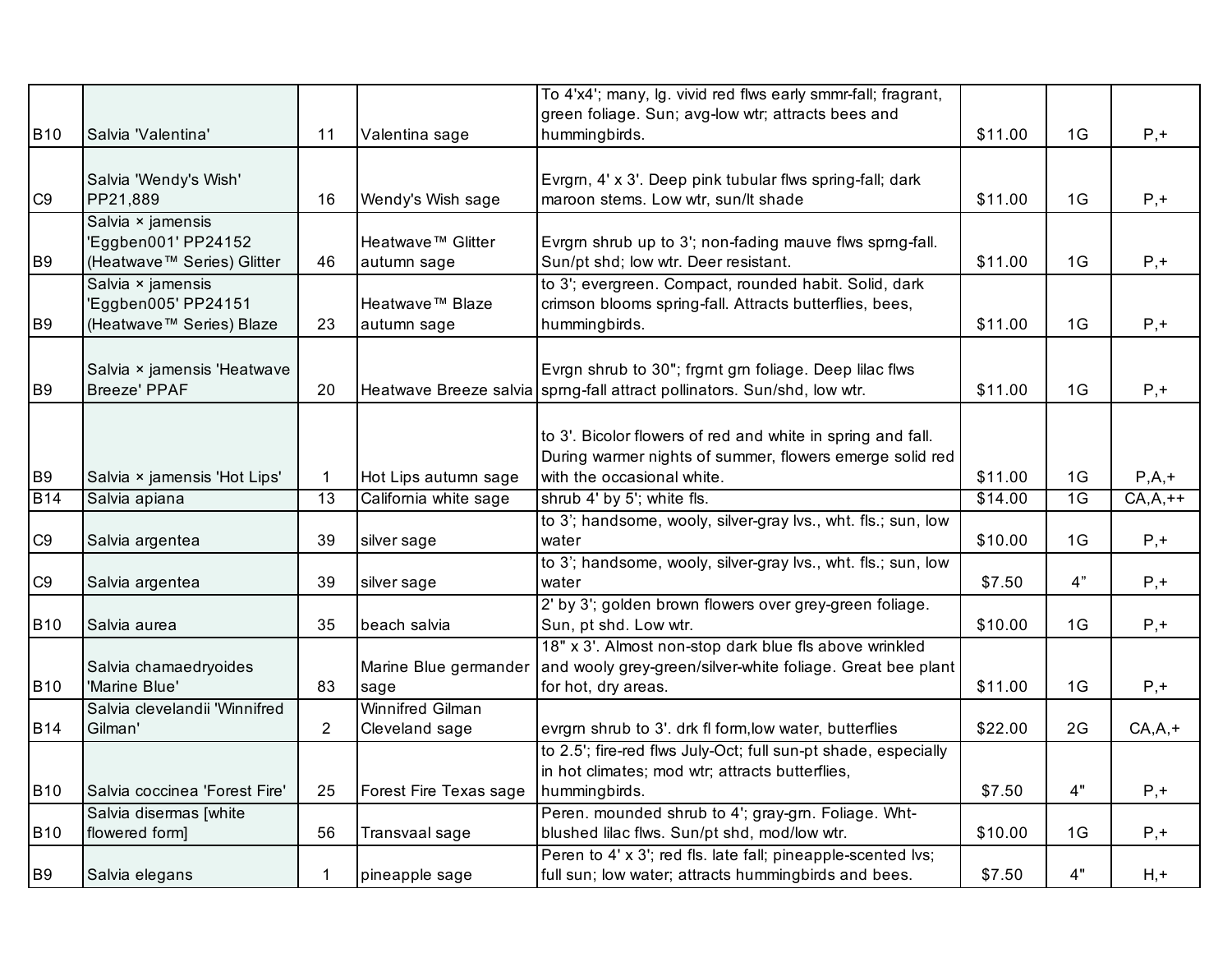|                | Salvia greggii 'Amethyst      |              | Amethyst Lips autumn     | to 3'. Bicolor flws of amethyst prpl and wht, sprng-fall.     |         |    |         |
|----------------|-------------------------------|--------------|--------------------------|---------------------------------------------------------------|---------|----|---------|
| <b>B10</b>     | Lips'                         | 17           | sage                     | Sun/pt shade. Low wtr; attracts pollinators.                  | \$11.00 | 1G | $P, +$  |
|                | Salvia greggii 'Balmircher'   |              |                          |                                                               |         |    |         |
|                | PP28527 (Mirage™ Series)      |              | Mirage™ Cherry Red       | 14" x 16"; evrgrn w/red fls; full sun/pt sh. Well-drained     |         |    |         |
| B <sub>9</sub> | Cherry Red                    | 50           | autumn sage              | soil; drought tol. Attracts bees, bttrfls, hmmngbrds.         | \$11.00 | 1G | $P,A,+$ |
|                | Salvia greggii 'Balmirrobi'   |              |                          |                                                               |         |    |         |
|                | PP33084 Mirage™ Rose          |              | Rose Bicolor autumn      | Evrgn pren to 18"x24". Rose pnk flws w/creamy wht lower       |         |    |         |
| <b>B10</b>     | Bicolor                       | 48           | sage                     | petals, sprng-fall. Sun/pt shd. Low wtr, deer resist.         | \$11.00 | 1G | $P, +$  |
|                |                               |              |                          | Evrgrn peren/subshrub up to 3'x3'. Bi-colored orchid pink     |         |    |         |
|                |                               |              | Dyson's Joy autumn       | flws. Low wtr, sun/pt shd, good drainage. Attracts            |         |    |         |
| <b>B10</b>     | Salvia greggii 'Dyson's Joy'  | 53           | sage                     | pollinators.                                                  | \$11.00 | 1G | $P,A,+$ |
|                |                               |              | Playa Rosa autumn        | to 2'; spikes of large, light orchid-pink blooms spring-fall. |         |    |         |
| B <sub>9</sub> | Salvia greggii 'Playa Rosa'   | 12           | sage                     | Attracts hummingbirds.                                        | \$11.00 | 1G | $P,A,+$ |
|                | Salvia greggii 'Radio Red'    |              | Radio Red autumn         | 2-3'x3'; large, crimson-red flowers spring-lt. fall; green    |         |    |         |
| B <sub>9</sub> | PP26362                       | 14           | sage                     | foliage; full sun; low wtr; attracts hummingbirds.            | \$11.00 | 1G | $P, +$  |
|                |                               |              |                          | evrgm to 3' x 4'. Smoky pink flws on drk plum calyxes,        |         |    |         |
|                |                               |              | Stormy Pink autumn       | sprng-fall. Attracts hummingbirds, resists deer. Drought      |         |    |         |
| B <sub>9</sub> | Salvia greggii 'Stormy Pink'  | 16           | sage                     | tol. Sun-pt. shade                                            | \$11.00 | 1G | $P,A,+$ |
|                |                               |              | Violin Music autumn      | Compact to 2'. Lilac-violet flowers with contrasting black    |         |    |         |
| <b>B9</b>      | Salvia greggii 'Violin Music' | 9            | sage                     | calyces and stems.                                            | \$11.00 | 1G | $P,A,+$ |
|                |                               |              |                          |                                                               |         |    |         |
|                | Salvia leucantha 'Ferpink'    |              | Danielle's Dream         | 3'x4'. Pink flws within fuzzy white calyxes, fall. Sun.       |         |    |         |
| C <sub>9</sub> | PP21734 Danielle's Dream      | 15           | Mexican sage             | Drought tolerant.                                             | \$11.00 | 1G | $P, +$  |
|                |                               |              |                          | decid shrubby peren. to 4'x6'. Spikes of woolly, prpl flws    |         |    |         |
| C <sub>9</sub> | Salvia leucantha 'Midnight'   | 15           | Midnight Mexican sage    | sprng-fall. Sun/shd; low wtr. Attracts hmmngbrds.             | \$11.00 | 1G | $P, +$  |
|                | Salvia leucantha 'Santa       |              | Santa Barbara Mexican    |                                                               |         |    |         |
| C <sub>9</sub> | Barbara' PP12949              | 45           | sage                     | 2' by 3'; fls. all purple                                     | \$11.00 | 1G | $P, +$  |
|                |                               |              |                          | evrgm shrub to 4'; evergreen, lav. fls attract butterflies.   |         |    |         |
| <b>B14</b>     | Salvia mellifera              | 24           | black sage               | Sun, low wtr.                                                 | \$14.00 | 1G | $CA, +$ |
|                | Salvia microphylla 'San       |              | San Carlos Festival mint |                                                               |         |    |         |
| B <sub>9</sub> | Carlos Festival'              | $\mathbf{1}$ | bush sage                | compact, 2' by 4'; magenta fls.                               | \$11.00 | 1G | $P,A,+$ |
|                | Salvia microphylla 'So Cool   |              | So Cool Pale Blue mint   | evrgm to 3'; icy mauve-blue flws sprng-fall. Sun/pt shd.      |         |    |         |
| B <sub>9</sub> | Pale Blue'                    | 83           | bush sage                | Attracts hmmngbrds, bees. Low wtr.                            | \$11.00 | 1G | $P,A,+$ |
|                | Salvia microphylla × greggii  |              |                          |                                                               |         |    |         |
|                | 'Eggben002' PP24153           |              | Heatwave™ Blast          | Evrgrn shrub to 30"x36"; salmon-pnk flws sprng-fall.          |         |    |         |
| <b>B10</b>     | (Heatwave™ Series) Blast      | 47           | autumn sage              | Sun/pt shd/low wtr. Attracts pollinators.                     | \$11.00 | 1G | $P, +$  |
|                | Salvia microphylla × greggii  |              |                          |                                                               |         |    |         |
|                | 'Eggben002' PP24153           |              |                          |                                                               |         |    |         |
|                | (Heatwave™ Series) Blast      |              | Heatwave™ Blast          | Evrgm shrub to 30"x36"; salmon-pnk flws spmg-fall.            |         |    |         |
| B <sub>9</sub> | copy                          | 35           | autumn sage              | Sun/pt shd/low wtr. Attracts pollinators.                     | \$11.00 | 1G | $P, +$  |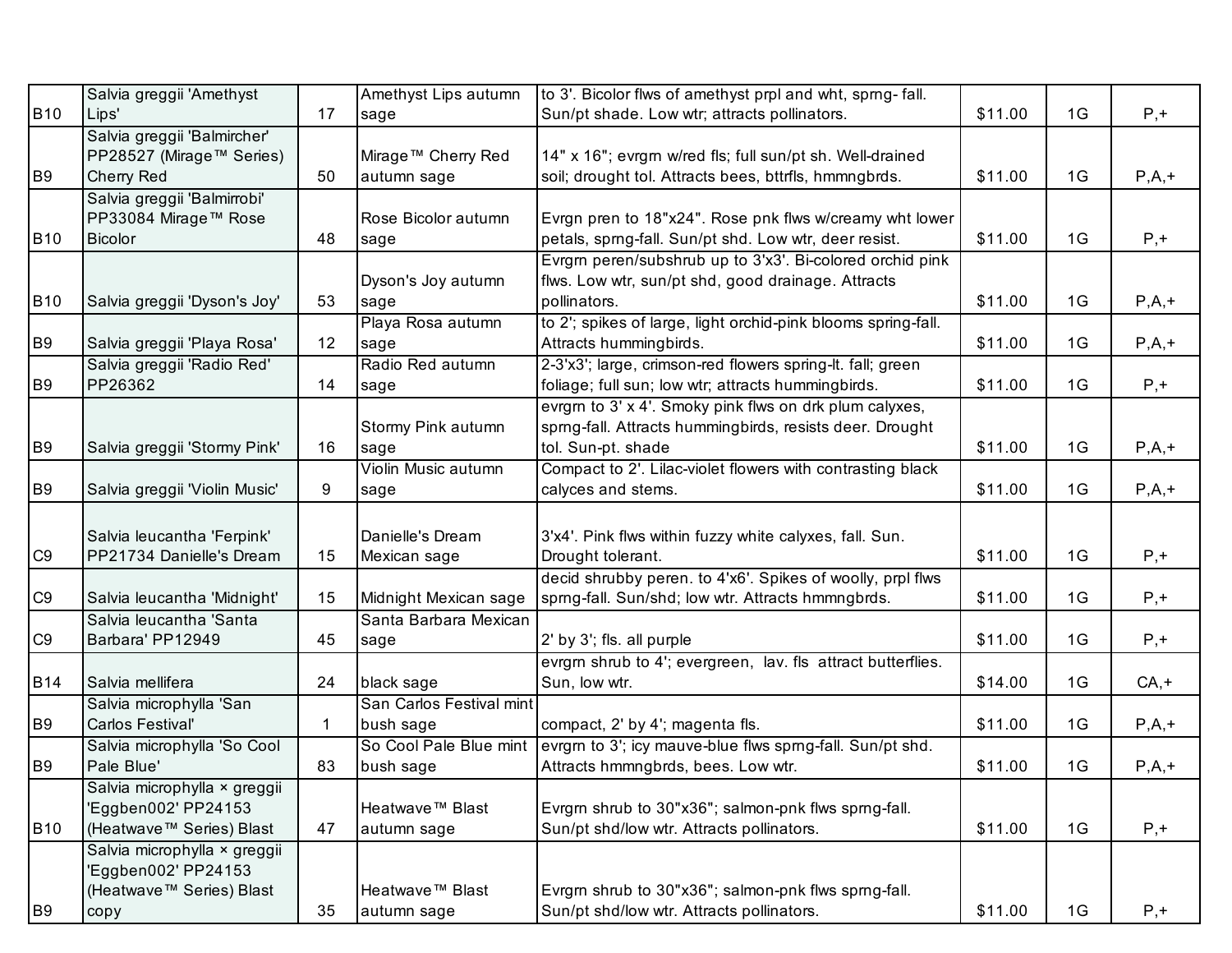|                 | Salvia nemorosa 'ALKLF'         |    |                       | to 10" tall; bright blue-purple flws early smmr into wntr;       |         |    |             |
|-----------------|---------------------------------|----|-----------------------|------------------------------------------------------------------|---------|----|-------------|
| <b>B10</b>      | PP28393 Blue Bouquetta          | 49 | Blue Bouquetta salvia | reblooms. Full sun; avg wtr; well-drained soil.                  | \$11.00 | 1G | $P, +$      |
|                 |                                 |    |                       | evrgm to 2' x 2.5'; fls. blue-violet in smmr. Excellent          |         |    |             |
| B <sub>7</sub>  | Salvia officinalis              | 9  | common sage           | culinary quality; full sun                                       | \$7.50  | 4" | $H, +$      |
|                 |                                 |    | Berggarten common     | peren.14" by 18"; fls. blue-violet (reputedly non-               |         |    |             |
| B <sub>7</sub>  | Salvia officinalis 'Berggarten' | 12 | sage                  | flowering); excellent culinary quality; full sun                 | \$7.50  | 4" | $H, +$      |
|                 |                                 |    | Berggarten common     | peren.14" by 18"; fls. blue-violet (reputedly non-               |         |    |             |
| B7              | Salvia officinalis 'Berggarten' | 25 | sage                  | flowering); excellent culinary quality; full sun                 | \$6.00  | 3" | $H, +$      |
|                 |                                 |    |                       | evrgm to 1.5'x2'; fls. blue-violet in smmr. Excellent culinary   |         |    |             |
| B <sub>7</sub>  | Salvia officinalis 'Compacta'   | 22 | compact garden sage   | quality; full sun                                                | \$6.00  | 3" | $P, +$      |
|                 | Salvia rosmarinus 'Roman        |    | Roman Beauty          | compact to 2'; semi-upright. Periwinkle flws, spring. Good       |         |    |             |
| <b>B10</b>      | Beauty' PP18192                 | 20 | rosemary              | culinary rosemary. Sun, drought tolerant.                        | \$10.00 | 1G | $H, +$      |
|                 |                                 |    |                       | to 3'x1.5'; upright stems appear silvery-gm, shpd like           |         |    |             |
|                 |                                 |    |                       | foxtails. Lav flws sprng-fall. Aromatic, used in cooking.        |         |    |             |
| B7              | Salvia rosmarinus 'Foxtail'     | 12 | Foxtail rosemary      | Sun, low-reg wtr.                                                | \$7.50  | 4" | $H, +$      |
|                 |                                 |    | Oaxacan mountain      |                                                                  |         |    |             |
| C <sub>5</sub>  | Salvia semiatrata               | 12 | salvia                | To 3'x3'; sm. brilliant violet fls., prpl. calyx, mid-day sun ok | \$11.00 | 1G | S           |
| B1              | Salvia spathacea                | 95 | hummingbird sage      | peren.; spreading mat; red fls. on 8" stems                      | \$14.00 | 1G | $CAS, A, +$ |
|                 |                                 |    |                       | up to 12'; rounded shape. Fragrant white blossoms in             |         |    |             |
|                 | Sambucus nigra subsp.           |    | American black        | summer give way to purplish-black fruit. This plant is           |         |    |             |
| C <sub>16</sub> | canadensis                      | 20 | elderberry            | potentially toxic when consumed.                                 | \$14.00 | 1G | $CA, +$     |
|                 |                                 |    |                       | evrgm to 12". Yellow button flws in summer. Good                 |         |    |             |
|                 |                                 |    |                       | drainage, likes poor soils. Drought tolerant once                |         |    |             |
| C7              | Santolina decumbens 'Nana'      | 35 | Nana lavender cotton  | established. Deer resistant.                                     | \$10.00 | 1G | $P, +$      |
|                 | Saponaria × lempergii 'Max      |    | Max Frei hybrid       | low growing peren.; large pink fls in heat of summer; long       |         |    |             |
| C <sub>6</sub>  | Frei'                           | 83 | soapwort              | bloom period                                                     | \$7.50  | 3" | $P,A,+$     |
|                 |                                 |    |                       | 2-4' blue-grn lvs, red flws; pt. shde; best in open heavy        |         |    |             |
|                 |                                 |    |                       | clay; low wtr; strong bee attractant, also bttrfls and           |         |    |             |
| A15             | Scrophularia californica        | 75 | California figwort    | hmmngbrds.                                                       | 14      | 1G | $CA, +$     |
|                 |                                 |    |                       | Succulent, herbaceous. scalloped silver grey lvs w/violet        |         |    |             |
|                 |                                 |    |                       | cast. Pink flws, smmr. Sun/pt shd, low wtr. Excllnt              |         |    |             |
| C <sub>12</sub> | Sedum 'Ayers Rock'              | 41 | Ayers Rock stonecrop  | drainage.                                                        | 6       | 3" | $SU, +$     |
|                 | Sedum 'Cherry Tart'             |    |                       | Succulent, mounding to 6"x18". Grn-cherry red                    |         |    |             |
|                 | PP24603 (Sunsparkler®           |    |                       | foliage, rose- pnk fls. Lt smmr-fall. Sun, low water, deer       |         |    |             |
| C12             | Series)                         | 43 | Cherry Tart stonecrop | resist.                                                          | 6       | 3" | $SU, +$     |
|                 | Sedum 'Firecracker'             |    |                       |                                                                  |         |    |             |
|                 | PP26595 (SunSparkler®           |    |                       | 6"x18"; burgundy red foliage. Bright pink flws late smmr-        |         |    |             |
| C <sub>12</sub> | Series)                         | 50 | Firecracker stonecrop | fall. Sun. Drought tolerant.                                     | 6       | 3" | $SU, +$     |
|                 |                                 |    |                       | Succulent, to 10"x24"; white flws.; lvs. greenish-yllw w/red     |         |    |             |
| C <sub>11</sub> | Sedum 'Firestorm'               | 8  | Firestorm sedum       | margins; full sun/lt. shd; low wtr; good drainage.               | 7.5     | 4" | $SU, +$     |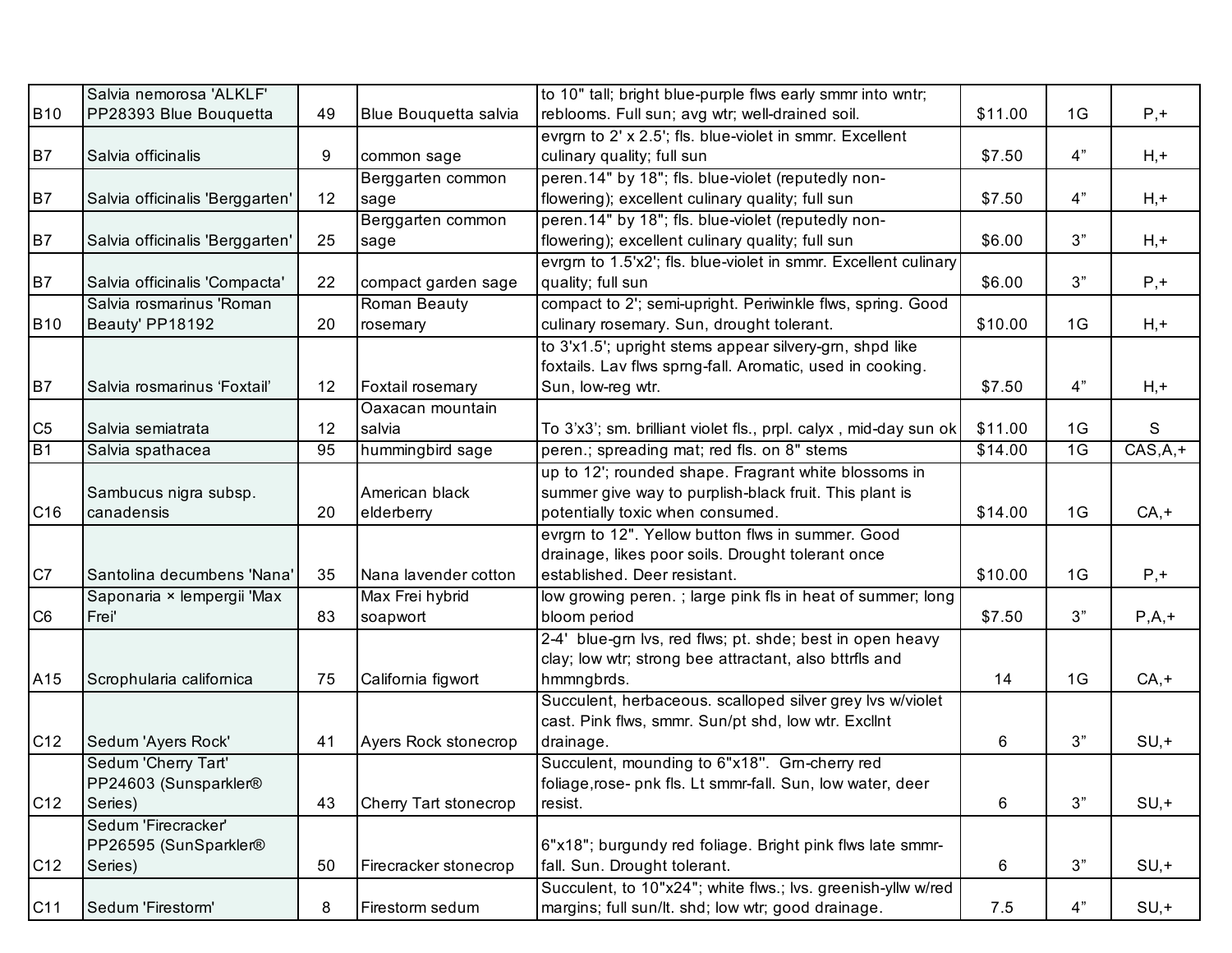|                 |                                    |    |                               | 15" x 18"; tight growth habit. Lvs edged in creamy yellow.   |     |    |         |
|-----------------|------------------------------------|----|-------------------------------|--------------------------------------------------------------|-----|----|---------|
|                 |                                    |    |                               | Showy pink flower heads late summer to mid-fall attract      |     |    |         |
| C11             | Sedum 'Frosted Fire'               | 15 | <b>Frosted Fire stonecrop</b> | butterflies. Sun.                                            | 10  | 1G | $SU, +$ |
|                 |                                    |    |                               | evrgrn 6"x12" mound; yellow flr. in late spr.; soft, golden- |     |    |         |
| C12             | Sedum 'Lemon Ball'                 | 69 | Lemon Ball stonecrop          | chartreuse foliage; sun; good drainage.                      | 6   | 3" | $SU, +$ |
|                 | Sedum 'Lime Twister'               |    |                               | to 4"x18", mounding form. Lime green lvs edged in bright,    |     |    |         |
|                 | PP26895 (SunSparkler®              |    |                               | creamy yllw. Pink flws It. smmr-fall. Sun/It shade. Good     |     |    |         |
| C <sub>12</sub> | series)                            | 13 | Lime Twister stonecrop        | drainage. Deer resist.                                       | 7.5 | 4" | $SU, +$ |
|                 | Sedum 'Lime Twister'               |    |                               | to 4"x18", mounding form. Lime green lvs edged in bright,    |     |    |         |
|                 | PP26895 (SunSparkler®              |    |                               | creamy yllw. Pink flws It. smmr-fall. Sun/It shade. Good     |     |    |         |
| C <sub>12</sub> | series)                            | 25 | Lime Twister stonecrop        | drainage. Deer resist.                                       | 7.5 | 4" | $SU, +$ |
|                 |                                    |    |                               |                                                              |     |    |         |
|                 | Sedum 'Plum Dazzled' PPAF          |    | Plum Dazzled                  | 8"x18"; raspberry-colored flws in summer and fall; plum-     |     |    |         |
| C <sub>12</sub> | (Sun Sparkler <sup>®</sup> Series) | 80 | stonecrop                     | colored foliage all year; sun; low-avg water.                | 6   | 3" | $SU, +$ |
|                 | Sedum 'Razzleberry'                |    |                               | Succulent perenn. grndcvr to 8"x16". Blue-grey foliage       |     |    |         |
|                 | PP22457 Sunsparkler®               |    |                               | topped w/raspberry flws, fall. Attracts bees, bttrfls. Sun.  |     |    |         |
| C <sub>12</sub> | Dazzleberry                        | 50 | Dazzleberry stonecrop         | Good drainage, poor soil.                                    | 6   | 3" | $SU, +$ |
|                 | Sedum 'Steel the Show'             |    | Steel the Show                | peren. to 8"x16". Steely blue foliage. Rosy-pink flws It     |     |    |         |
| C <sub>12</sub> | <b>PPAF</b>                        | 4  | stonecrop                     | smmr-fall attract bttrfls. Sun. Low wtr.                     | 7.5 | 4" | $SU, +$ |
|                 | Sedum 'Steel the Show'             |    | Steel the Show                | peren. to 8"x16". Steely blue foliage. Rosy-pink flws It     |     |    |         |
| C12             | PPAF                               | 49 | stonecrop                     | smmr-fall attract bttrfls. Sun. Low wtr.                     | 6   | 3" | $SU, +$ |
|                 | Sedum 'Wildfire'                   |    |                               | succulent grndcvr; to 6"x18". Red lvs edged in pink. Rose-   |     |    |         |
|                 | (Sunsparkler <sup>®</sup> Series)  |    | Wildfire showy                | pnk flws, smmr, attract bees/bttrfls. Sun/bright shade. Low  |     |    |         |
| C <sub>12</sub> | PP28621                            | 9  | stonecrop                     | wtr.                                                         | 7.5 | 4" | $SU, +$ |
|                 | Sedum 'Wildfire'                   |    |                               | succulent grndcvr; to 6"x18". Red lvs edged in pink. Rose-   |     |    |         |
|                 | (Sunsparkler <sup>®</sup> Series)  |    | Wildfire showy                | pnk flws, smmr, attract bees/bttrfls. Sun/bright shade. Low  |     |    |         |
| C <sub>12</sub> | PP28621                            | 63 | stonecrop                     | wtr.                                                         | 6   | 3" | $SU, +$ |
|                 | Sedum 'Sapphire' PPAF              |    | Mojave Jewels™                | Herbaceous succulent, to 15"x20". Blue-prpl foliage, pink    |     |    |         |
| C <sub>11</sub> | (Mojave Jewels™ Series)            | 35 | Sapphire stonecrop            | flws in smmr. Attracts bttrfls. Sun/pt shd. Low wtr.         | 7.5 | 3" | $SU, +$ |
|                 |                                    |    | Elegant carpet                | ground-hugging, 3" to 10"; new growth is yellow-tipped.      |     |    |         |
| C12             | Sedum acre 'Elegans'               | 16 | stonecrop                     | Yellow flws in summer attract bees, butterflies              | 7.5 | 4" | $SU, +$ |
|                 | Sedum ellacombianum                |    |                               | Evrgrn succulent grndcovr to 6"x24". Grn lvs w/wide yllw     |     |    |         |
|                 | 'Cutting Edge' PP28926             |    |                               | margin, scalloped edges. Yllw flws, smmr. Sun/pt shd, low    |     |    |         |
| C11             | (Phedimus kamtschaticus)           | 49 | Cutting Edge stonecrop   wtr. |                                                              | 6   | 3" | $SU, +$ |
|                 |                                    |    |                               |                                                              |     |    |         |
|                 | Sedum ewersii 'Mini Ewersii'       |    |                               | Succulent, decid, to 6"x12". Small round blue-grn foliage    |     |    |         |
| C <sub>12</sub> | (Hylotelephium ewersii)            | 27 | Mini Ewersii stonecrop        | edged w/pink. Pink flws smmr-fall. Sun, low wtr.blush.       | 7.5 | 4" | $SU, +$ |
|                 |                                    |    |                               | Evrgrn succulent, trailing to 2 feet. Long stems of plump    |     |    |         |
|                 |                                    |    |                               | blue-grn lvs. Prpl-pnk flws stem ends, sprng. Sun/pt shd.    |     |    |         |
| C11             | Sedum morganianum                  | 25 | burro's tail                  | Low wtr, exclint drainage.                                   | 6   | 3" | $SU, +$ |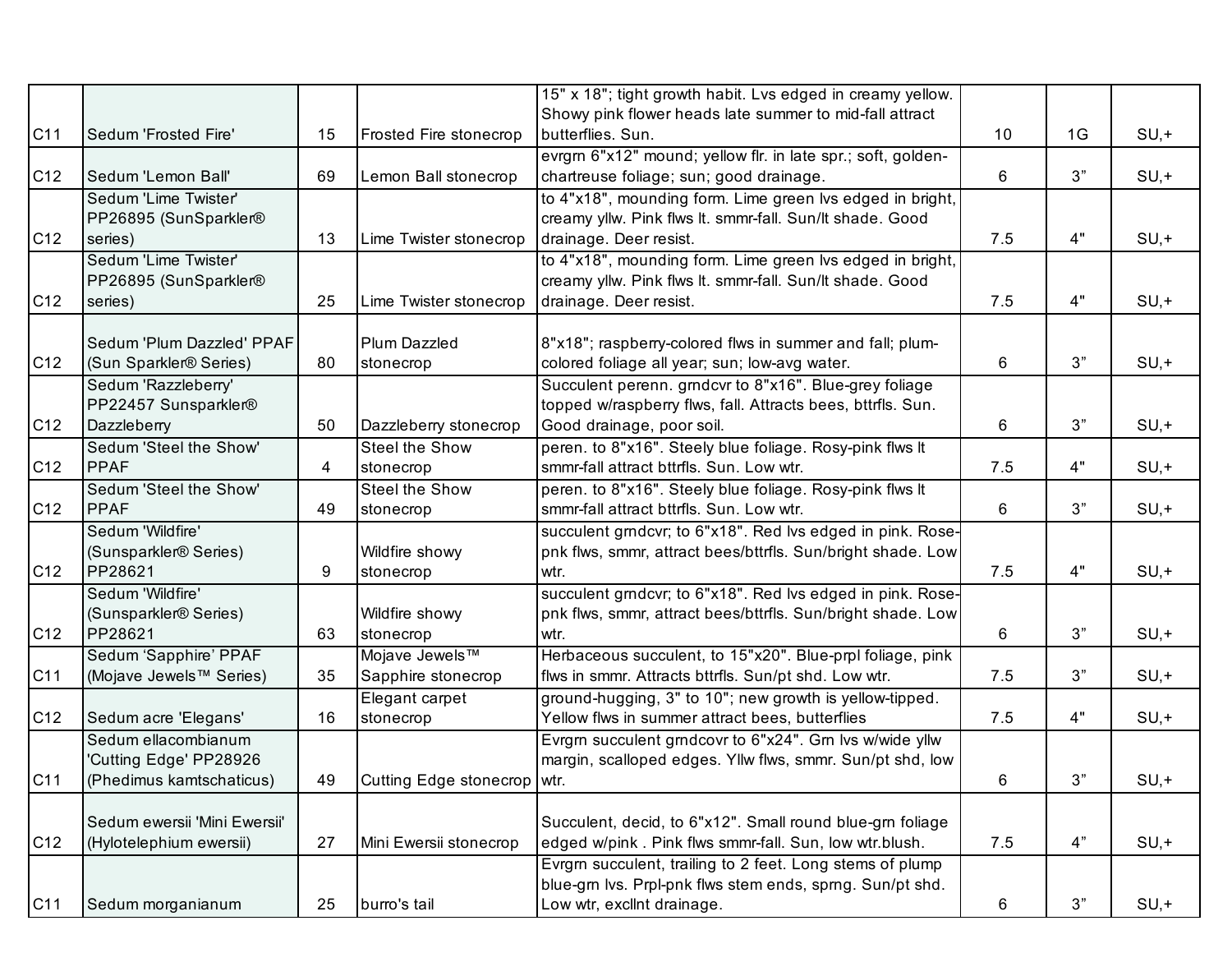|                 |                              |                |                            | Sprawling peren. succulent. Gldn Ivs highlighted with         |     |    |             |
|-----------------|------------------------------|----------------|----------------------------|---------------------------------------------------------------|-----|----|-------------|
|                 |                              |                |                            | apricot and red. Best color in full sun. Tol pt shade. Deer   |     |    |             |
| C11             | Sedum nussbaumerianum        | 4              | golden sedum               | resist.                                                       | 7.5 | 4" | $SU, +$     |
|                 |                              |                |                            | Sprawling peren. succulent. Gldn Ivs highlighted with         |     |    |             |
|                 |                              |                |                            | apricot and red. Best color in full sun. Tol pt shade. Deer   |     |    |             |
| C14             | Sedum nussbaumerianum        | 10             | golden sedum               | resist.                                                       | 10  | 1G | $SU, +$     |
|                 |                              |                |                            | Sprawling peren. succulent. Gldn lvs highlighted with         |     |    |             |
|                 |                              |                |                            | apricot and red. Best color in full sun. Tol pt shade. Deer   |     |    |             |
| C13             | Sedum nussbaumerianum        | 48             | golden sedum               | resist.                                                       | 6   | 3" | $SU, +$     |
| C <sub>11</sub> | Sedum palmeri                | $\overline{2}$ | Palmer's sedum             | succulent perennial; gray-grn. lvs., starry yellow fls.       | 7.5 | 4" | $SU, A, +$  |
| C <sub>11</sub> | Sedum palmeri                | 70             | Palmer's sedum             | succulent perennial; gray-grn. lvs., starry yellow fls.       | 6   | 3" | $SU, A$ , + |
|                 |                              |                |                            | Peren succulent, to 8"x12". Needle-like chocolate brwn        |     |    |             |
|                 | Sedum polytrichoides         |                | Chocolate Ball             | foliage, turns red in fall. Good drainage. Sun/pt shd/low     |     |    |             |
| C <sub>12</sub> | 'Chocolate Ball'             | 34             | stonecrop                  | wtr. Yllw flws, smmr.                                         | 6   | 3" | $SU, +$     |
|                 |                              |                |                            | Succulent, trailing, to 6"x36". Jelly-bean shpd lvs are grn   |     |    |             |
|                 |                              |                |                            | flushed bright pnk. Best color in sun. Good drainage, low     |     |    |             |
| C <sub>12</sub> | Sedum rubrotinctum 'Aurora'  | 17             | Aurora pink jelly bean     | wtr.                                                          | 6   | 3" | $SU, +$     |
|                 | Sedum rupestre 'Prima        |                |                            | evrgm to 6"x14"; vivid, chartreuse-yllw foliage;              |     |    |             |
|                 | Angelina' PPAF               |                | Prima Angelina             | denser, more cmpct habit&brighter color than 'Angelina';      |     |    |             |
| C12             | (Petrosedum rupestre)        | 24             | stonecrop                  | sun; drought tolerant.                                        | 7.5 | 4" | $SU, +$     |
|                 |                              |                |                            | 6" x 12"; fountain-like growth. Blue-grn lvs w/ rosy          |     |    |             |
|                 |                              |                |                            | margins. Half inch rosy-pink flws in Fall. Frosty temps bring |     |    |             |
| C <sub>12</sub> | Sedum sieboldii              | 8              | October stonecrop          | out pink in lvs. Well-drained soil.                           | 7.5 | 4" | $SU, +$     |
|                 |                              |                |                            | 6" x 12"; fountain-like growth. Blue-grn lvs w/ rosy          |     |    |             |
|                 |                              |                |                            | margins. Half inch rosy-pink flws in Fall. Frosty temps bring |     |    |             |
| C <sub>12</sub> | Sedum sieboldii              | 41             | October stonecrop          | out pink in lvs. Well-drained soil.                           | 6   | 3" | $SU, +$     |
|                 |                              |                |                            | Evrgrn succulent to 6"x12"; tight rosettes chalky grey-blue   |     |    |             |
|                 | Sedum spathulifolium 'Cape   |                | Cape Blanco broadleaf      | foliage, tight rosettes. Yllw star flws, smmr. Low wtr, grt   |     |    |             |
| A14             | Blanco'                      | 49             | stonecrop                  | drainage. Deer resist, attracts bttrfls.                      | 9   | 3" | $CA, +$     |
|                 |                              |                |                            | Perennial succulent to 24"x18". Large pink flower heads       |     |    |             |
| C11             | Sedum spectabile 'Brilliant' | 25             | <b>Brilliant stonecrop</b> | attract bttrfls, It. smmr-fall. Sun/pt. shd. Low wtr.         | 6   | 3" | $SU, +$     |
|                 |                              |                |                            | Perennial succulent to 24"x18". Large pink flower heads       |     |    |             |
| C11             | Sedum spectabile 'Brilliant' | 31             | <b>Brilliant stonecrop</b> | attract bttrfls, lt. smmr-fall. Sun/pt. shd. Low wtr.         | 7.5 | 4" | $SU, +$     |
|                 |                              |                |                            | Clusters of orng daisy flws most of the year attract bttrfls, |     |    |             |
| C <sub>10</sub> | Senecio confusus             | 23             | Mexican flame vine         | hmmngbrds. Sun, low wtr. Frost tender.                        | 10  | 1G | $V, +$      |
|                 |                              |                |                            |                                                               |     |    |             |
|                 | Senecio mandraliscae         |                |                            | grndcvr, 2'x3'. Fleshy blue gray lvs. White flws in summer.   |     |    |             |
| C14             | (Kleinia mandraliscae)       | 26             | blue finger                | Drought tolerant, but tolerates regular irrigation.           | 6   | 3" | $SU, +$     |
| A13             | Senna artemisioides          | 51             | silver senna               | 6'x6' fast-growing evergn. shrub w/ yellow fls.               | 11  | 1G | $B, +$      |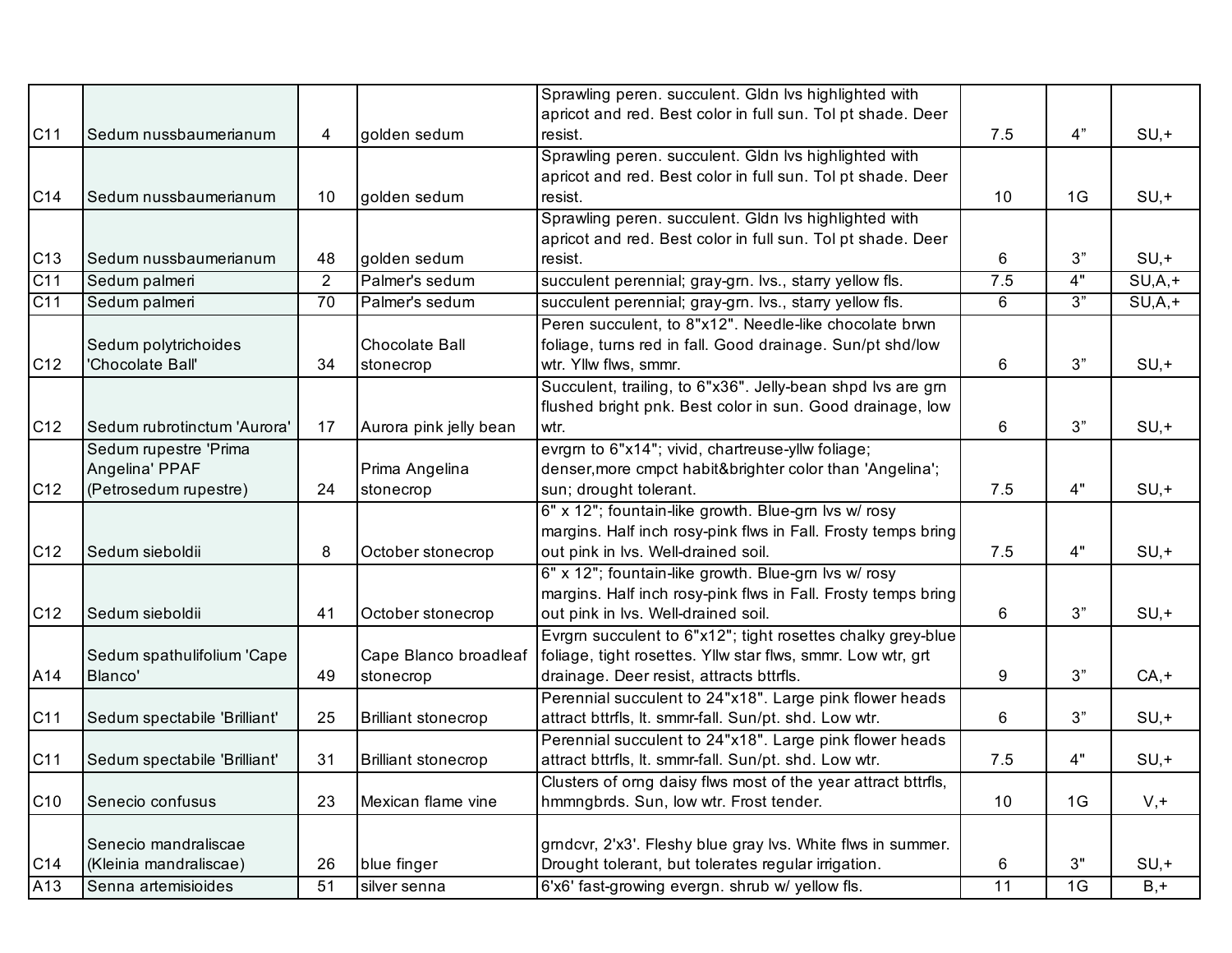|                 |                             |    |                           | Shrub, semi-decid., to 4'x5'. Upright spikes yllw flws from   |     |    |            |
|-----------------|-----------------------------|----|---------------------------|---------------------------------------------------------------|-----|----|------------|
|                 |                             |    |                           | black buds, smmr-fall. Pinnately divided grn lvs. Sun, mod-   |     |    |            |
| <b>B13</b>      | Senna didymobotrya          | 22 | African senna             | low wtr. Deer resist.                                         | 12  | 1G | B          |
| B <sub>5</sub>  | Sesleria caerulea           | 31 | blue moor grass           | evergrn clump forming grass to 1', reg water, pt shade        | 6   | 3" | G          |
|                 |                             |    |                           | 1' x 2'; summer decid. when given little water. Clusters of   |     |    |            |
|                 |                             |    | California blue-eyed      | small, blue-purple flws late winter-late spring. Sun or       |     |    |            |
| B <sub>2</sub>  | Sisyrinchium bellum         | 71 | grass                     | shade.                                                        | 7.5 | 3" | CAS        |
|                 |                             |    |                           | 4-6' shrubby peren; yellow flrs; grown for edible tubers;     |     |    |            |
|                 | Smallanthus sonchifolius    |    |                           | harvest in fall by digging up entire plant and breaking off   |     |    |            |
| <b>B7</b>       | 'Purple'                    | 29 | Purple yacón              | tubers; full sun/pt shade; reg water.                         | 12  | 1G | P          |
|                 |                             |    |                           | to 2'x3'; profuse, deep purple flws in spring continue to     |     |    |            |
|                 | Solanum xanti 'Mountain     |    | Mountain Pride purple     | fall. Sun to pt shade. Drought tol. Poisonous. Deer           |     |    |            |
| A15             | Pride'                      | 50 | nightshade                | resistant.                                                    | 14  | 1G | $CA, +$    |
|                 | Solidago 'Dansolitlem'      |    |                           | compact plant w/ softer yellow flowers. only 12-15" tall by   |     |    |            |
| B <sub>6</sub>  | PP17297 Little Lemon        | 18 | Little Lemon goldenrod    | 20" wide.                                                     | 7.5 | 3" | $P, +$     |
|                 | Solidago 'Dansolitlem'      |    |                           | compact plant w/ softer yellow flowers. only 12-15" tall by   |     |    |            |
| C7              | PP17297 Little Lemon        | 40 | Little Lemon goldenrod    | 20" wide.                                                     | 11  | 1G | $P, +$     |
|                 | Solidago velutina subsp.    |    |                           | spreading peren 2.5'; yellow fls; butterfly plant; for dry    |     |    |            |
| A15             | californica                 | 4  | California goldenrod      | gardens; tough!                                               | 7.5 | 3" | $CA, +$    |
|                 | Solidago velutina subsp.    |    | Cascade Creek             | spreading peren 1'-2'; yellow fls; butterfly plant; for dry   |     |    |            |
| A15             | californica 'Cascade Creek' | 48 | California goldenrod      | gardens; tough!                                               | 14  | 1G | $CA, A, +$ |
| <b>B14</b>      | Sphaeralcea ambigua         | 80 | desert globemallow        | 3' by 2' peren drought tol. gry fol, ornge fls                | 14  | 1G | $CA,++$    |
|                 | Sphaeralcea ambigua var.    |    |                           | peren, evrgrn to 3', drought tol. gry-grn fol, pink-lav flws  |     |    |            |
| <b>B16</b>      | rosacea                     | 25 | parish mallow             | sprng-fall. Low wtr.                                          | 14  | 1G | $CA,++$    |
|                 |                             |    |                           | Evrgm preen grndcovr to 1'x3'. Clusters of lilac flws, sprng- |     |    |            |
|                 |                             |    | Lilac Falls hybrid lamb's | fall; attract hmmngbrds. Spreading grn foliage. Sun/pt        |     |    |            |
| B <sub>8</sub>  | Stachys 'Lilac Falls'       | 82 | ear                       | shd. Mod-low wtr.                                             | 6   | 3" | $P, +$     |
|                 |                             |    |                           | smei-evrgrn peren grndcvr up to 1', 2' w/flws. Lilac flws on  |     |    |            |
|                 |                             |    |                           | long stalks sprng-fall attracts pollinators. Pt shd/shd; mod- |     |    |            |
| <b>B1</b>       | Stachys bullata             | 6  | California hedgenettle    | low wtr.                                                      | 7.5 | 3" | $CAS, +$   |
|                 |                             |    |                           | Semi-evrgn peren to 2'x1.5'. Red tubular flws smmr-fall       |     |    |            |
| C <sub>10</sub> | Stachys coccinea            | 29 | scarlet hedgenettle       | attract hmmngbrds. Sun/pt shd/shd. Mod-low wtr.               | 7.5 | 3" | $P, +$     |
|                 |                             |    |                           | to 3 feet tall and spreading peren. for sun, lav fls in       |     |    |            |
| A16             | Symphyotrichum chilense     | 58 | Pacific aster             | summer-fall, excellent habitat plant                          | 6   | 3" | $CA, +$    |
|                 |                             |    |                           | evrgm shrub to 3'. Cheery marigold flws fall-winter.          |     |    |            |
|                 | Tagetes lemmonii            |    | compact Mexican bush      | Fragrant foliage. Frost tender to hard frost. Attracts        |     |    |            |
| C <sub>10</sub> | 'Compacta'                  |    | marigold                  | butterflies. Deer and drought resistant.                      | 18  | 2G | $P, +$     |
|                 |                             |    |                           | Evergreen rambling shrub. Orange-red trumpet flws smmr-       |     |    |            |
|                 |                             |    |                           | fall, attract hmmngbrds. Glossy grn foliage. Low wtr, good    |     |    |            |
| T4              | Tecoma capensis             | 10 | Cape honeysuckle          | drainage. Sun/pt shd.                                         | 30  | 3G | $B, +$     |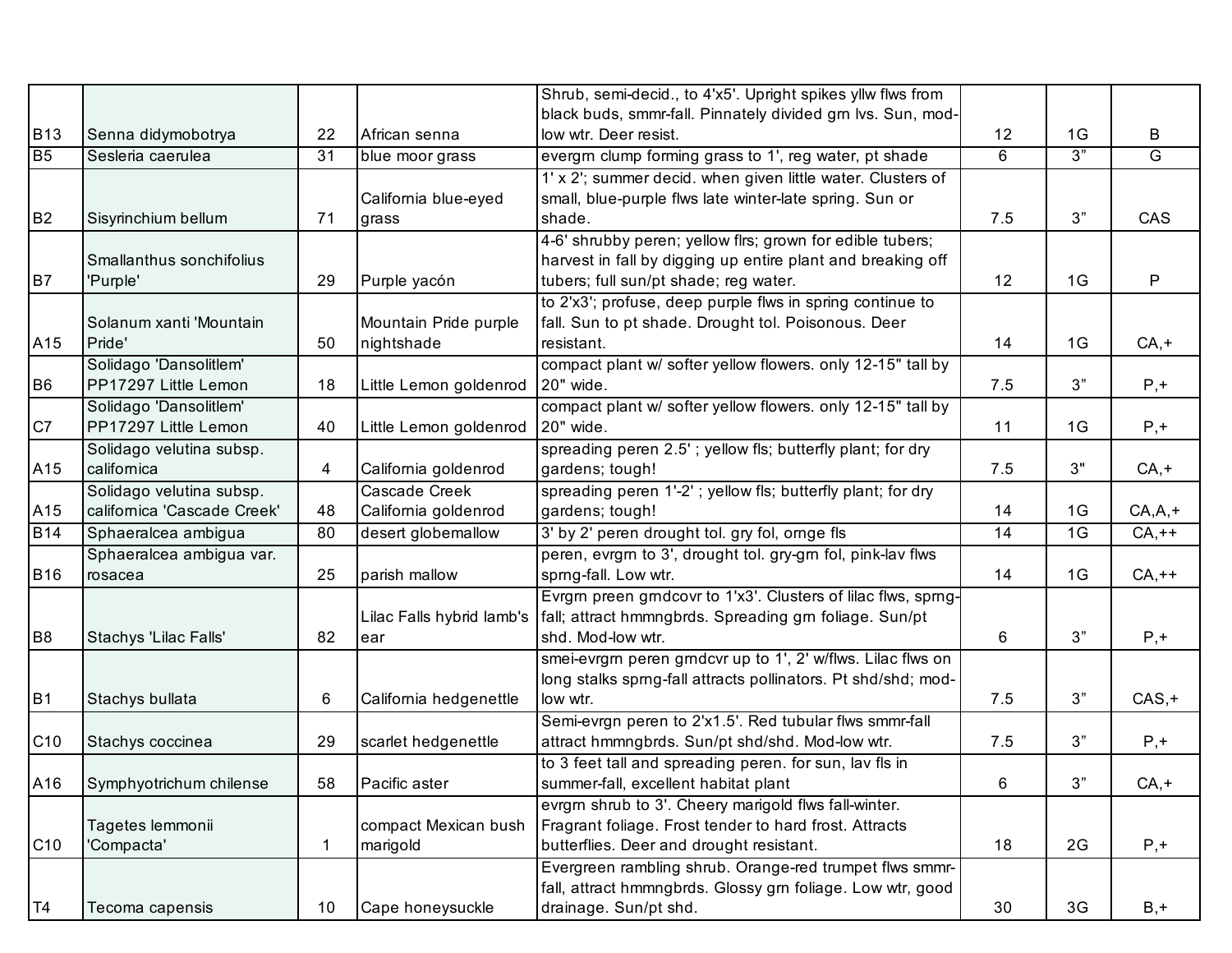|                |                              |                |                      | Evergreen rambling shrub. Orange-red trumpet flws smmr-      |     |                |           |
|----------------|------------------------------|----------------|----------------------|--------------------------------------------------------------|-----|----------------|-----------|
|                |                              |                |                      | fall, attract hmmngbrds. Glossy grn foliage. Low wtr, good   |     |                |           |
| A13            | Tecoma capensis              | 15             | Cape honeysuckle     | drainage. Sun/pt shd.                                        | 20  | 2G             | $B, +$    |
|                |                              |                |                      | Evergreen rambling shrub. Orange-red trumpet flws smmr-      |     |                |           |
|                |                              |                |                      | fall, attract hmmngbrds. Glossy grn foliage. Low wtr, good   |     |                |           |
| A13            | Tecoma capensis              | 30             | Cape honeysuckle     | drainage. Sun/pt shd.                                        | 12  | 1G             | $B, +$    |
|                |                              |                |                      | to 2'; creeping grey grndcvr. Honey-scented pink flws,       |     |                |           |
|                |                              |                | gray creeping        | smmr, attract bees. Deer resistant. Likes hot, sunny sites;  |     |                |           |
| C7             | Teucrium aroanium            | $\overline{2}$ | germander            | good drainage.                                               | 6   | 3"             | $P, +$    |
|                |                              |                |                      | to 2'; creeping grey grndcvr. Honey-scented pink flws,       |     |                |           |
|                |                              |                | gray creeping        | smmr, attract bees. Deer resistant. Likes hot, sunny sites;  |     |                |           |
| C7             | Teucrium aroanium            | 28             | germander            | good drainage.                                               | 12  | 1G             | $P, +$    |
|                |                              |                |                      | dwarf shrub to 2'x3'; dusky pink flws spring-smmr. Low wtr,  |     |                |           |
| B <sub>8</sub> | Teucrium chamaedrys          | 47             | wall germander       | sun/pt shd.                                                  | 6   | 3"             | $P, +$    |
|                |                              |                | Azureum bush         |                                                              |     |                |           |
| A11            | Teucrium fruticans 'Azureum' | 32             | germander            | to 2' by 5'; fls. bright true blue                           | 12  | 1 <sub>G</sub> | $B, A, +$ |
|                | <b>Teucrium fruticans</b>    |                | compact bush         | evergrey to 3'x4'; dense, upright growth. Periwinkle blue    |     |                |           |
| A11            | 'Compactum'                  | 100            | germander            | flws spring-fall. Sun to light shade. Drought tolerant.      | 12  | 1 <sub>G</sub> | $B, A, +$ |
|                |                              |                |                      | to 5"x12", creeping grndcvr. Fragrant lvs tipped with gold,  |     |                |           |
|                | Thymus × citriodorus 'Doone  |                | Doone Valley lemon   | fall and winter. Deep pink flws, smmr, attract butterflies.  |     |                |           |
| B <sub>8</sub> | Valley'                      | 23             | thyme                | Tolerates moderate foot traffic.                             | 6   | 3"             | $P, +$    |
|                |                              |                |                      | Evrgrn grndcvr to 3"x12". Frgrnt foliage, spicy orange       |     |                |           |
|                | Thymus × citriodorus 'Spicy  |                |                      | scent. Pnk flws, smmr, attract bees, bttrfls. Sun, low wtr.  |     |                |           |
| B <sub>8</sub> | Orange'                      | 32             | Spicy Orange thyme   | Deer resist.                                                 | 6   | 3"             | $P, +$    |
|                |                              |                |                      | to 8"x16"; vigrous, edible glossy dk gm/crm lvs, pnk flws    |     |                |           |
|                |                              |                |                      | in sprng/summer; full sun; mod water, drought tolerant;      |     |                |           |
|                |                              |                | Foxley broad-leaved  | attracts butterflies                                         |     |                |           |
| B <sub>8</sub> | Thymus pulegioides 'Foxley'  | 50             | thyme                |                                                              | 7.5 | 3"             | $P, +$    |
|                |                              |                |                      |                                                              |     |                |           |
| B <sub>8</sub> | Thymus serpyllum 'Elfin'     | 93             | Elfin creeping thyme | prostrate peren.; pink fls.                                  | 6   | 3"             | $P, +$    |
|                |                              |                |                      | decid peren to 18" slowly spreading, large golden-           |     |                |           |
|                |                              |                |                      | variegated lvs; in late summer orchid-like fls w/ deep pink  |     |                |           |
|                | Tricyrtis formosana 'Gilt    |                |                      | petals spotted in dark purple appear, shade, low-reg         |     |                |           |
| C <sub>1</sub> | Edge'                        | 67             | Gilt Edge toad lily  | water                                                        | 7.5 | 3"             | S         |
|                |                              |                |                      |                                                              |     |                |           |
|                |                              |                |                      | Decid. small tree or lg shrub. Frgrnt pnk flws sprng, yellow |     |                |           |
|                |                              |                |                      | fall color. Decorative seed pods (poisonous). Sun/pt shd.    |     |                |           |
| T1             | Ungnadia speciosa            | 3              | Mexican buckeye      | Low wtr, good drainage. Attracts bees, bttrfls.              | 30  | 3G             | $T, +$    |